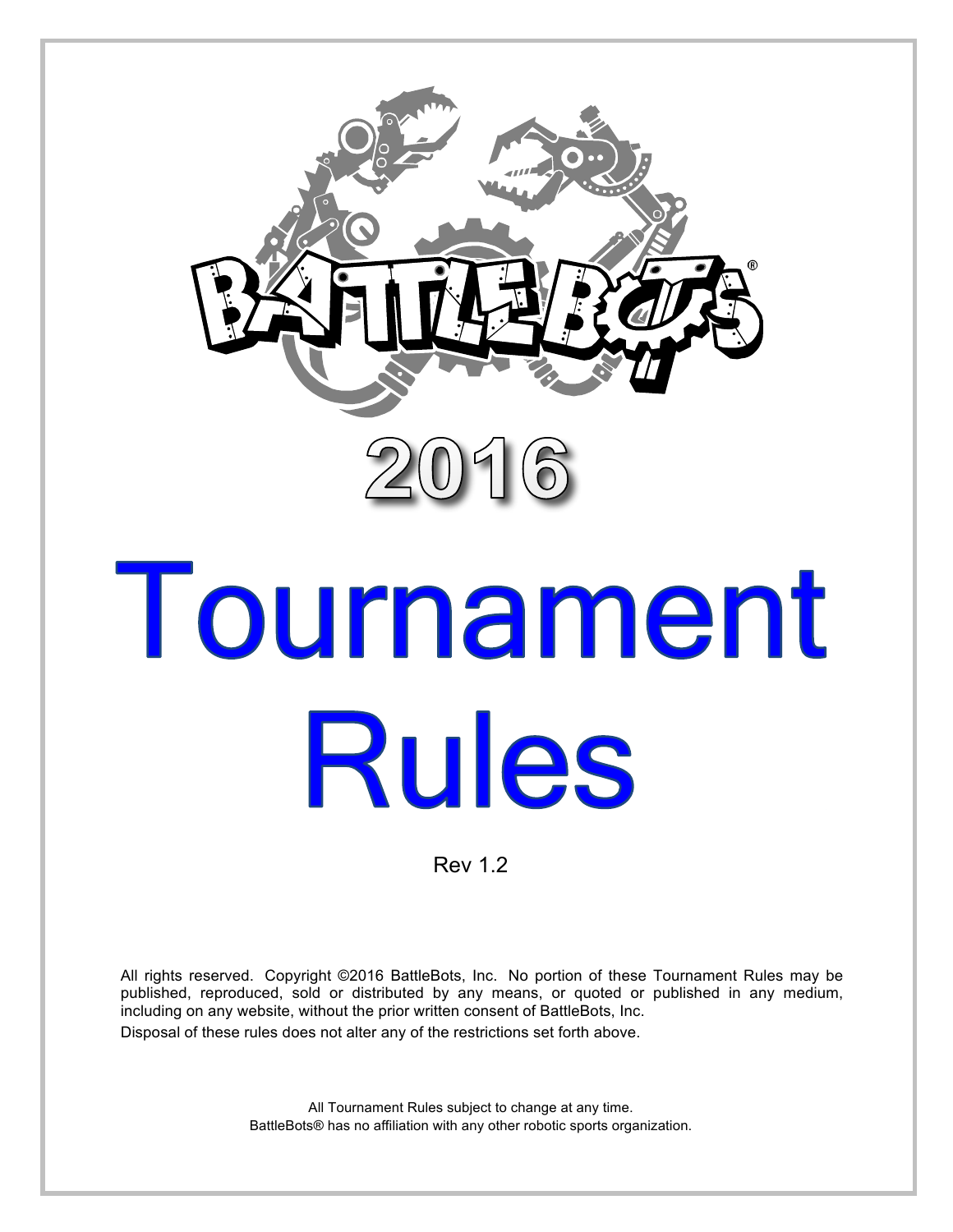# **Table of Contents**

| 1.1           |                  |
|---------------|------------------|
| $1.2^{\circ}$ |                  |
| 1.3           |                  |
| 1.4           |                  |
| 1.5           |                  |
| 1.6           |                  |
|               |                  |
|               |                  |
| 2.1           |                  |
| $2.2^{\circ}$ |                  |
| 2.3           |                  |
| 2.4           |                  |
| 2.5           |                  |
| 2.6           |                  |
| 2.7           |                  |
| 2.8           |                  |
|               |                  |
| 3.1           |                  |
| 3.2           |                  |
| 3.3           |                  |
| 3.4           |                  |
| 3.5           |                  |
| 3.6           |                  |
| 3.7           |                  |
| 3.8           |                  |
| 3.9           |                  |
|               |                  |
|               |                  |
|               |                  |
| 4.1           |                  |
|               |                  |
| 4.3           |                  |
| 4.4           |                  |
| 4.5           |                  |
|               |                  |
| 5.1           |                  |
| 5.2           |                  |
| 5.3           |                  |
| 5.4           |                  |
| 5.5           |                  |
| 5.6           |                  |
|               | 1.7 <sub>z</sub> |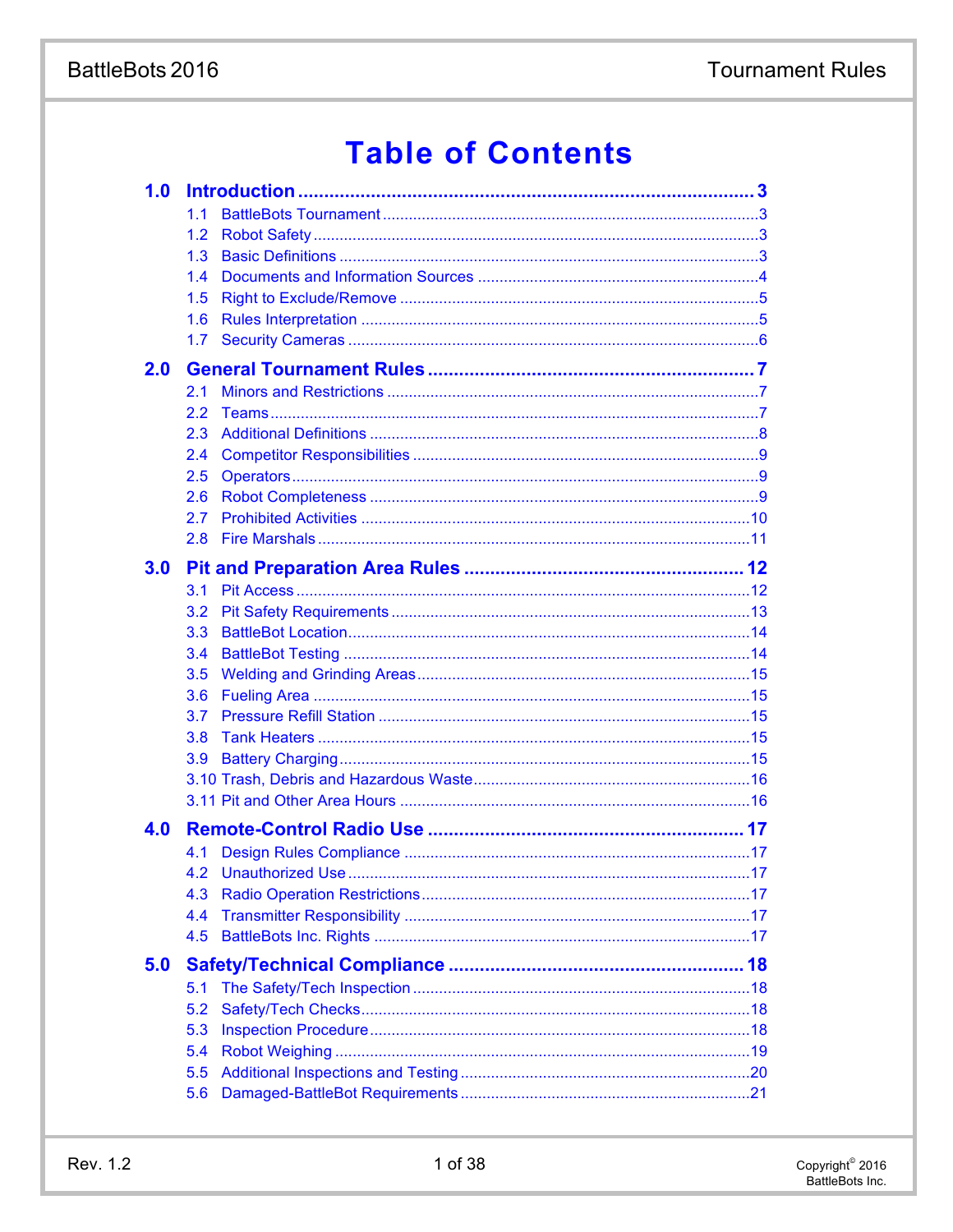# BattleBots 2016

|     | 5.7        |  |
|-----|------------|--|
| 6.0 |            |  |
|     | 6.1        |  |
|     | 6.2        |  |
|     | 6.3        |  |
|     | 6.4        |  |
|     | 6.5        |  |
|     | 6.6        |  |
| 7.0 |            |  |
|     | 7.1        |  |
|     | 7.2        |  |
|     | 7.3        |  |
|     | 7.4        |  |
|     | 7.5        |  |
|     | 7.6        |  |
|     | 7.7        |  |
|     | 7.8        |  |
|     | 7.9        |  |
|     |            |  |
|     |            |  |
| 8.0 |            |  |
|     | 8.1        |  |
|     | 8.2        |  |
|     | 8.3        |  |
|     | 8.4        |  |
|     | 8.5        |  |
|     | 8.6        |  |
|     | 8.7        |  |
|     | 8.8        |  |
|     | 8.9        |  |
|     |            |  |
|     |            |  |
| 9.0 |            |  |
|     | 9.1        |  |
|     | 9.2        |  |
|     | 9.3<br>9.4 |  |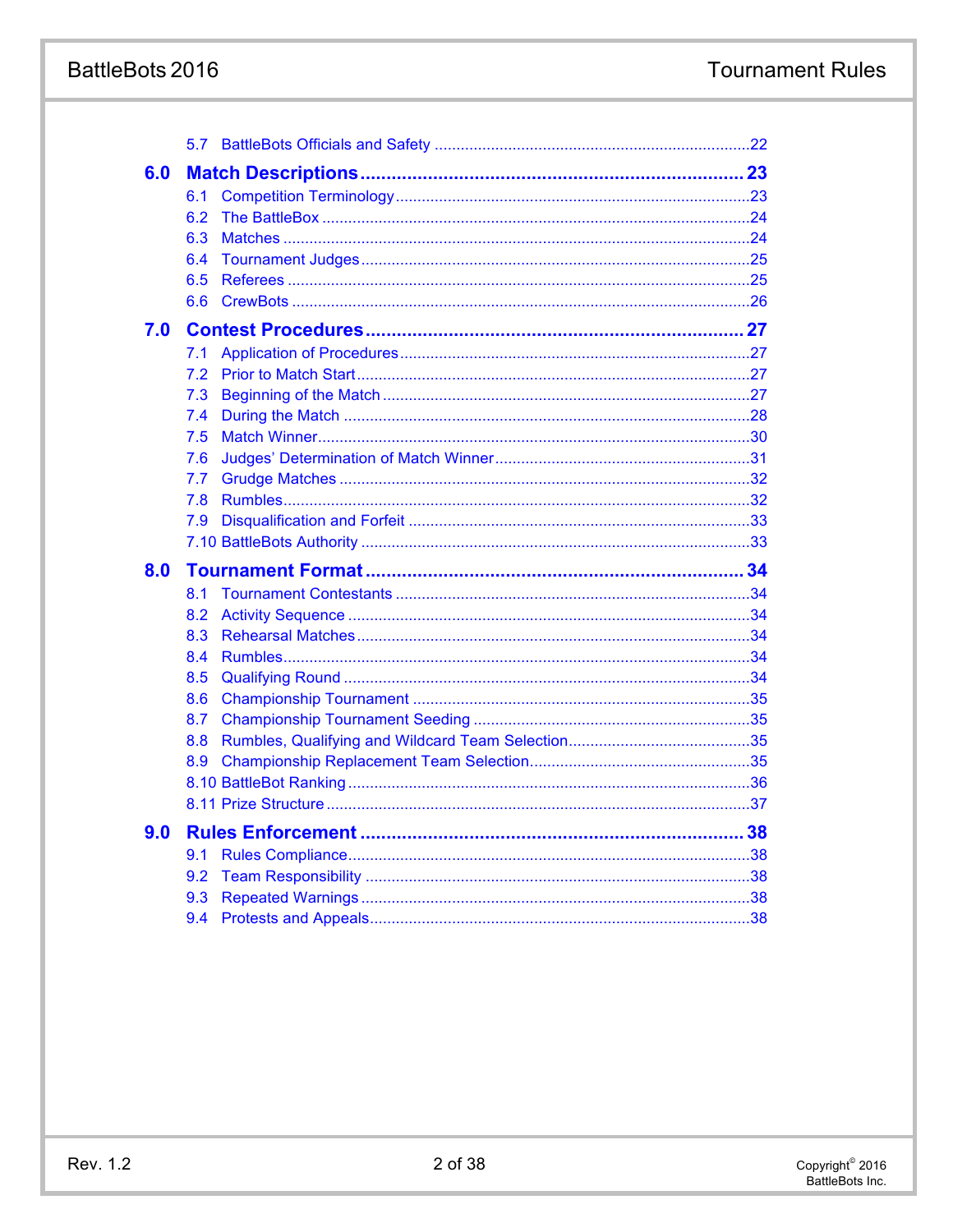# **1.0 Introduction**

**These Tournament Rules describe the basic definition[s and procedures to be](#page-24-0) used at the BattleBots 2016 contest. Note also that there is an addi[tional document that c](#page-25-0)ontains appendices for these Tournament Rules.**

**Additional explanations, definitions, procedures and re[quirements may](#page-26-0) be added in future releases of the Tournament Rules.**

# 1.1 **BattleBots Tournament**

A BattleBots Tournament celebrates the sport of robotic combat t[hrough a contest of battlin](#page-28-0)g machines. Teams design, build and control combat robots to demonstrate t[heir creativity, engineering](#page-28-1) skills, strategy, and driving ability.

# 1.2 **Robot Safety**

The safety of all concerned must be considered at all times durin[g the design, construction](#page-32-0), testing, shipping, preparation, maintenance, staging, activation, competiti[on, deactivation and any o](#page-33-0)ther activity involving a combat robot. Common sense and safety awareness are foremost in all areas of construction and operation. BattleBots Inc. shall have the right to make and i[mplement any modification](#page-33-1)s to the Tournament and/or Program that it deems necessary, in its sole [and absolute discretion, in](#page-34-0) order to maintain the general safety of all individuals attending the Tourn[ament and/or Program.](#page-34-1)

**Building and operating combat robots can b[e dangerous. Team](#page-35-0) members understand and agree that they will not build or [operate a combat rob](#page-35-1)ot unless they are qualified to do so. Teams are solely re[sponsible for their ro](#page-35-2)bot at all times whether or not has been inspected for safety or otherwise by BattleBots Inc. The Team members' responsibility includes [all matters of safety,](#page-35-3) condition, design, conformity to law, operation, merchantab[ility and fitness for u](#page-35-4)se and for any particular purpose.**

**In addition, Team members under the age of 18 [are limited in the acti](#page-36-1)vities that they are permitted to participate in, pursuant to [the Minor Participat](#page-36-2)ion Rules previously circulated to the Teams and whi[ch are attached he](#page-37-0)reto and incorporated into these Tournament Rules by ref[erence.](#page-38-0)**

# 1.3 **Basic Definitions**

The definitions below are used throughout these Tournament Rules. These definitions may be modified or further defined in subsequent sections of this document.

# 1.3.1 **BattleBots Inc.**

The term "BattleBots Inc." shall include the corporate entity BattleBots Inc., BattleBots Inc. executives (including without limitation the CEO and President) and designees.

# 1.3.2 **Producer**

The term "Producer" shall collectively include Greetings Media, LLC, Whalerock Studios, LLC and each of their respective officers, employees, and designees.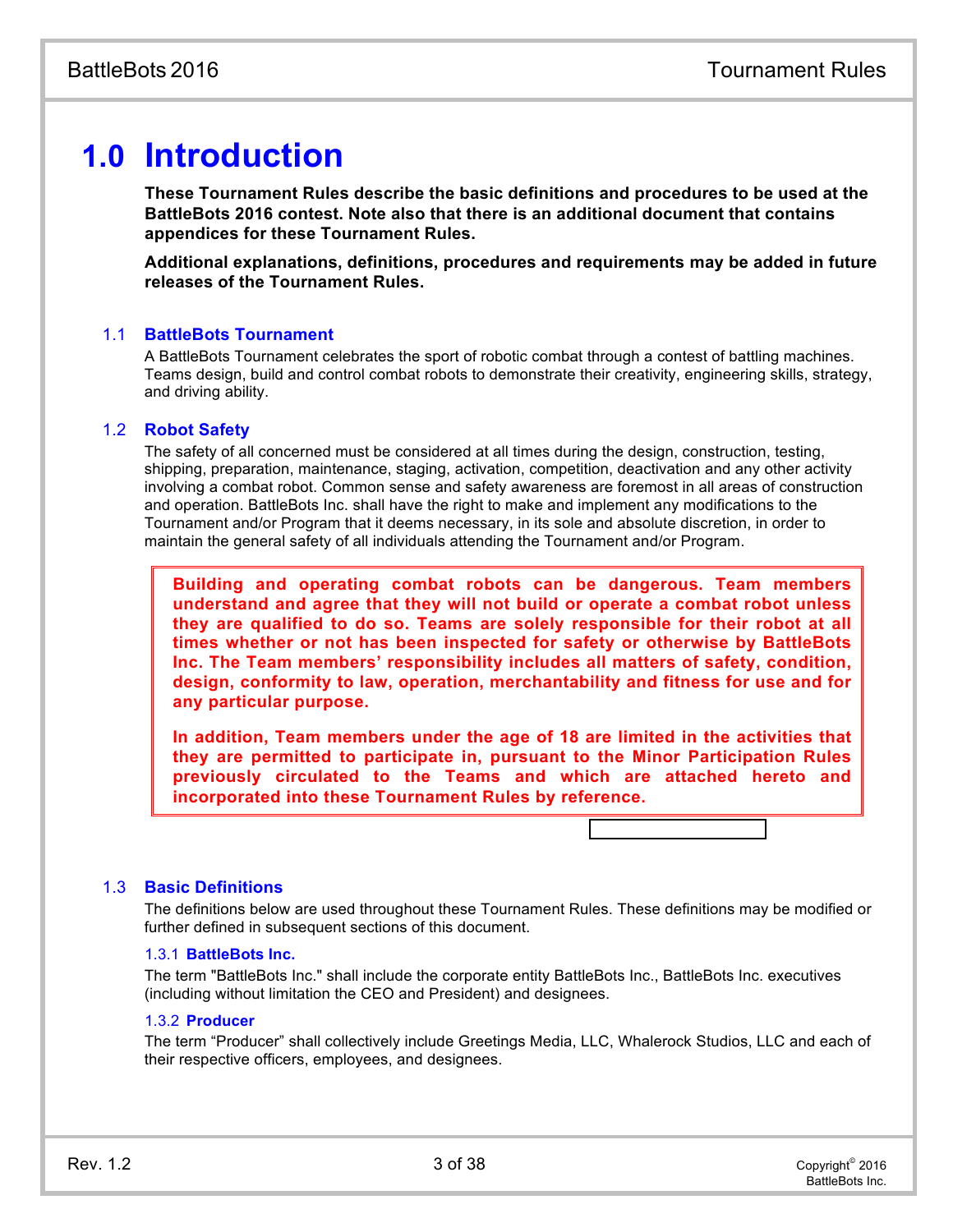# <span id="page-4-0"></span>1.3.3 **BattleBots Officials**

The term "BattleBots Officials" or "Officials" refers to BattleBots Inc. executives, Producer's executives, and those persons designated by BattleBots Inc. and/or Producer to perform certain duties at the Tournament and in relation to the Program.

# 1.3.4 **BattleBot**

The term "BattleBot" refers to a combat robot that has been selected to potentially participate in the Tournament. The term "Robot" may also be used to indicate a BattleBot. The terms can refer to a single machine, or to a combination of multiple machines that compete as a single entity.

#### 1.3.5 **Team**

<span id="page-4-1"></span>A "Team" is a group of **2 or more** people associated with the design, construction, operation and/or support of a single BattleBot competing in the Tournament. The terms "BattleBot", "Robot" and "Team" may be used interchangeably at times in these Tournament Rules (e.g., if a BattleBot is disqualified, then the Team associated with that BattleBot will also be disqualified).

#### 1.3.6 **Primary Applicant**

<span id="page-4-2"></span>The term "Primary Applicant" describes the person chosen by each Team to manage the Team's entry into the Tournament. This is assumed to be the same person as the "Primary Applicant" on the Teams' application to enter the Tournament. If not, BattleBots Inc. has to be notified of, and approve, the change.

#### 1.3.7 **Entrant**

An "Entrant" is a Team that has been selected to enter a BattleBot and compete in the Tournament. Entrant may refer to the Team as whole or to each individual member of the Team. For describing certain Tournament activities in this document, the term "Entrant" may also refer to an Alternate (ref. 1.3.8).

#### 1.3.8 **Alternate**

An "Alternate" is a Team that has been selected to serve as a back-up in the case that an Entrant is unable to compete in the Tournament. If an Alternate is needed, BattleBots Inc. will select the replacement Team.

#### 1.3.9 **Competitor**

"Competitor" refers to one or more members of a Team that is competing as an Entrant or Alternate in the Tournament.

#### 1.3.10 **Tournament**

The term "Tournament" includes all activities by Competitors and their BattleBots during all the prescribed days of on-location preparation and combat robot competition.

#### 1.3.11 **Program**

The term "Program" includes all Tournament activities, and in addition the activities of all BattleBots Officials and their affiliates, as well as the televised production and exhibition of the Tournament and its related activities.

#### 1.4 **Documents and Information Sources**

<span id="page-4-3"></span>Multiple documents and information sources define the requirements for participation in the Tournament. All Entrants must be familiar with the contents of these documents and sources.

#### 1.4.1 **Primary Documents**

The "Primary Documents" or "Rules" include the following documents collectively:

These **BattleBots Tournament Rules** ("Tournament Rules") define the operational rules for a safe, fair and efficient Tournament.

The BattleBots Design Rules ("Design Rules") define the requirements specific to the design and construction of a combat robot that is potentially eligible to compete in the Tournament.

The TV Production Rules and Guidelines ("TV Production Rules") include the eligibility requirements for the Program and define the rules and guidelines for a safe, fair and efficient Program.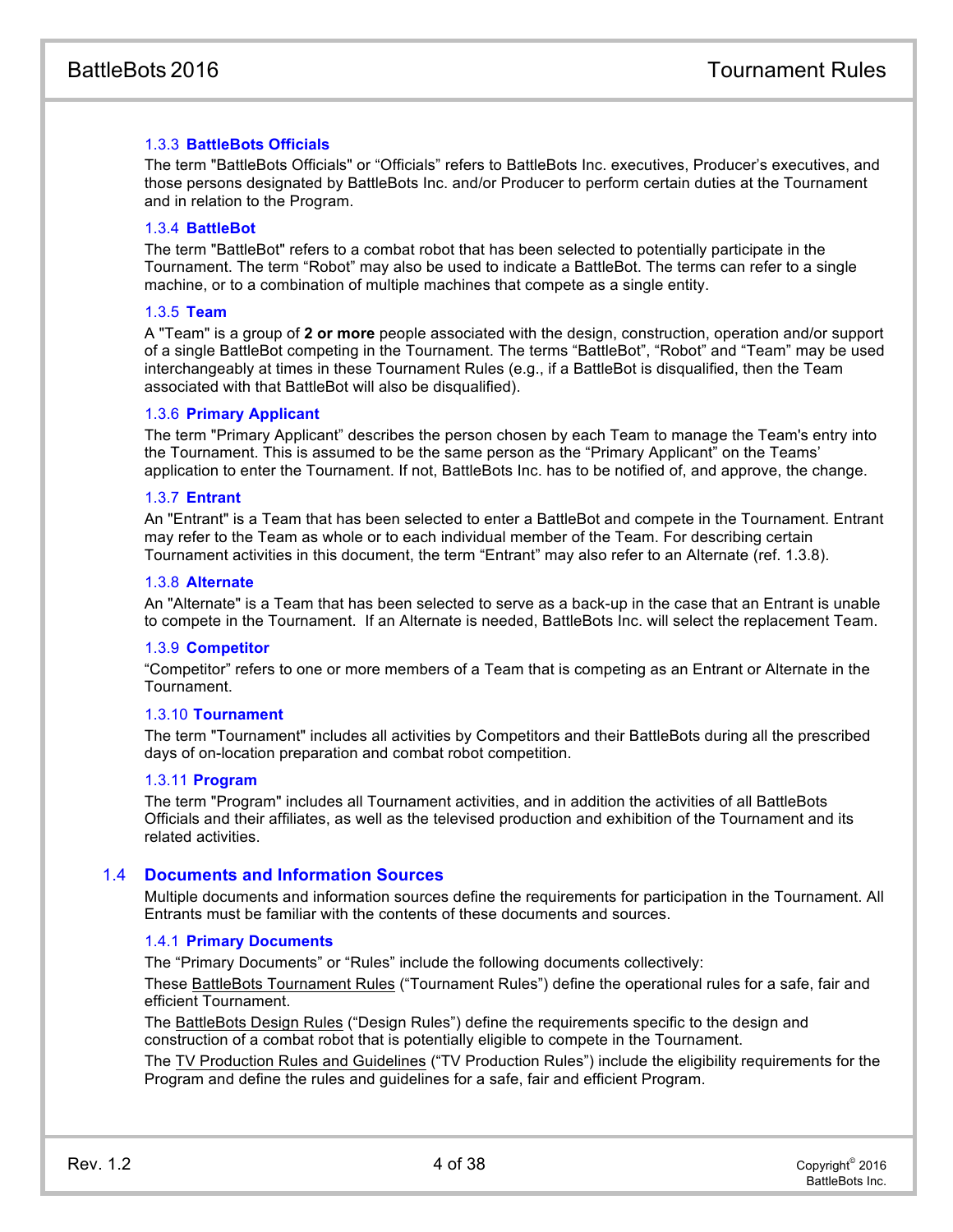The Rules Regarding the Participation of Minors ("Minor Participation Rules") define the rules and guidelines under which an individual under the age of 18 ("Minor") may participate in the Tournament and Program.

The Tournament Rules, Design Rules, TV Production Rules, and Minor Participation Rules shall be referred to collectively herein as the "Rules".

#### 1.4.2 **Potential Competitor Responsibilities**

It is the sole responsibility of every potential Competitor to verify that they are referencing the last-updated version of the Primary Documents.

It is also each potential Competitor's responsibility to ensure that BattleBots Inc. has an up-to-date email address for that Team, and to regularly check the BattleBots website and their email.

#### 1.4.3 **Participant Agreement**

[removed]

#### 1.4.4 **Rules Violation**

A violation of any rule in connection with the Tournament (including without limitation, any of the Rules) or a breach of any agreement or representation made by an Entrant or Alternate in any agreement relating to the Program (including without limitation in the Participant Agreement and any and all representations and warranties therein) may, in the sole discretion of BattleBots Officials, result in penalties up to and including the Entrant's removal from the Tournament/Program and/or forfeiture and/or return of any prize awarded (if any), even if already awarded.

#### 1.4.5 **Prize Forms**

Each Team Member will be required to fill out and sign his/her Team's Team Member & Prize Allocation Form prior to commencement of the Tournament. The Team Member Prize & Allocation Form specifies how that Team wants its prizes (if any) allocated amongst the Team Members. Only Team members listed on the Team Member & Prize Allocation Form are eligible to receive a prize (if any).

Additionally, prior to the awarding of any Tournament prizes, each Team member entitled to part of the prize will be required to execute a Prize Acceptance Form outlining the amount of the total prize that the Team is entitled to, and portion of the Team prize to which the individual Team member is entitled.

# 1.5 **Right to Exclude/Remove**

Authorized BattleBots Officials may exclude from competition any combat robot that, due to its design, construction or usage, they judge to be a hazard to safe competition, even if that robot has met all of the requirements in the Design Rules or any other BattleBots Inc. document. The foregoing shall not limit Official's right to, at any time, exclude or remove from the Tournament any Robot or Team for any reason and without explanation.

#### 1.6 **Rules Interpretation**

#### <span id="page-5-0"></span>1.6.1 **Applicability**

Rules outlined in the Primary Documents supersede any corresponding previously-published Rules regarding Tournament operations.

#### 1.6.2 **Overlapping/Conflicting Requirements**

A reasonable effort is made to ensure that the requirements in all Rules are consistent with each other. However, in case of an inconsistency:

- a. If any provisions in the Rules appear to overlap, then the effective requirement will be the combination of all of the overlapping requirements.
- b. If any provisions in the Rules appear to conflict, then the effective requirement will be the most restrictive of the conflicting requirements.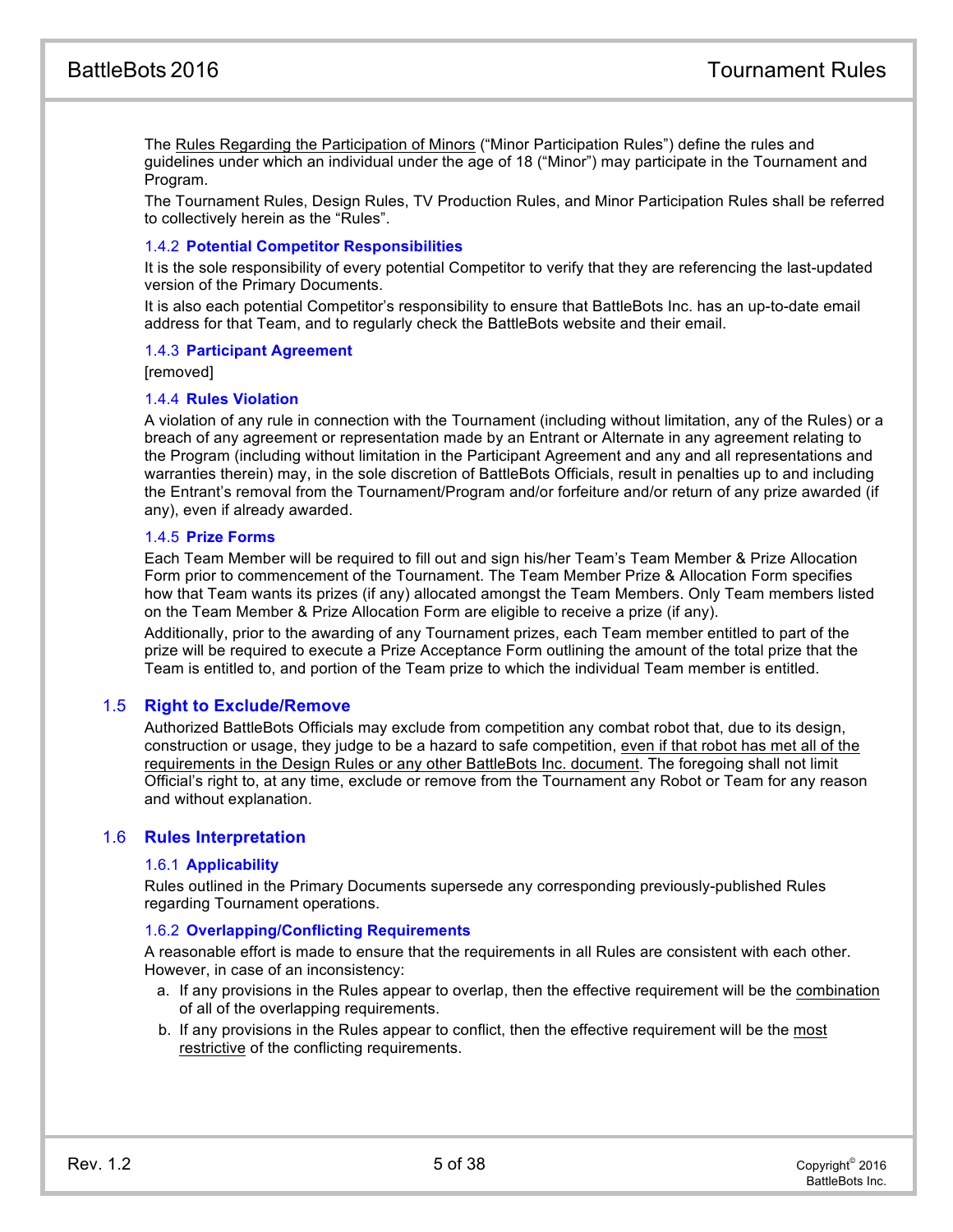# 1.6.3 **Additional Requirements**

At the discretion of BattleBots Officials, additional rules, restrictions and/or requirements may be applied to all Competitors and/or their Robots.

#### 1.6.4 **Final Authority**

BattleBots Inc. and Producer shall have final authority over the interpretation and application of all Rules and decisions regarding the Rules shall be made by BattleBots Inc. and Producer in their sole and absolute discretion. Decisions by BattleBots Inc. and Producer in regards to the interpretation and application of the Rules, the Tournament and the Program shall be final and not subject to challenge or appeal.

#### 1.6.5 **Rule Changes**

BattleBots Inc. and Producer reserve the right, at any time, to change, add to, delete from, modify or amend these and any other Rules at their sole and absolute discretion. BattleBots Inc. and/or Producer will make any Rules changes available to all Competitors within a reasonable time.

#### 1.6.6 **Rules Clarification**

If a proposed robot's configuration or component design is not adequately addressed by the rules set forth in the Design Rules, it is the Entrant's responsibility to contact BattleBots Inc. for clarification in advance of constructing the combat robot.

The sole responsibility of BattleBots Inc. will be to notify the requestor if the proposed combat robot design does not comply with the applicable Design Rules. BattleBots Inc. will not provide any guarantees that an entry will be accepted to compete in the Tournament.

No "waivers", release forms or other documents will be issued to allow a robot to compete if that robot does not meet the Design Rules requirements as interpreted by BattleBots Inc. in its sole and absolute discretion.

# 1.7 **Security Cameras**

Teams are hereby notified that there may be video and audio recording security cameras at any location in and around the Tournament premises.

<span id="page-6-1"></span><span id="page-6-0"></span>**By participating in the Tournament and Program, each Competitor agrees that all decisions regarding the Tournament and the Program including, but not limited to, eligibility determinations, the selection of Entrants and Alternates, all judging and safety determinations, match-ups, seeding and match play, the awarding of any prize, penalties or disqualifications, Competitor/Team removal, substitution, and/or elimination, these Rules and rule interpretations, the interruption, resumption, cancellation or postponement of any game play, the handling of technical difficulties or other errors are at the sole and exclusive discretion of BattleBots Inc. and Producer, and are final, binding and not subject to appeal.**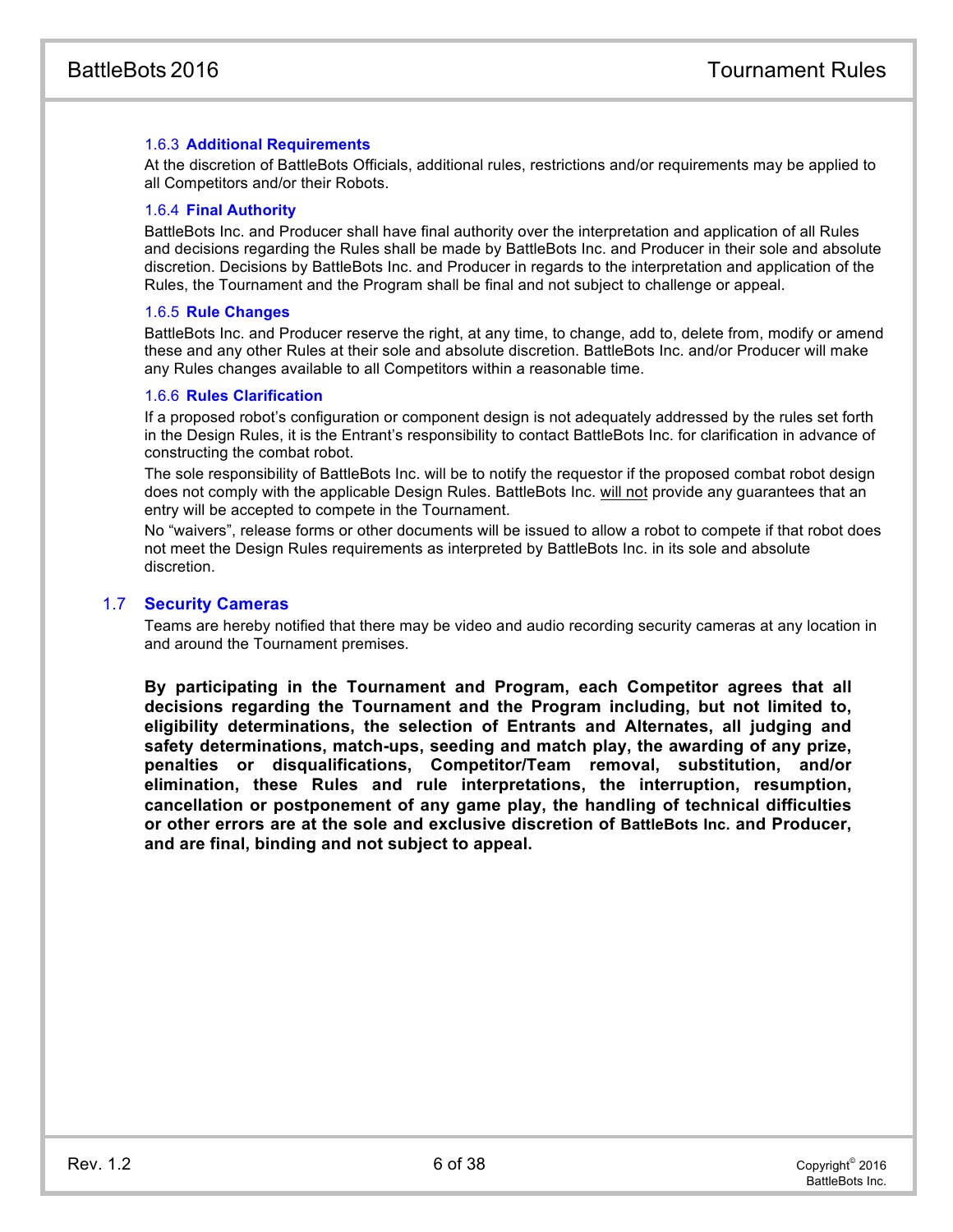# **2.0 General Tournament Rules**

# 2.1 **Minors and Restrictions**

# 2.1.1 **Minor Definition**

A "Minor" is defined as a person less than **18 years** old. Minors are allowed to be Team members, provided that they have the written approval of both the Primary Applicant and the Minor's parent or guardian and their involvement comports with the Minor Participation Rules.

# 2.1.2 **Supervising Adult**

A "Supervising Adult" is a Team member **21 years** or older who is responsible for no more than **2 Minors** on the Team. Thus, if there are more than two Minors on the Team, there will need to be more than one Supervising Adult.

Each Supervising Adult must understand their limits and responsibilities defined herein, and takes full responsibility for the actions of any Minors under his/her charge.

While supervising any Minors, a Supervising Adult cannot at the same time be participating in any way in the supervision, preparation, repair, transport, or testing of any robot.

# 2.1.3 **Minors' Participation Rules**

Additional requirements and restrictions on Minors are defined in the Minor Participation Rules document previously provided to each Team and attached hereto and incorporated by reference herein.

# 2.2 **Teams**

Tournament Teams and Team members are subject to the following:

## <span id="page-7-0"></span>2.2.1 **Team Name**

All Team names must be approved by BattleBots Inc. The Team name must be unique and not be identical or very similar to the name of a previously-registered Team. The name also cannot be identical or very similar to any commercially-trademarked name.

BattleBots Inc. reserves the right to require the renaming of any Team whose name it deems inappropriate, offensive or conflicting.

Once a Team has been accepted for entry into the Tournament, the Team's name cannot be changed, unless they receive written permission from BattleBots Inc.

#### 2.2.2 **Team Technical Expertise**

One member or a combination of members of the Team must have knowledge and understanding of all of the technical aspects of the Team's BattleBot.

#### 2.2.3 **Team Size Limits**

A Team must consist of a minimum of **2 people**, at least one who is not a Minor.

There are no specific limits to the maximum number of people that may be on any Team. However, there are limits on the number and age of Team members who can be on a Pit Crew (ref. "3.1.4 Pit Crew Members" and "3.1.9 No Minors in Pit Area").

#### 2.2.4 **Team Personnel**

No person can be a member of more than one Team.

#### 2.2.5 **Team Age Restrictions**

There is no minimum age for Team members. However, Team members who are Minors are limited in the activities that they are permitted to participate in pursuant to the requirements of "2.1 Minors and Restrictions" given above, including but not limited to the Minor Participation Rules.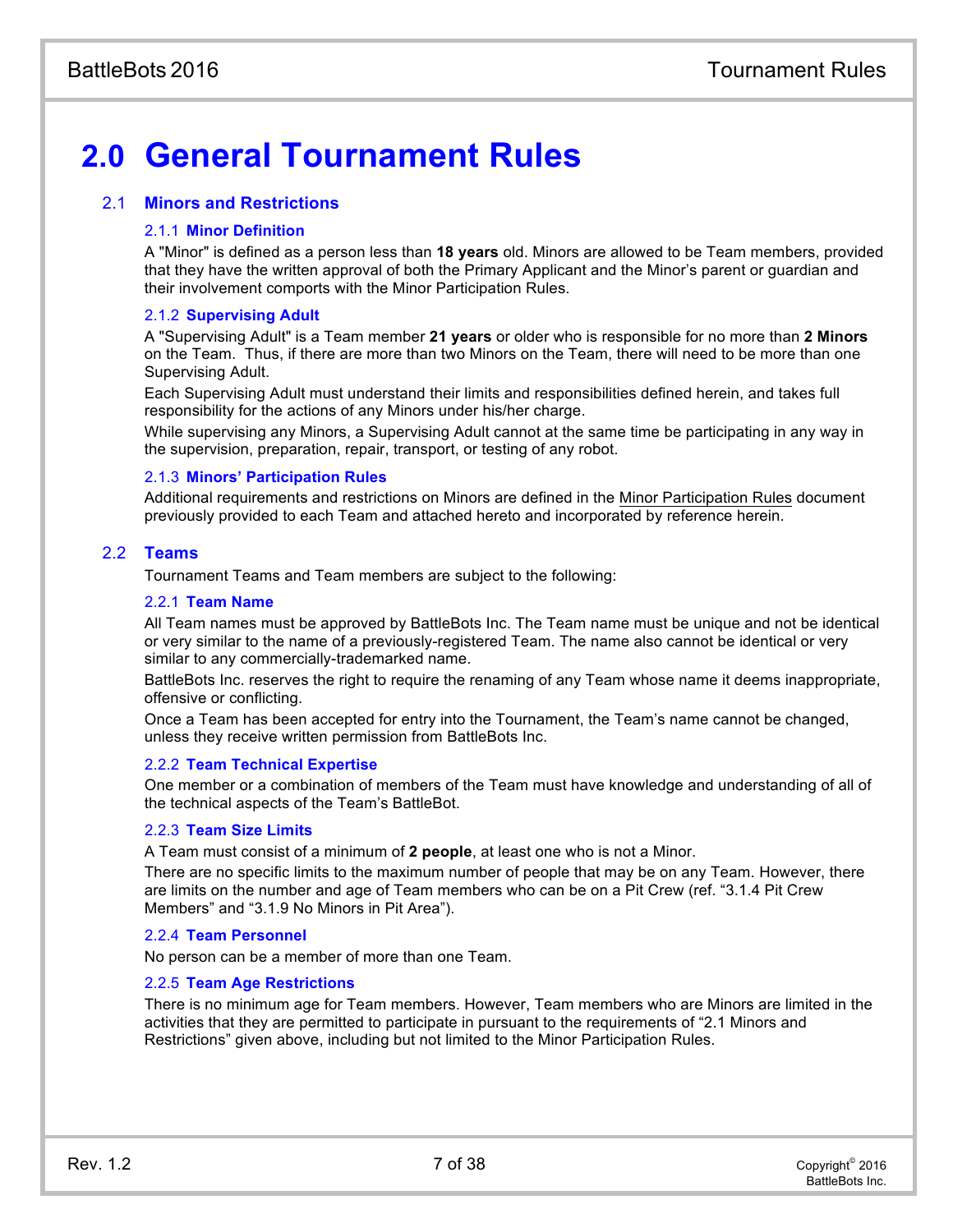# 2.3 **Additional Definitions**

<span id="page-8-0"></span>Below are additional definitions of terms used throughout this document. Many are explained in more detail in other sections.

#### <span id="page-8-1"></span>2.3.1 **BattleBox**

The "BattleBox" (also referred to as the "Arena") is the enclosed area in which combat takes place between two or more BattleBots. The BattleBox may also be made available for robot testing purposes.

#### 2.3.2 **Driving Platform**

The "Driving Platform" is an area adjacent to the BattleBox from where the Team members operate their BattleBots and any associated equipment.

Depending upon the type of contest in the Arena, BattleBots Inc. will limit the number of members from each Team who can be on the Driving Platform during that contest.

#### 2.3.3 **Test Box**

A "Test Box" is a special enclosed, armored area used for testing the operation of a single BattleBot. Test Box usage is strictly regulated. There may be more than one Test Box.

#### 2.3.4 **Activation and Deactivation**

"Activation" of a robot is the process of using switches or other means to provide power to a robot's weapons and mobility systems. "Deactivation" is the reverse of Activation, where all power is removed from the robot's weapons and mobility systems.

#### 2.3.5 **Disqualification**

<span id="page-8-2"></span>"Disqualification" or being "Disqualified" means that, at a minimum, a Team's robot is no longer allowed to compete in the Tournament.

#### 2.3.6 **Expulsion**

"Expulsion" or being "Expelled" means that one or more Team members is to leave the Tournament premises for the duration of the Tournament.

#### 2.3.7 **Fuel-Powered Engine**

An internal combustion engine that runs on gasoline.

#### 2.3.8 **Match**

A "Match" is a competition between two or more BattleBots. Refer to "6.0 Match Descriptions".

#### 2.3.9 **MultiBot**

A Team entry that consists of two or more robots that operate cooperatively to compete as a single BattleBot.

#### 2.3.10 **MultiBot Segment**

An independently-operated robot that is part of a MultiBot.

#### 2.3.11 **Operators**

"Operators" refers to the Team members who control the Team's BattleBot during a Match.

#### 2.3.12 **Pit Area**

The "Pit Area" refers to the areas within which each Team's BattleBot and associated support equipment are prepared, maintained, stored and tested during a Tournament. Further definitions and specifications of the Pit Area are described in "3.1.1 Pit Area".

#### 2.3.13 **Pit Crew**

The "Pit Crew" includes those Team members who provide direct support work for a combat robot at the Tournament.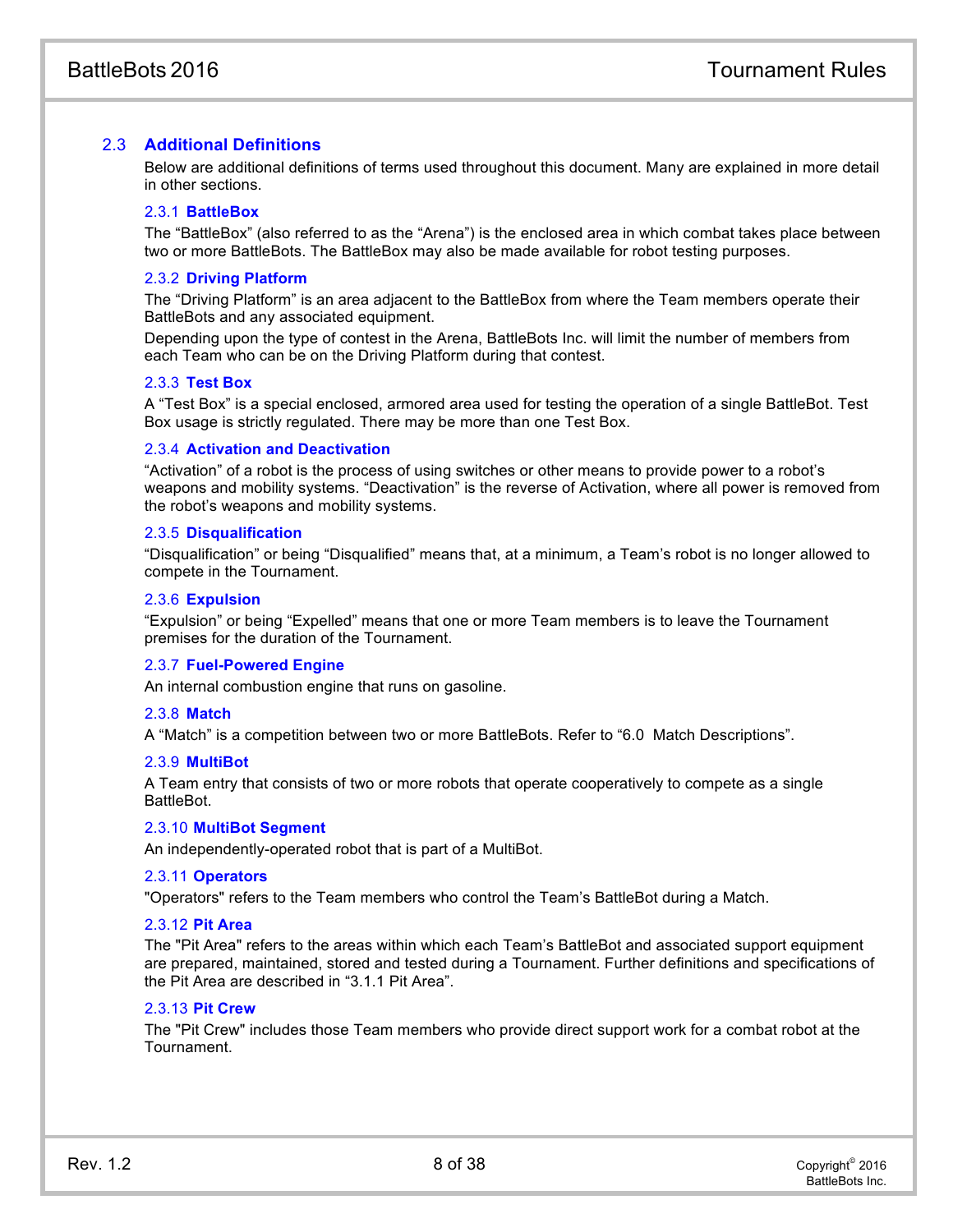# 2.4 **Competitor Responsibilities**

<span id="page-9-0"></span>All Competitors at the Tournament have certain duties and responsibilities.

## 2.4.1 **Response to Officials**

Competitors must follow the verbal instructions of BattleBots Officials at all times.

#### 2.4.2 **Regulations, Rules and Procedures**

Competitors are ultimately responsible for knowing the Rules of the Tournament/Program, including without limitation the regulations, rules and procedures as defined in this and other official BattleBots Inc. documents, including emails and web pages, as well as each of the Primary Documents.

## 2.4.3 **Promptness**

Competitors are responsible for showing up on time for all meetings, inspections, ceremonies or other events that require their participation.

## 2.4.4 **Knowing Match Times**

Competitors are ultimately responsible for knowing when their Match will take place, and for having their BattleBot combat-ready at least **30 minutes** in advance of the scheduled time.

*Note: BattleBots Inc. will provide ways for Competitors to learn approximately when their Matches are scheduled. However, some Matches cannot be scheduled until a previous Match's outcome has been determined.*

#### 2.4.5 **Pit Crew Member Availability**

Each Team must have a person available at their designated Pit Table during periods when inspections or contests are taking place. At other times, the Team must leave a note on their Pit Table with the phone numbers and/or locations where key Pit Crew members can be found.

If a Team's BattleBot is scheduled for a Match and BattleBots Officials cannot find any member of the Pit Crew, the Team will Forfeit the Match.

#### 2.4.6 **Informing Officials**

Competitors are responsible for immediately informing the appropriate BattleBots Officials of any problems with remote-control radios, their BattleBot, or any other factor that could affect the Team's participation.

# 2.5 **Operators**

Multiple members of the same Team may control a BattleBot during a Match. "Operators" refers to the Team members who control their BattleBot. The number of Operators is limited to the number of members allowed on the Pit Crew for that Team, as defined in "3.1.4 Pit Crew Members".

The plural form ("Operators") may refer to a single person who is the only one controlling the BattleBot. When the singular form is used ("Operator"), it always refers to one person.

"Operators" also includes any Team member who is using additional equipment to "target" an opponent Robot, or who is controlling Arena hazards.

#### 2.5.1 **Operators' Positions**

Operators may only control a Robot from the designated "Driver's Platforms" adjacent to the BattleBox.

# 2.6 **Robot Completeness**

Each BattleBot must be designed to be complete, and not be dependent upon components from any other Robot competing at the Tournament.

## 2.6.1 **Sharing of Parts**

A BattleBot, including its remote-control system, must not contain any parts from any other Robot that is still eligible to compete in Tournament elimination Matches. Thus, a BattleBot may utilize parts from another only if that other Robot has been eliminated from Match competition.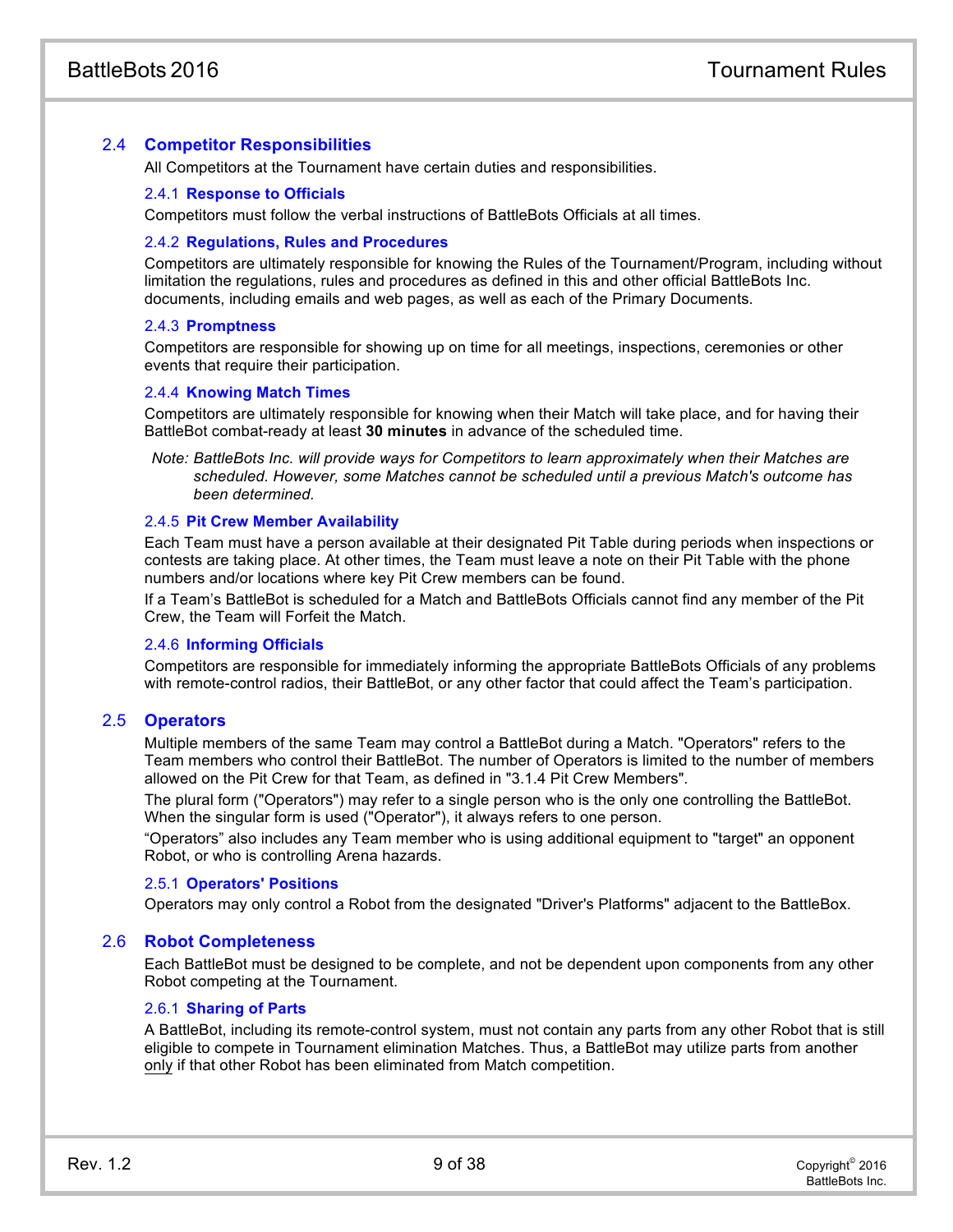# <span id="page-10-0"></span>2.6.2 **Sharing of a Transmitter**

Two BattleBots cannot be required to use the same remote-control transmitter unit.

#### 2.7 **Prohibited Activities**

BattleBots Inc. expects all Competitors to act in a safe and legal manner. The actions of a single Team member may be grounds for Disqualification or Expulsion of the entire Team.

The following activities are prohibited; violation of any of these terms may result in Competitor and/or Team Disqualification, as determined by BattleBots Inc. and/or Producer in their sole and absolute discretion.

#### 2.7.1 **Unruly Behavior**

Fighting, belligerence, threat of physical violence or other unruly behavior, including abusive physical contact with any BattleBots Official, will not be tolerated and can result in the immediate Expulsion of the offending Team member's entire Team from the Tournament.

#### 2.7.2 **Vehicles in Pit Areas**

Scooters, bicycles, skateboards, skates and similar vehicles cannot be used in any of the Pit Areas. In addition, powered vehicles such as Segways, hoverboards or powered scooters cannot be used or stored in the Pit Areas.

The only exceptions are wheelchairs (manual and powered) occupied by disabled persons, and vehicles used by authorized personnel for Tournament operations.

#### 2.7.3 **Running and Playing**

Running in the Pit Area, except in an emergency, is not allowed. Running while carrying a charged pneumatic tank, or any sharp or otherwise dangerous part, may result in the revoking of the Pit Pass of the offender.

Engaging in horseplay, tossing balls or other items, or operating remote-control vehicles or equipment in the Pit Area is also not allowed.

#### 2.7.4 **Team Property**

No Team member may deliberately touch, handle or otherwise come in contact with the BattleBot, parts, tools or other equipment belonging to another Team, without the explicit verbal authorization from a member of the other Team.

#### <span id="page-10-1"></span>2.7.5 **Smoking**

Use of either tobacco products or nicotine vapor devices (e-cigarettes) is specifically prohibited in any of the Pit Areas, and in any other indoor or nearby outdoor area that is marked as "No Smoking".

#### 2.7.6 **Alcohol Use**

No alcohol may be consumed at the Tournament by any Team member at any time. In addition, no alcoholic beverage may be brought into any of the Pit Areas.

A Team member under the influence of alcohol is not allowed in any of the Pit Areas, and cannot participate in any activity involving the preparation, transport or operation of any robot at the Tournament.

#### 2.7.7 **Illegal Drugs**

<span id="page-10-2"></span>No possession of illegal drugs or other substances or any use thereof will be tolerated at any time or place during the entire production, on camera or off. Penalty is immediate dismissal of the entire Team of the offender from the Competition and Program.

#### 2.7.8 **Firearms and Explosives**

No firearms, weapons, explosives or other dangerous items or materials of any kind may be possessed or brought to any Tournament location by any Competitor or anyone else other than authorized law enforcement personnel.

#### 2.7.9 **Lasers**

Deliberate pointing of any laser at any other person at the Tournament will not be tolerated and may result in the immediate Expulsion of the offending Team member's entire Team from the Tournament.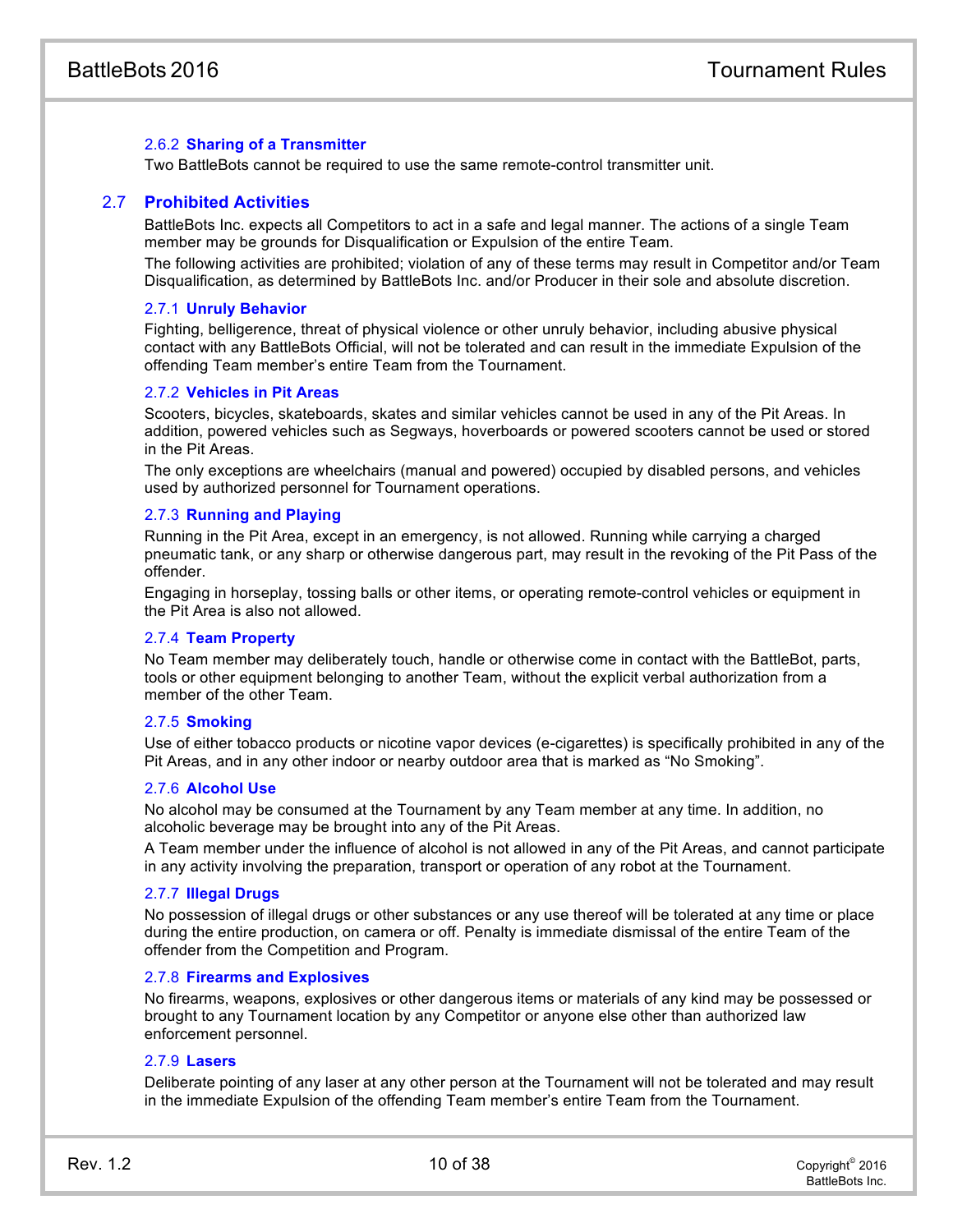# 2.7.10 **No Pets**

<span id="page-11-0"></span>No pets of any kind are allowed anywhere at the Tournament. The only exception is a certified trained dog being used to assist a disabled person.

# 2.8 **Fire Marshals**

For fire safety and to comply with local and state ordinances, Fire Marshals may place additional requirements or restrictions on any or all persons at the Tournament.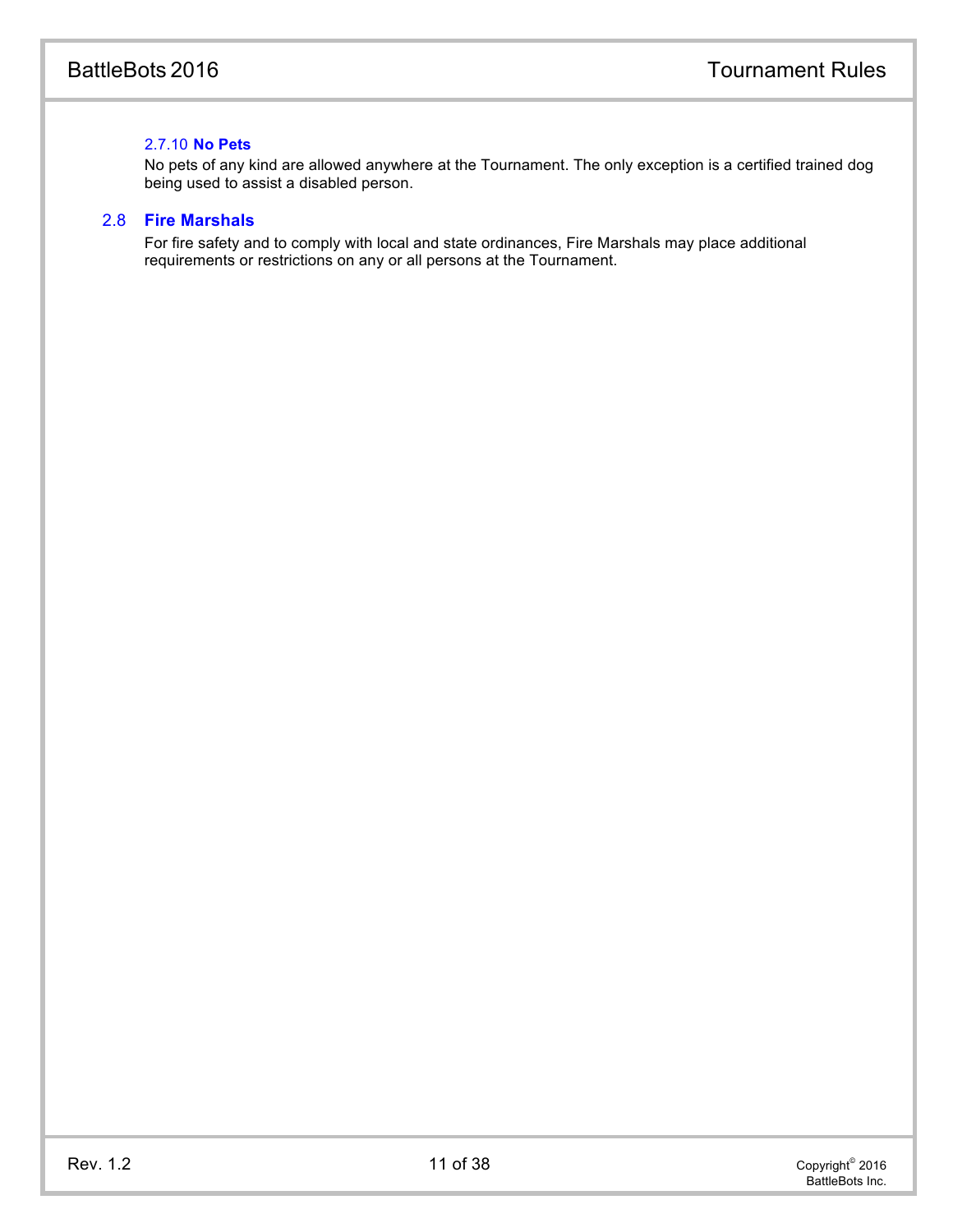# **3.0 Pit and Preparation Area Rules**

# 3.1 **Pit Access**

# <span id="page-12-0"></span>3.1.1 **Pit Areas**

The term "Pit Area" refers to several areas within and near the Tournament premises. These include:

- a. The "Main Pit Area" where BattleBots are stored and prepared for combat.
- b. The "Welding and Grinding Area" where all welding or grinding or sawing operations are to be performed.
- c. The "Battery Charging Area", where all batteries, regardless of type, are to be charged.
- d. The "Pressure Refill Station", where all charging of pressurized gasses is to take place.
- e. The "Fueling Area" where all filling of flammable gasses or liquids is to take place.
- f. Any other location where a BattleBot is being prepared, repaired, or tested.

## 3.1.2 **Testing Area**

The "Testing Area" is generally not considered to be a Pit Area. It has much stricter access and usage requirements, as described in the section "3.4 BattleBot Testing" below.

## 3.1.3 **Pit Table**

The "Pit Table" refers to the specific table in the Main Pit Area that is assigned by BattleBot Inc. to a specific Team's BattleBot. For identification purposes, each table is labeled with a number. This number must not be obscured or removed.

Each Team member is responsible for any and all activities that occur at or near the Team's Pit Table.

## 3.1.4 **Pit Crew Members**

The "Pit Crew" refers to those members of a Team who work on the Team's BattleBot. Different Team members may alternate between being on the Pit Crew. The Pit Crew is defined by those people wearing Pit Passes. However, Minors may not part of the Pit Crew.

#### 3.1.5 **Pit Passes**

The "Pit Passes" are laminated cards issued by BattleBots Inc. to each Team. A Pit Pass is required to be worn and visible at all times when a Team member is in the Pit Area. However, Pit Passes should not be worn when activating or deactivating a robot.

Each Team will be provided up to **5 Pit Passes**. However a Team will not receive any more Pit Passes than there are Team members. Pit Passes are exchangeable between members of the same Team, provided that Pit Passes will not be issued to Minors. Individual Pit Passes are revocable by BattleBots Inc. at any time.

#### 3.1.6 **Pit Access Limits**

No Team member can be in a Pit Area without a Pit Pass.

#### 3.1.7 **Transferring a Pit Pass**

Any Team member caught transferring their Pit Pass to a person not on their Team will be required to turn in their Pit Pass and leave any Pit Area immediately. No replacement Pit Pass for the Team will be issued.

#### 3.1.8 **Non-Team Pit Access**

Subject to safety requirements and considerations, friends and family of Team members ("Visitors") may be allowed into certain designated Pit Areas if they have received prior approval from BattleBots Inc. and Producer, and they are escorted by a Team member with a Pit Pass. There is a limit of 2 Visitors per escort.

Other persons invited by BattleBots Inc. ("Invitees") may be allowed in the Pit Areas if they are escorted by BattleBots Officials.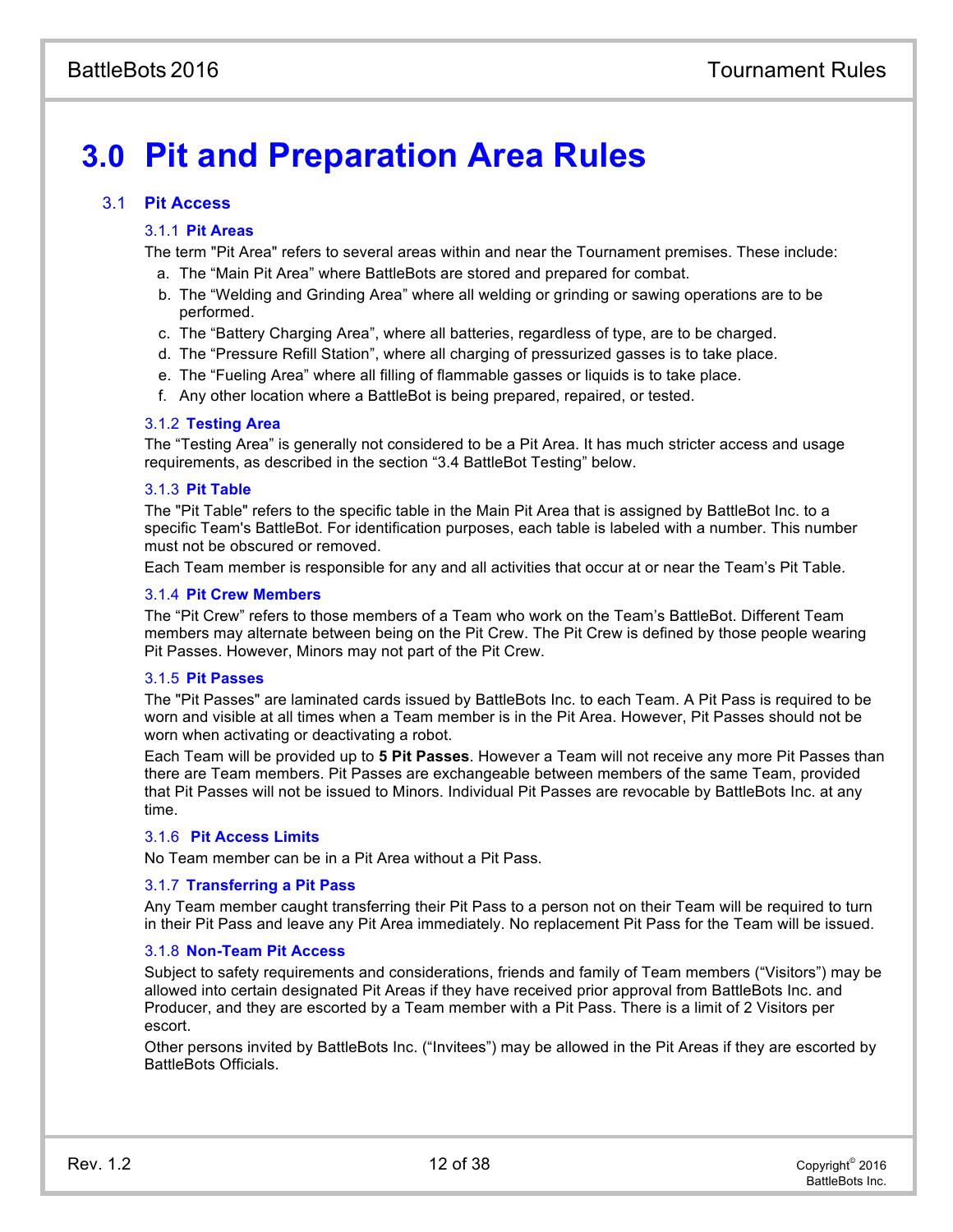# <span id="page-13-0"></span>3.1.9 **No Minors in Pit Areas**

<span id="page-13-1"></span>As outlined in the Minor Participation Rules, Minors are strictly prohibited from entering sites, including any Pit Area, that contain any activity that may be hazardous, dangerous or otherwise detrimental to their health or well-being including but not limited to those activities as outlined in the Minor Participation Rules, which are attached hereto and incorporated by reference herein.

# 3.2 **Pit Safety Requirements**

It is expected that Pit Crew members will practice safety and exhibit common sense at all times. However, certain specific safety requirements must be adhered to in the Pit Areas, as specified below.

#### 3.2.1 **Pit Pass Revocation**

BattleBots Inc. reserves the right to permanently or temporarily revoke the Pit Pass of any Team member caught violating any of the Pit Safety Requirements defined herein.

#### 3.2.2 **Eye/Face Protection**

All persons working, standing or moving through the Pit Areas must at all times wear shatterproof safety glasses or face masks.

Corrective-lens eyeglasses are not considered to be a substitute for safety glasses unless the eyeglasses have shatterproof lenses and some degree of side-entry protection.

#### 3.2.3 **Foot Protection**

All persons in the Pit Area must at all times be wearing closed-toe shoes with full soles. Bare feet, socksonly, sandals and open-toe shoes are specifically prohibited in any Pit Area or the Test Box.

#### 3.2.4 **Runaway Prevention**

When any robot is being stored at its Pit Table, all robot motion system wheels/tracks/legs/etc. must be suspended in the air, with a clearance of at least **1/4 inch**, such that the robot is incapable of translational motion even if its motion system is moving.

#### 3.2.5 **Protective Covers/Restraints**

All sharp objects and edges of the robot must have the Safety Covers installed, all pinch hazards must be blocked, and any Safety Restraints must be installed.

The only exception is when a Pit Crew member is working on a specific robot part that requires removal of a cover, block or restraint.

#### 3.2.6 **Welding/Grinding/Sanding**

No welding or power grinding/sanding of any kind is to be done except in the Welding and Grinding Area. This includes grinding and sanding of plastic and fiber composite materials (e.g. Lexan, fiberglass, Kevlar, etc.).

Drilling a small number of holes at a Pit Table is allowed, provided that all shavings fall within the Team's Pit Table area and are cleaned up immediately after the drilling operation is complete.

#### 3.2.7 **No Robot Activation**

Under no circumstances can a BattleBot be Activated or operated except in a designated Testing Area.

Any switch or plug that activates the motion or weapon system must not be turned on or connected in the Pit Area. Such systems may only be Activated in the BattleBox or in a designated Testing Area. Refer to section "3.4 BattleBot Testing".

If the BattleBot employs pneumatic or hydraulic systems, the downstream system must not be pressurized in the Pit Area. That is: all shut-off valves must be closed and all pressure-relief valves must be opened.

A BattleBot pneumatic or hydraulic actuation system may only be pressurized in the BattleBox or a Test Box.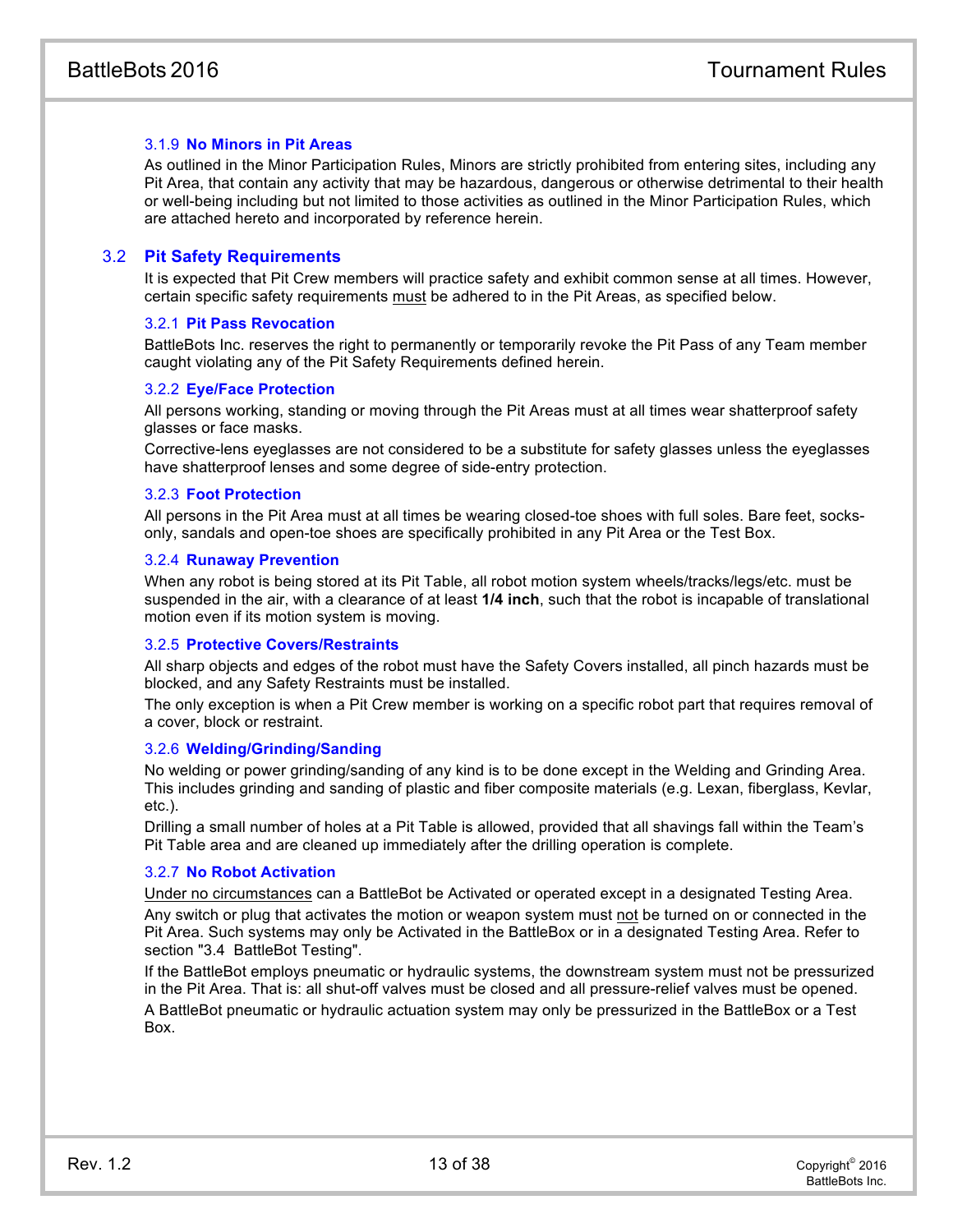# 3.2.8 **BattleBot Pressure Tanks**

Pressurized primary pneumatic storage tanks specifically for use in a robot are allowed in the Main Pit Area provided that:

- a. Any tank is completely undamaged, as defined in "5.6.5 Pneumatic Systems".
- b. The pressure in any tank does not exceed the limit specified in the Design Rules.
- <span id="page-14-0"></span>c. Each tank has an attached pressure relief valve or a burst disk.

d. Each tank is either properly installed in a robot or is placed in a container that prevents it from moving. All pneumatic tanks in the Main Pit Area, whether discharged or not, must either be installed in a robot or placed in a secure container. There must be no pressure storage tanks lying about loose at any time.

#### **Improper use, handling or storage of pneumatic tanks can result in the Disqualification of a Team.**

#### 3.2.9 **Pneumatic Tank Charging**

Pressurized pneumatic tank charging is specifically prohibited except in the designated Pressure Refill Station (ref. 3.7).

#### 3.2.10 **Fuel Filling and Storage**

Gasoline engine and flame system tank filling is specifically prohibited in the Main Pit Area. All filling of BattleBot fuel tanks has to be done in the designated Fueling Area. In addition, fuel refilling containers have to be stored at the Fueling Area.

#### 3.2.11 **Battery Charging**

Recharging of batteries of any type is specifically prohibited in the Main Pit Area. All battery charging has to be done in the designated Battery Charging Area. Charged batteries may be stored in the Main Pit Area provided they are located away from any flammable materials.

# 3.3 **BattleBot Location**

From the time a Contestant first brings their BattleBot to the Tournament location until the time that the BattleBot will no longer be competing in the Tournament, the BattleBot cannot be removed from the Tournament location. Parts for the Robot may be brought in or removed from the Tournament site, but the Robot must substantially remain at the Tournament location.

# 3.4 **BattleBot Testing**

BattleBots may only be tested in certain areas and only when supervised by certain BattleBots Officials.

#### 3.4.1 **Test Boxes**

Test Boxes will be provided at the Tournament for the testing of BattleBot safety and operation. Any use of a Test Box must be supervised by a BattleBots Official. This Official will control entry and exit from the Test Box and determine what the type of testing may be safely performed.

A designated Safety/Tech Inspector ("Inspector") may in special circumstances choose to allow a BattleBot to be tested in a safe area outside the Test Box. During such testing, the BattleBot and supporting personnel must at all times be under the direct observation and supervision of the Inspector.

**Unauthorized or unsupervised testing of any robot at the Tournament site can result in the Disqualification of a Team.**

#### 3.4.2 **Robot Transport**

When transporting any BattleBot to or from the Pit Area, or any other Area on the Tournament grounds:

- a. The BattleBot must be moved on a rolling dolly or cart. Driving or hand carrying is prohibited.
- b. All Safety Covers and Restraints must be installed.
- c. The BattleBot must be completely Deactivated.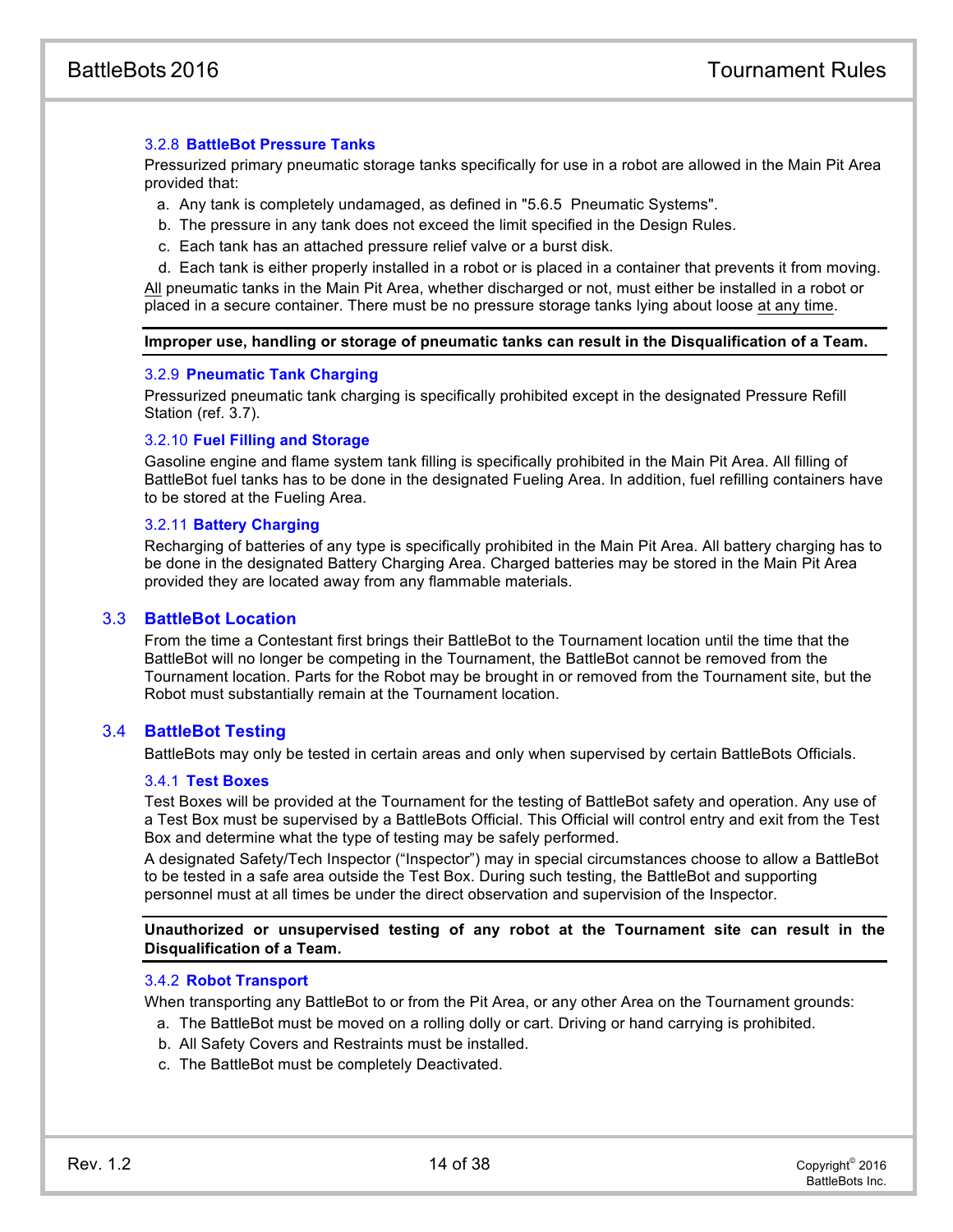**Absolutely no riding or carrying of passengers on robots or other remote-controlled vehicles is permitted at any time. Violators may be Expelled from the Tournament.**

#### 3.4.3 **Testing Safety**

In its sole discretion, BattleBots Inc. may at anytime modify the Testing process, move the location of the Testing Box or shut down the robot Testing Area.

# 3.5 **Welding and Grinding Areas**

All welding and power grinding or sanding must be done in areas specifically set aside for those purposes. When working in the Welding/Grinding Area, these procedures must be followed:

- a. Shatterproof safety glasses or facemasks must be worn by all persons in the Welding/Grinding Area, regardless of whether the person is performing welding or grinding operations, or simply observing.
- b. When grinding metal, the part and the grinding tool must be positioned such that no metal particles are thrown toward another person, or outside the Grinding Area.
- c. For welding or torch-cutting, darkened welder's goggles or a darkened face shield must be used by the welder and by anyone observing. The parts being welded or cut must be sufficiently shielded such that others cannot directly view the arc or flame.

## 3.6 **Fueling Area**

All fueling of gasoline, Propane or Butane has to take place in a Fueling Area specifically designated for that purpose. There must be no smoking or other open flames in or near the Fueling Area.

# 3.7 **Pressure Refill Station**

All refilling of pressurized Nitrogen or compressed air tanks must be done at the designated Pressure Refill Station. BattleBots Inc. will provide official pneumatic refilling equipment for Nitrogen.

<span id="page-15-0"></span>All Robot pneumatic storage pressure tanks must be equipped with, or have an adapter for, the filler fitting specified in the Design Rules.

#### 3.8 **Tank Heaters**

<span id="page-15-1"></span>Pressurized tank heaters are specifically not allowed to be brought to or used at the Tournament.

#### 3.9 **Battery Charging**

Batteries are subject to several restrictions on their use, storage and charging as follows;

#### 3.9.1 **Charging Area**

Batteries of any type that are used to power a BattleBot can only be charged in a specific "Battery Charging Area" that will be designated by BattleBots Officials. If the batteries are not removable from the BattleBot, then the entire Robot must be moved to the designated Charging Area while the batteries are being charged.

Teams are responsible for bringing their own battery chargers. Battery chargers must have the name of the Team and their Pit Table number clearly labeled on the charger.

#### 3.9.2 **Lithium Chargers**

Lithium batteries must be charged using chargers specifically designed for Lithium batteries and must have automatic overcharge protection.

#### 3.9.3 **Lithium Battery Handling**

Teams using Lithium batteries must bring containment envelopes or other functional means to safely contain their Lithium batteries during charging.

BattleBots Officials will provide salt water baths and sand buckets in the Battery Charging Area and other locations. If a battery begins to swell, smoke or catch fire, it must be immediately disposed of in either the salt water bath, sand bucket or a containment envelope.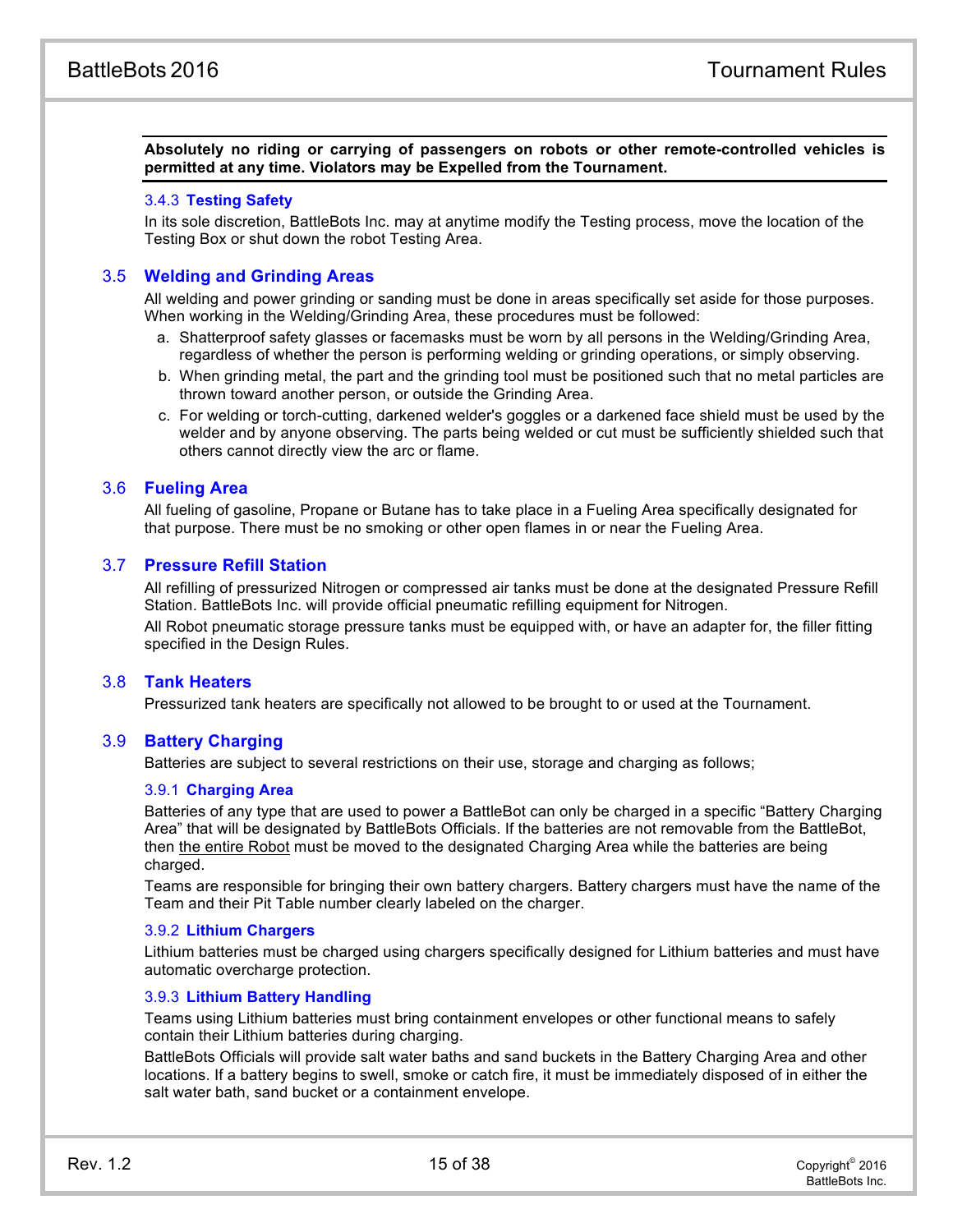# 3.9.4 **Pit Area Battery Fires**

If the batteries in a BattleBot in the Main Pit Area start smoking or burning, the robot must, if possible, be immediately moved to an outdoor or other well-ventilated area. Individual smoking or burning battery packs can be put into sand or salt-water buckets in the Main Pit Area and other locations on the Tournament premises.

#### 3.9.5 **RC Transmitter Batteries**

<span id="page-16-0"></span>Batteries for radio-control transmitters are allowed to be charged in the Main Pit Area, provided that the charging is done using an un-modified commercially-made charger specifically designed for the type and capacity of the batteries being charged.

## 3.10 **Trash, Debris and Hazardous Waste**

For the safety of all, Pit Crew members have to at all times minimize the amount of trash and debris at their Pit Table location. In addition, when a Team vacates their Pit Table after their final Match, they must remove all debris and other items on the table, on the floor beneath and beside the table and on any walls adjacent to the table.

BattleBots Inc. will provide specific containers for the disposal of hazardous materials. These must be used at all times when disposing of fuels, oil, hydraulic fluid and damaged or discharged batteries.

<span id="page-16-1"></span>**Disposal of Trash, Debris and Hazardous waste in violation of local ordinances and/or state and federal codes can result in Team Disqualification.**

# 3.11 **Pit and Other Area Hours**

<span id="page-16-2"></span>The Pit Area access hours will be limited during the Tournament. The Main Pit Area will be closed from late night to early morning. For safety and operational reasons, the other Pit Areas (Welding/Grinding, Test Box, Fueling, Battery Charging, Pressure Refill, etc.) may have more limited hours.

<span id="page-16-4"></span><span id="page-16-3"></span>The specific hours of operation for each of the Pit Areas may vary from day-to-day and will be announced and posted at the Tournament.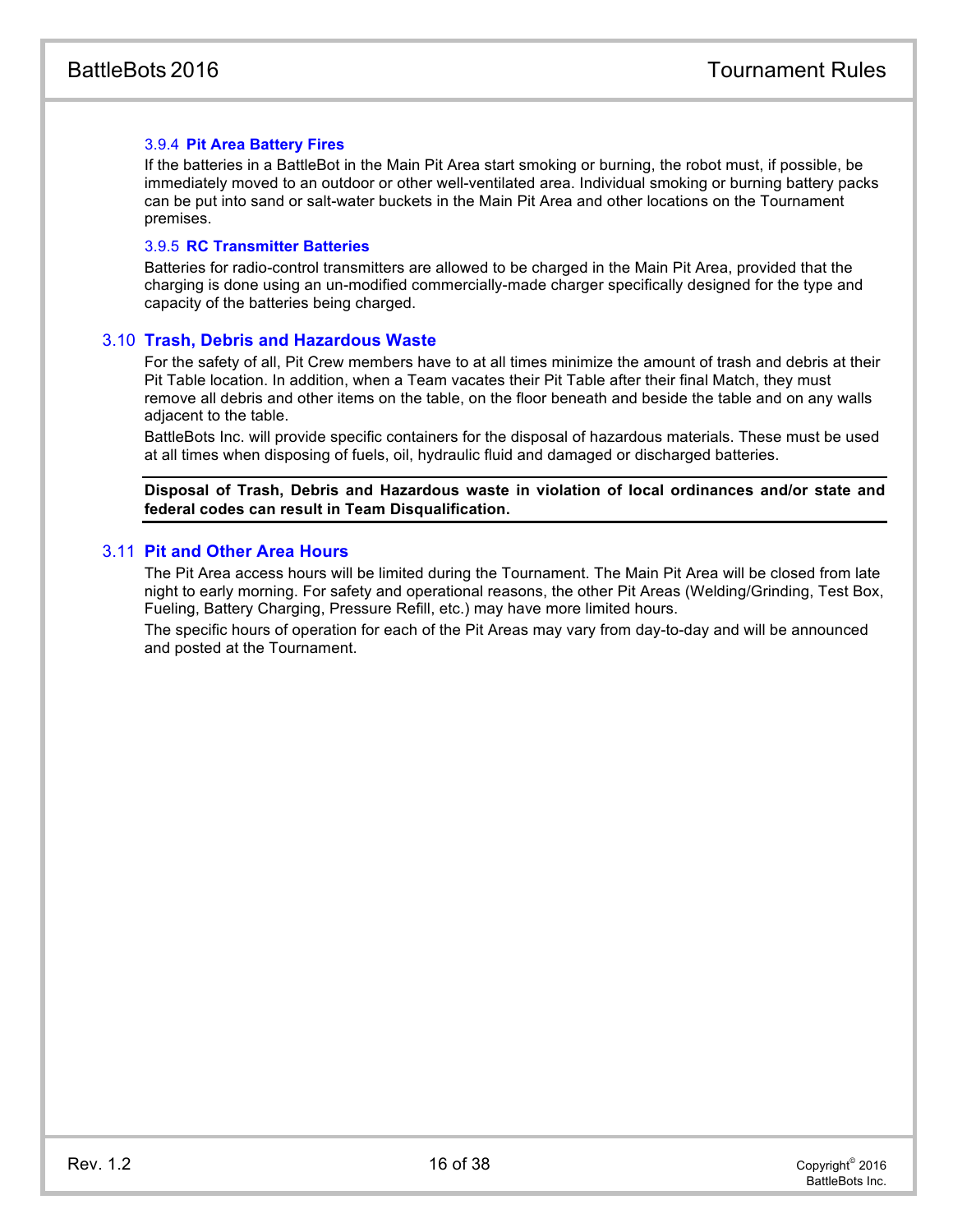# **4.0 Remote-Control Radio Use**

# 4.1 **Design Rules Compliance**

All robot radio-control equipment ("R/C Equipment") must at all times comply with all the requirements and restrictions of the Design Rules document, including frequency used and control type.

# 4.2 **Unauthorized Use**

To avoid radio interference issues, all Teams must at all times follow the instructions of any BattleBots Official, regarding the use of their radio control equipment.

<span id="page-17-0"></span>**The unauthorized or improper use of any radio control transmitter is grounds for Disqualification of a BattleBot and/or Expulsion of a Team.**

# 4.3 **Radio Operation Restrictions**

Radio transmitters or receivers are not allowed to be turned on in the Pit Area or any other locations other than the Test Box or the Arena, unless specifically authorized by a BattleBots Official who is present during the time that the radio is in operation.

# 4.4 **Transmitter Responsibility**

<span id="page-17-1"></span>Teams should put their Team name and Pit Table number on each of their remote-control transmitters. BattleBots Inc. and its affiliates have no responsibility for the safeguarding of any transmitters or other remote-control equipment.

# 4.5 **BattleBots Inc. Rights**

Notwithstanding the above, BattleBots Inc., at its sole discretion, has the right to impound or otherwise limit access to any or all R/C Equipment as it deems necessary for safety or other practical reasons. Such added and/or changed procedures may be announced prior to or at the Tournament. Failure to comply with any such procedures may result in the Disqualification of the Team and its BattleBot

from the Tournament.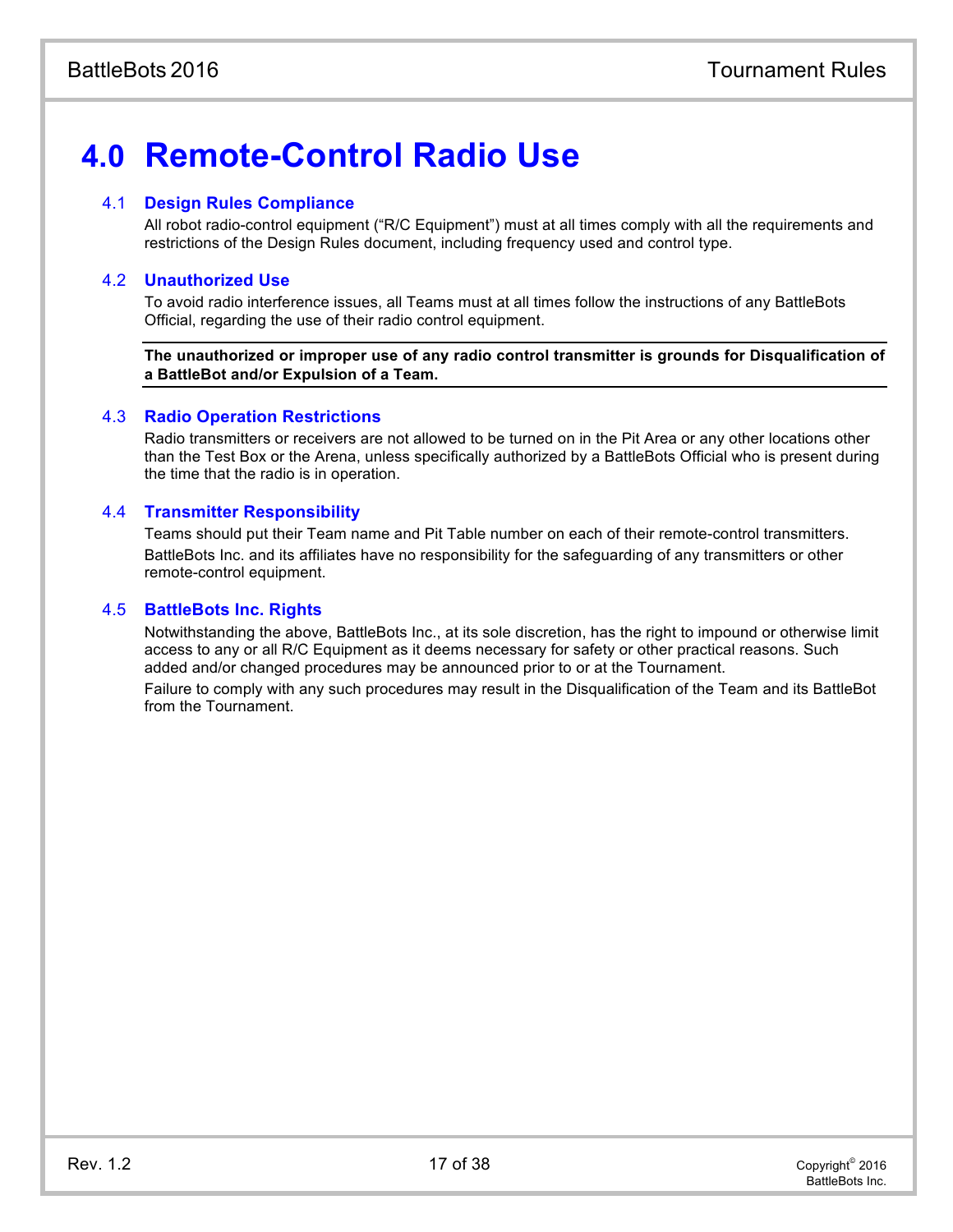# <span id="page-18-0"></span>**5.0 Safety/Technical Compliance**

# 5.1 **The Safety/Tech Inspection**

<span id="page-18-1"></span>To be eligible to compete in the Tournament and be defined as a BattleBot, an Entrant's robot and any associated auxiliary systems must pass a Safety and Technical Inspection ("Safety/Tech Inspection").

## <span id="page-18-2"></span>5.1.1 **Safety Administrator**

The Safety Administrator ("SA") is the BattleBots Official responsible for the scheduling of robots for Safety/Tech Inspection and the recording of Inspection results. The SA is also the contact point for any questions or disagreements about the inspection scheduling and procedures.

#### 5.1.2 **Safety/Tech Inspector**

A "Safety/Tech Inspector" (also "Inspector") is a BattleBots Official responsible for inspecting robots for compliance with all the Rules. Inspectors also have additional responsibilities to insure the safe preparation, handling and testing of robots at the Tournament.

#### <span id="page-18-3"></span>5.1.3 **Disagreement with Inspector**

If an Entrant disagrees with an Inspector about whether their robot complies with certain Rules, they can notify the SA to request a review of that Inspector's decision.

<span id="page-18-4"></span>Similarly, if an Entrant or Alternate is asked to perform a test that they believe is unnecessary and could damage their robot, they may refuse to do the test and notify the SA to request a review.

Any review regarding the disagreement will be done by a BattleBots Inc. and/or a proxy designated by BattleBots Inc, and the decision will be final.

## 5.2 **Safety/Tech Checks**

<span id="page-18-5"></span>The Safety/Tech Inspection is intended to confirm that the robot complies with all of the Rules as defined in the Design Rules and in this document. The Safety Tech Inspection will include but not be limited to:

- a. That all Safety Covers and Restraints meet the point/edge and pinch protection requirements.
- b. That the robot complies with the weight limits, using the methods defined in "5.4 Robot Weighing".
- c. That remote-control and any telemetry systems comply with all requirements for allowed frequency, control-type and non-interference.
- d. That electrical systems comply with battery-type, voltage limitations and insulation requirements.
- e. That fuel-powered engines comply with the engine type, fuel type and fuel quantity requirements.
- f. That all pneumatics comply with the pressure limitations, component type, component rating, tank protection, tank fill and pressure-relief requirements.
- g. That all hydraulics comply with the pressure limitations, component type, component rating, reservoir tank protection and pressure-relief requirements.
- h. Flame weapons systems comply with all relevant requirements for such systems, and any additional requirements that may be specified by BattleBots Officials.
- i. A demonstration that the robot can comply with the specified Activation and Deactivation time limits and fail-safe requirements.
- j. A demonstration that the robot is readily controllable and maneuverable using the remote-control.
- k. A demonstration that all Active Weapon systems operation is predictable and fail-safe.

# 5.3 **Inspection Procedure**

The inspection procedure has two primary parts: the Internal Inspection and the Functional Testing. The robot also has to be weighed as part of the Inspection. A robot's weight may be checked more than once during the inspection procedure and can be re-checked throughout the Tournament at the discretion of Inspectors or other BattleBots Officials.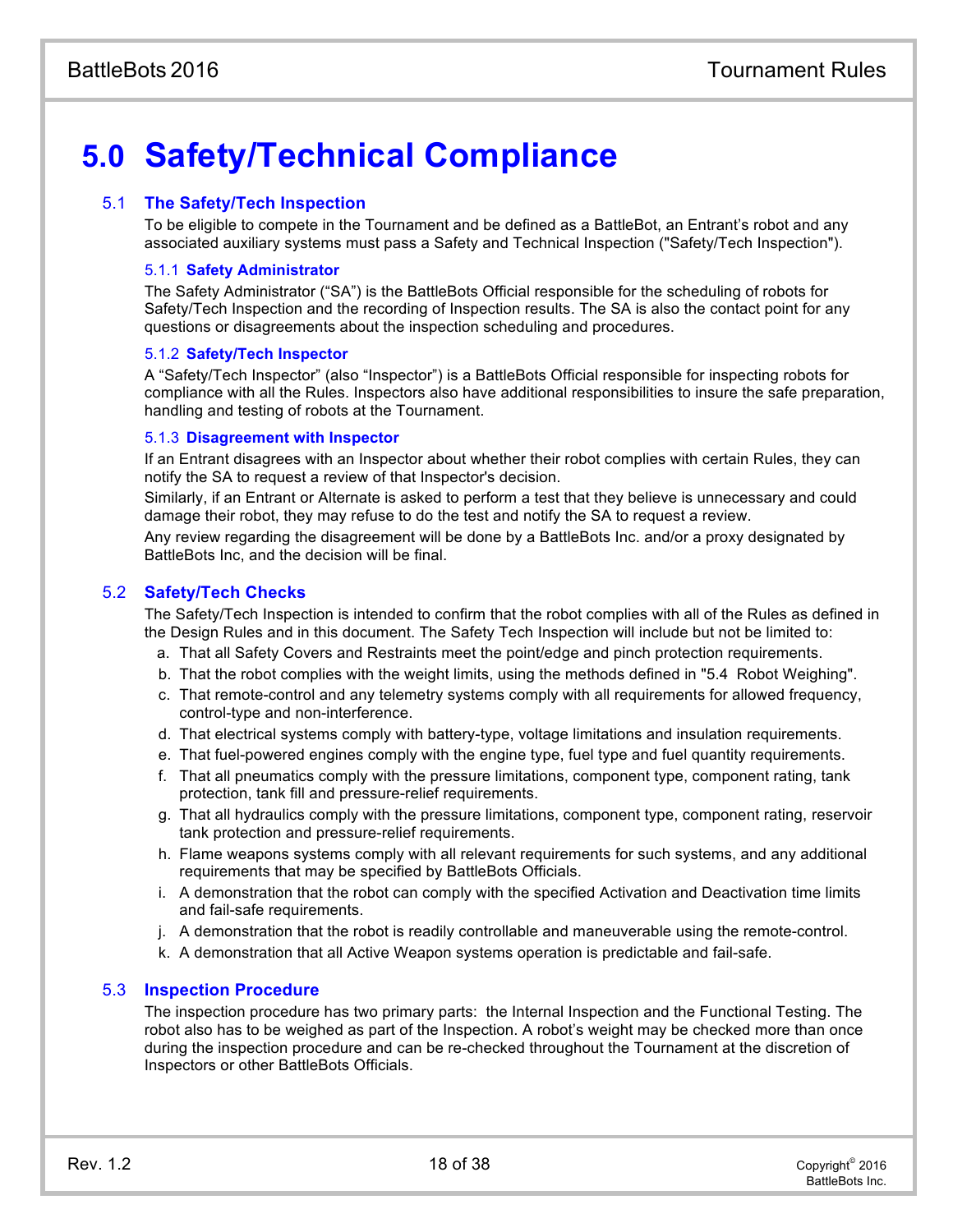# 5.3.1 **Internal Inspection**

Internal Inspection involves the inspection of all of the components of the robot to confirm that its components and their configurations comply with the requirements of the Design Rules. For this part of the inspection, the robot is partly disassembled to allow access to all internal components. The Internal Inspection is performed at the Pit Table for the Team's robot.

5.3.2 **Functional Testing**

Functional Testing of a robot is not begun until the robot has completely passed its Internal Inspection and has been reassembled. Functional Testing involves a demonstration that the robot can be safely controlled and meets all of the Activation, Fail-Safe, Mobility, Deactivation and other requirements specified in the Design Rules. Operation and compliance of all active weapons (excluding flames) on the robot will be tested also.

If the robot has one or more flame systems, the flame system(s) will be tested separately following satisfactory completion of the above-described tests. As a result of the flame testing, the Entrant may be required to modify the size and direction of the flame output, or to disable the flame system completely.

#### 5.3.3 **Inspection and Testing Completion**

If a robot fails any part of the Internal Inspection, it must again be inspected and pass completely before it can be eligible for the Functional Testing. Similarly, if a robot fails any part of the Functional Test, it must again be tested and pass before it will be allowed to compete in any Matches.

At the discretion of the Inspector, the robot may be required to re-pass all parts of the Internal Inspection or the Functional Test, even if some parts were passed on the initial inspection or testing.

#### 5.3.4 **Full Disclosure**

During any Safety/Tech Inspection, an Entrant must fully and accurately disclose all features and characteristics of the robot that could affect safety or compliance with all Rules. Deliberate misrepresentation or obfuscation of any robot feature or characteristic may result in Disqualification of the Team and robot.

# 5.4 **Robot Weighing**

#### 5.4.1 **Tournament Official Scale**

One scale at the Tournament will be designated the Tournament "Official Scale". This scale can be used by any robot for official weigh-in and will be used for any subsequent weight checks.

BattleBots Officials will make reasonable efforts to insure the accuracy, sensitivity and consistency of the Official Scale so that all robots are treated equally.

#### 5.4.2 **Weight Limit**

The weight limit, as specified in the Design Rules, will be strictly enforced. The weight reading on the Official Scale is the weight that will be used to determine whether a robot complies with the rules.

Weighing is typically performed with the BattleBot in combat-ready configuration, including any gasses and liquids. For safety and other reasons, the BattleBot can be weighed without gasses or liquids provided that sufficient allowance is made for the added weight of any gasses and/or liquids.

#### 5.4.3 **Dithering**

If the digital reading on the Official Scale is "dithering" (changing between two values) the weight value used will be the highest of the weights displayed. The scale will be considered to be dithering if it does not maintain a consistent value for at least **5 seconds**.

#### 5.4.4 **Alternate Configuration Weights**

If the robot uses alternate weapons or configurations, each of the configurations is weighed and must be within the weight limit.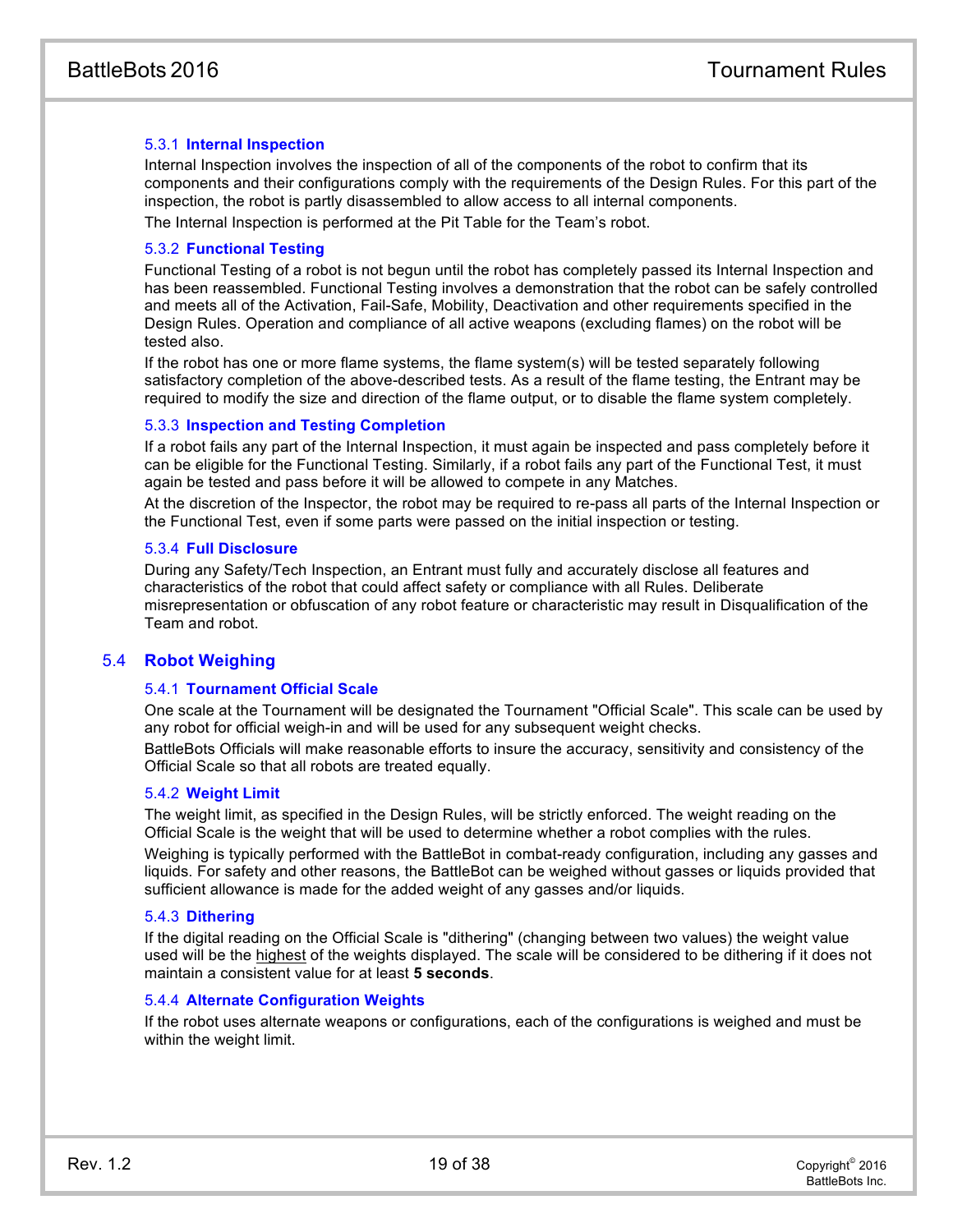# 5.4.5 **MultiBot Segment Weight**

The weight of a MultiBot will be determined by weighing all segments together at one time. In addition, each segment must also be weighed separately and a sticker applied to each segment indicating that segment's weight.

Any time a change is made that affects the weight of a segment, then that segment must be re-weighed and the sticker changed if necessary.

#### 5.4.6 **Other Scales**

BattleBots Inc. may make other scales available for use by Competitors. If such scales are available, a Competitor may use them to weigh parts or to do comparative weighing. However, the initial robot weighing and any subsequent re-weighing for compliance checking will use the Official Scale.

# 5.5 **Additional Inspections and Testing**

The initial Safety/Tech inspection and testing is intended to determine if a robot, as initially entered, appears to comply with the Design Rules. Passing the initial Safety/Tech Inspection does not in any way exclude a BattleBot from being inspected or tested at any later time during the duration of the Tournament.

## 5.5.1 **BattleBot Modification**

If an inspected BattleBot is subsequently modified in any way that could affect its safety, efficacy, operation or appearance, the BattleBot's Team must request that the modification(s) be inspected and approved by a Safety/Tech Inspector. At the discretion of the Safety/Tech inspector, the BattleBot may be required to undergo new functional testing. Failure to request re-inspection can result in the Disqualification of the BattleBot.

## 5.5.2 **Right to Request**

If any BattleBots Official or Competitor has reason to believe that a BattleBot does not comply with any of the Rules, they can request that the robot be re-weighed and/or re-inspected at any time except while the robot is in the Arena competing in a Match.

The Competitor or BattleBots Official must verbally notify any Safety/Tech Inspector of their request to have a robot re-weighed and/or re-inspected. Any Safety/Tech Inspector may initiate a re-weigh or re-inspection at their discretion.

# 5.5.3 **Best Effort**

If a Team's BattleBot has been selected for re-weighing and/or re-inspection, they must make their best effort to move and/or prepare their robot for the procedure. Failure to do so may result in the Team's Disqualification.

#### 5.5.4 **Non-Compliant**

If as the result of the re-weighing and/or re-inspection, a robot is found to not comply with any applicable Rules, the remedy will depend on the nature of the non-compliance as follows:

- a. If the non-compliance was accidental, and would not have affected the outcome of any Match in which it participated, the robot will have to be modified to make it comply.
- b. If the non-compliance was accidental, but could have affected the outcome of any Match in which it participated, the BattleBot may be Disqualified.
- c. If the non-compliance was deliberate, the BattleBot may be Disqualified.
- d. If the non-compliance was deliberate, and the non-compliance endangered or injured personnel at the Tournament, the Team will be subject to Expulsion.
- e. All decisions regarding the applicability of these non-compliance rules shall be made by BattleBots Inc. in its sole and absolute discretion and all decisions shall be final and not subject to challenge or appeal.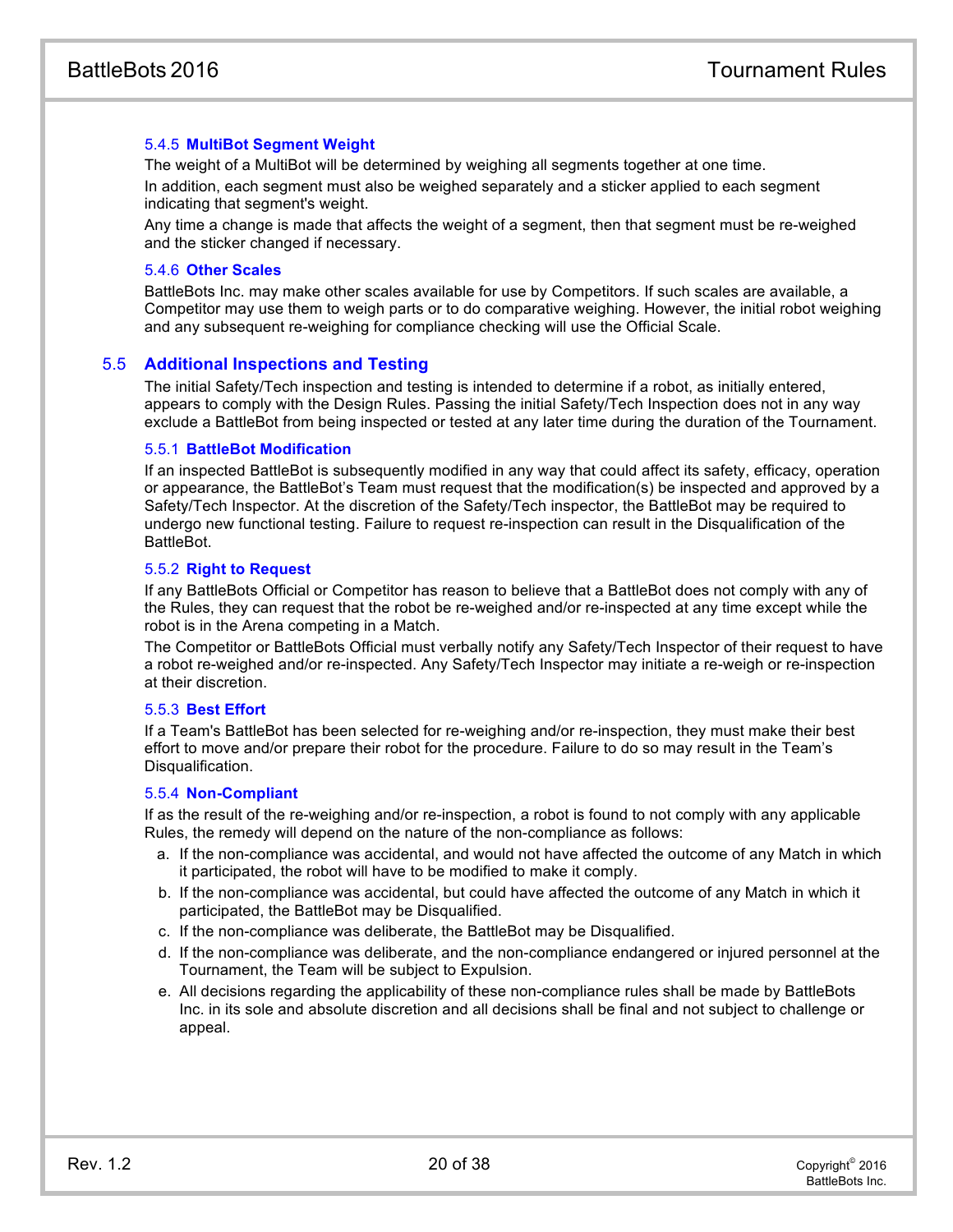# 5.6 **Damaged-BattleBot Requirements**

If a BattleBot has been damaged, either by combat or by any other means, it must comply with the requirements specified below, as is applicable.

#### 5.6.1 **Activation/Deactivation Access**

If a BattleBot is damaged such that it cannot meet the Activation or Deactivation time requirements of the Design Rules, it must not be activated. Before any Activation, the BattleBot must be repaired such that both the Activation and Deactivation time requirements can be met.

#### 5.6.2 **Safety Covers and Restraints**

If damage to the BattleBot precludes the use of an existing Safety Cover or Restraint, a new cover or restraint may be fabricated, provided that it complies with all the requirements of the Design Rules.

#### 5.6.3 **Electrical Systems**

If any Weapon or Mobility Master Switch or its mounting is damaged in such a way that it can no longer function safely and reliably, the Master Switch must either be replaced, or it must be repaired in such a manner that its full functionality and safety are restored before the BattleBot is Activated.

#### 5.6.4 **Fuel-Powered Engines**

Damaged Fuel-Powered Engine systems cannot be operational on a BattleBot, as follows:

- a. If any fuel line, fuel tank or its mounting/attachment system is damaged, it must be either replaced or repaired such that the original functionality and structural integrity is fully restored.
- b. If any engine fail-safe cut-off system is damaged, it must be either replaced or repaired such that the full fail-safe functionality is restored.

Damaged Fuel-Powered Engine components may be carried aboard an Activated robot provided that no fuel is carried on board.

#### 5.6.5 **Pneumatic Systems**

Damaged pressurized pneumatic systems cannot be operational on a BattleBot, as follows:

- a. If any pneumatic pressure storage tank sustains damage that in any way compromises its structural integrity, it must be immediately depressurized as soon as the damage is discovered. This tank can never again be used to store pressurized gas at the Tournament.
- b. If any pneumatic component other than a pressure tank is damaged in any way that compromises its structural integrity or operation, then that component must be replaced before the pneumatic system is pressurized.

Damaged pneumatic components may be carried aboard an Activated BattleBot provided that the damaged components are completely depressurized at all times.

#### 5.6.6 **Hydraulic Systems**

Damaged pressurized hydraulic systems cannot be operational on a BattleBot, as follows:

- a. If any low-pressure hydraulic storage reservoir or its mounting system is damaged, it must be either replaced or repaired such that the original functionality and structural integrity of the reservoir and/or its mounting system is fully restored.
- b. If any hydraulic component, other than the storage reservoir, is damaged in any way that compromises its structural integrity or operation, then that component must be replaced or restored to full integrity and functionality before the hydraulic system is pressurized.

Damaged hydraulic components may be carried aboard an activated BattleBot provided that the damaged components are completely depressurized and contain only residual hydraulic fluid, and that no fluid is leaking.

# 5.6.7 **Flame Systems**

Damaged flame-producing systems cannot be operational on a BattleBot, as follows:

a. If any flammable-gas pressure storage tank sustains damage that in any way compromises its structural integrity, it must be immediately depressurized as soon as the damage is discovered. This tank can never again be used to store pressurized gas aboard a robot at this Tournament.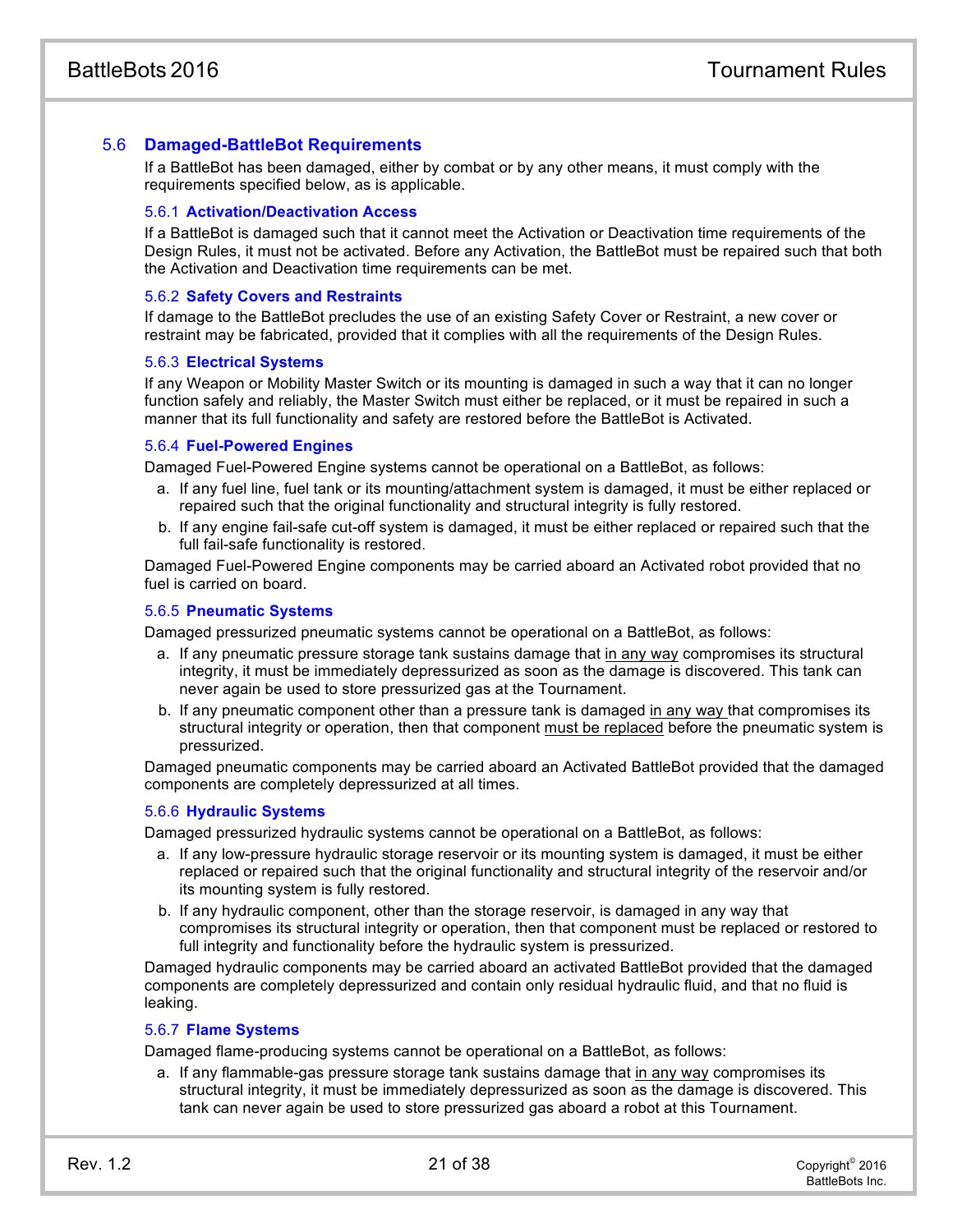b. If any flame system component other than a pressure tank is damaged in any way that compromises its structural integrity or reliability of operation, then that component must be replaced or restored to original integrity and functionality before the flame system is pressurized.

Damaged flame system components may be carried aboard an activated robot provided that the damaged components contain no flammable gas or fluid.

# 5.6.8 **Competitor Responsibility**

It is the responsibility of all Competitors to constantly check if their BattleBot has sustained any damage that requires repair or replacement as described herein. Checking for damage is particularly important immediately following a Match. Any deliberate Activation of a damaged BattleBot that fails to comply with the requirements of the Design Rules, or of this section 5.6, may result in the Disqualification of the BattleBot and its respective Team.

# 5.7 **BattleBots Officials and Safety**

If at any time during the Tournament, a BattleBots Official determines that a robot poses a threat to Tournament safety, BattleBots Inc. reserves the right to require that specific modifications be made to the BattleBot. If such modifications are not possible, then the BattleBot may be Disqualified.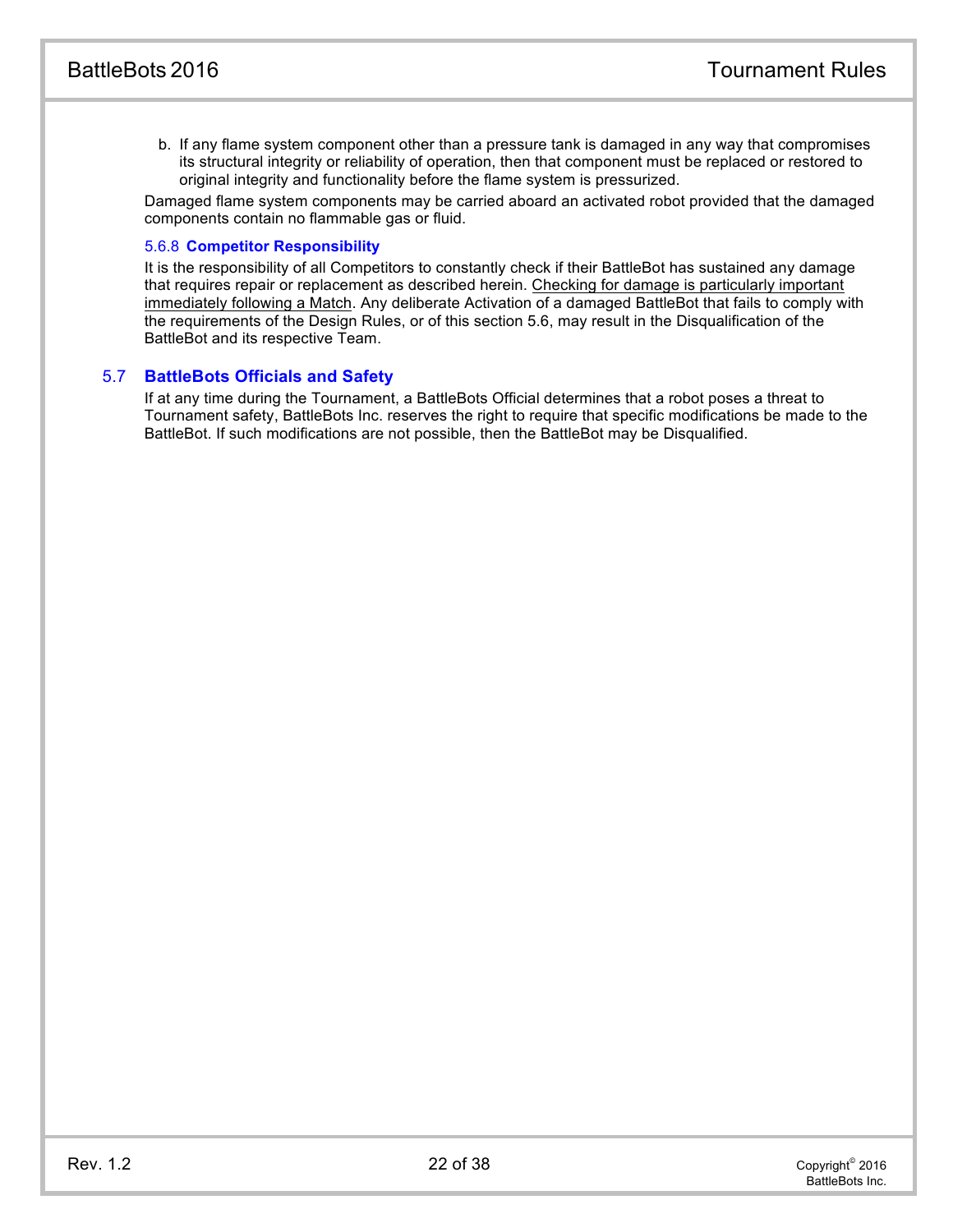# **6.0 Match Descriptions**

# 6.1 **Competition Terminology**

The following are definitions of additional terms used to describe Match competition.

## 6.1.1 **Tournament Definitions**

These are the basic terms used at the Tournament. Some terms may be defined more fully in other paragraphs.

- a. **Match** The standard format used for Tournament eliminations, where two BattleBots compete in one-on-one combat.
- b. **Rematch**  A repeat Match between two Competitors when their previous Match was stopped or otherwise declared to not have been completed.
- c. **Grudge Match** A special Match competition between two Teams whose BattleBots are no longer eligible to compete in the Tournament Eliminations.
- d. **BattleBox or Arena** The armored venue where the Matches take place.
- e. **Round** One set of Matches, where all remaining Competitors are paired off and compete in order to advance in the Eliminations.
- f. **Eliminations** The standard Tournament format composed of successive Rounds of competition until one overall winner is declared.
- g. **Rumble** A form of robot combat where more than two BattleBots compete with each other in the Arena at the same time.
- h. **Hazards** Obstacles and other powered devices located in the BattleBox that are controlled by persons outside the BattleBox. Also referred to as "Arena Hazards".
- i. **Referee** A person who oversees and manages the operations in and around the BattleBox before, during and after a Match or Rumble.

# 6.1.2 **Match-Specific Terminology**

Below are terms used to describe situations that can occur during Match competition.

- a. **Disabled** A BattleBot is not functioning correctly due to either an internal malfunction, or contact with the opposing Robot or Arena Hazard.
- b. **Disqualification** A BattleBot and its Team is no longer permitted to compete in the Tournament.
- c. **Engagement Avoidance** The situation when a BattleBot deliberately and continuously avoids contact with an opponent Robot that is actively pursuing it.
- d. **Fault** Occurs when a BattleBot starts moving along the Arena floor, starts a weapon moving, or initiates certain other actions before the official start of a Match.
- e. **Forfeit** A BattleBot loses a Match, either because it was not ready to compete at the scheduled time, or because of some specific Operator or Robot action during a Match.
- f. **Incapacitated** In a Referee's opinion, a BattleBot is not Responsive for a specified period of time.
- g. **KnockOut** Occurs when the attack or deliberate actions of one BattleBot causes the opponent Robot to become Incapacitated.
- h. **Lifting** Occurs when one BattleBot controls an opponent Robot's translational motion by raising the drive mechanism of the opponent off of the Arena floor.
- i. **Grappling** Occurs when one BattleBot controls an opponent Robot's translational motion by using its weapon to grab and hold an opponent Robot to prevent its movement.
- j. **Pinning** Occurs when one BattleBot, through sheer force, holds an opponent Robot stationary (usually against the edge of the Arena) in order to Incapacitate it.
- k. **Postponement** Occurs when a Match is delayed from the originally scheduled time.
- l. **Radio Interference** Refers to the situation where a BattleBot becomes non-Responsive or noncontrollable due to the effect of the opponent Robot's remote-control signal.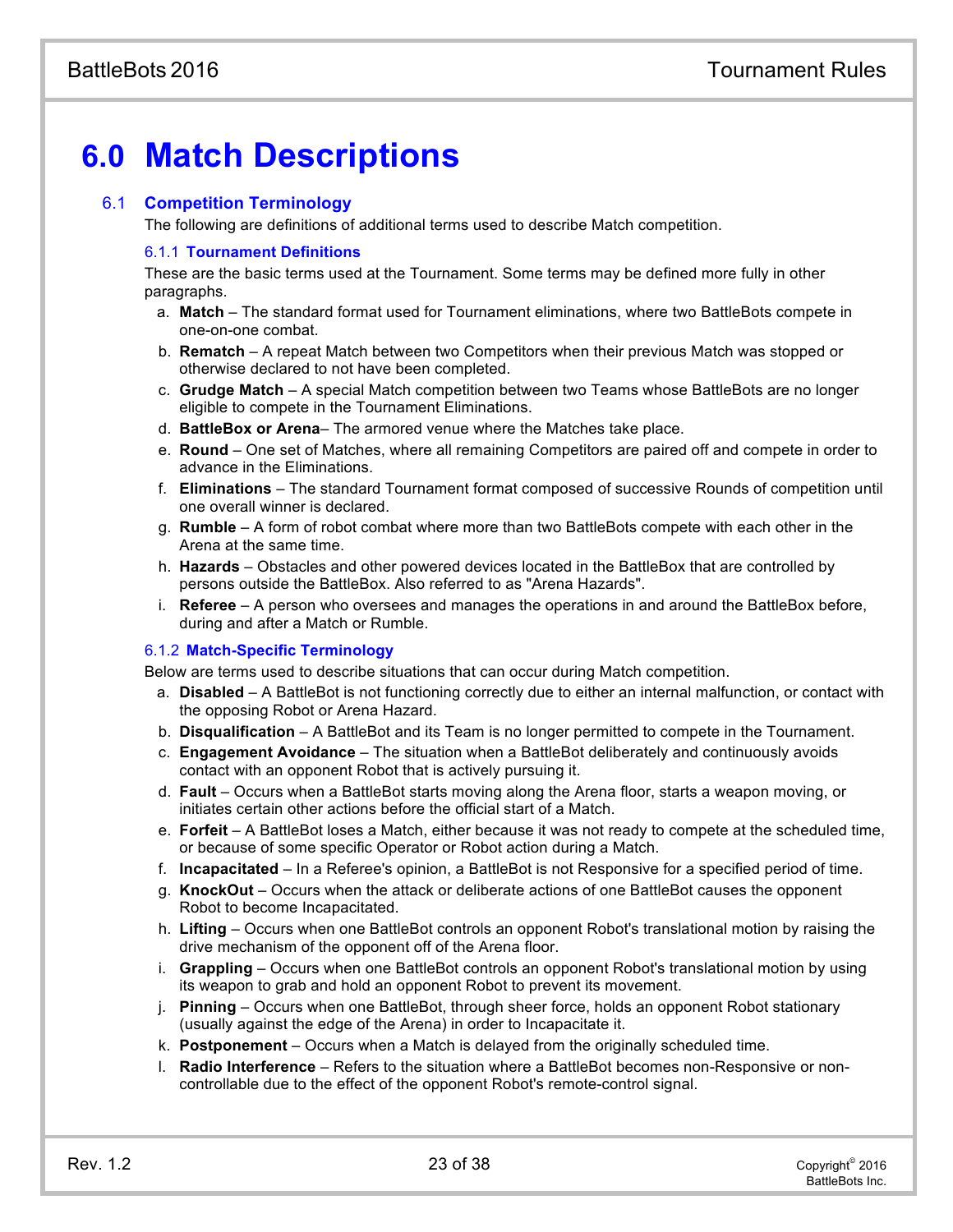- m. **Responsive** In a Referee's opinion, the BattleBot can display controlled and directed translational movement along the Arena floor. See "7.4.8 Restart After Robots Stuck" for a more detailed description.
- <span id="page-24-0"></span>n. **Restart** – Occurs after a Fault or a Timeout has been declared and the competing BattleBots are ready to continue.
- o. **Stuck** A BattleBot is hung-up on a part of the Arena, an Arena Hazard or an opponent Robot, such that it is effectively non-Responsive. A Robot that can move along the Arena spike railing, but cannot get back onto the Arena floor is also considered to be Stuck.
- p. **Tap-Out** A situation during a Match when a BattleBot's Operators decide that they no longer want to continue the Match, and concede the win to the opposing Team. **Tap-outs are not allowed**.
- q. **Technical KnockOut** Occurs when a BattleBot wins due to Incapacitation of the opponent BattleBot even though, in the Judges' opinion, no action of the winning Robot caused the opponent's Incapacitation.
- r. **Timeout** A temporary halting of a Match. Timeouts can be called by Referees or by BattleBots Officials.

# 6.2 **The BattleBox**

The BattleBox is the Arena in which a Match or Rumble takes place.

## 6.2.1 **BattleBox Description**

The BattleBox is a fully enclosed **48 foot** by **48 foot** rectangle raised **2 feet** off the ground. The BattleBox floor is approximately level, but is not guaranteed to be flat or smooth. The BattleBox employs certain "Hazards" and other obstacles that can block, damage and/or disable a Robot. The BattleBox may also contain debris and/or have damage from previous Matches.

Competitors are encouraged to use the Hazards and obstacles to their advantage. However, BattleBots Inc. is not responsible for any Robot damage caused by the BattleBox itself, the Hazards or debris within the BattleBox.

#### 6.2.2 **No-Flame Zone**

The area within **10 feet** of the BattleBox walls and **8 feet** from the bottom of the roof truss is designated a "No-Flame Zone". BattleBots are not allowed to use any flames in this zone. A light gray line may be painted on the Arena floor to help indicate the boundary of the zone and Referees will warn Competitors if they use their flames near or within that area (ref. "7.4.12 "Flame Off"").

Violation of the No-Flame Zone rules can result in a Team being Disqualified, or their flame effect can be disabled for the duration of the Tournament. The penalty levied for violation of the No-Flame Zone will be determined in BattleBots Inc. at its sole and absolute discretion.

# 6.3 **Matches**

#### 6.3.1 **Match Format**

Battles are started with the two BattleBots in colored squares on opposite sides of the BattleBox. Before the start, the Robots must be completely motionless within their respective squares. After the official start, the Robots fight in an attempt to Incapacitate their opponent.

#### 6.3.2 **Robot Weapon Operation**

At the beginning of a Match, a BattleBot must be able to demonstrate the effective operation of at least one of its powered weapon systems. If it cannot, it may Forfeit the Match.

#### 6.3.3 **Match Time Limits**

Unless a Match terminates early (see "6.3.4 Early Termination"), the Match will last for **3 minutes** of fighting time. The time limit does not include any time elapsed as a result of Timeouts.

#### 6.3.4 **Early Termination**

A Match can be terminated early by Forfeit, Disqualification or Incapacitation. Tap-Outs are not allowed.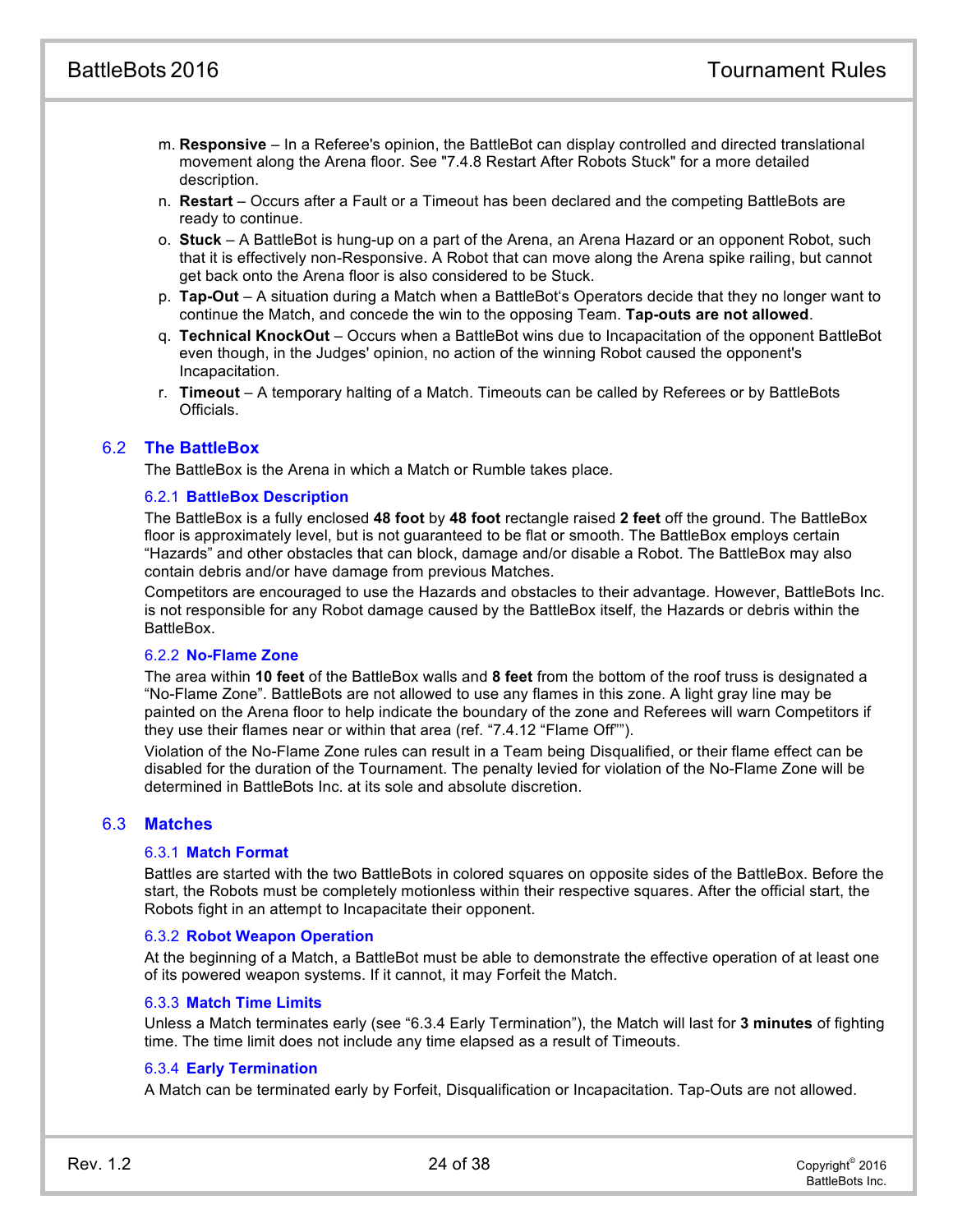# 6.3.5 **Time Between Matches**

Teams and their respective robots may be required to compete in multiple Matches in one day. However, no Team will be required to compete in more than one Match in any **60 minute** period. Teams who are not prepared to compete after this period may be required to Forfeit.

There is no specified maximum time between Matches, and due to the scheduling of the Tournament and other event and/or production related activities, Teams may have different amounts of time between their respective matches. BattleBots Officials will use reasonable efforts to schedule matches in a manner that minimizes the between-Match time differences.

#### 6.3.6 **Match Postponement**

If a Team will not be able to compete in a Match as originally scheduled, e.g., due to problems with their BattleBot, they may request that the Match be postponed to a later time. All such requests are subject to the approval of BattleBots Officials, taking into account factors such as production and Tournament schedules, fairness considerations, etc.

<span id="page-25-0"></span>After a Team has been granted a Match postponement, any subsequent requests for additional postponements must also be approved by the opposing Team in the affected Match, in addition to the approval process set forth above. Additionally, BattleBots Inc. reserves the right to postpone any Match for any reason in their sole and absolute discretion. Any such postponement will not count as a Teamrequested postponement.

# 6.4 **Tournament Judges**

Tournament "Judges" provide informed subjective decisions on the outcome of all Matches and Rumbles that do not terminate early pursuant to "6.3.4 Early Termination".

#### 6.4.1 **Number of Judges**

There will be at least **3 Judges** for each Match or Rumble. One or more additional "Guest" Judges may be added as determined by BattleBots Officers.

#### 6.4.2 **Designated Head Judge**

BattleBots Officers may appoint one of the Judges to be the "Head Judge". The Head Judge will decide a Rumble or Match winner in the case of a tie between the Judges.

#### 6.4.3 **Judges' Duties**

Specific Match judging methods and criteria are defined in the chapter: "7.0 Contest Procedures". The Judges' general duties are:

- a. Deciding the outcome of Matches that do not end in Early Termination.
- b. Watching for technical or safety violations
- c. Provide guidance and recommendations regarding the disqualification of Teams and their Robots

#### 6.5 **Referees**

Referees observe and supervise the Competitors before, during and after Matches and Rumbles.

#### 6.5.1 **Referee Assignment**

There will be **2 Referees** assigned to each Match or Rumble.

#### 6.5.2 **Referees' Duties**

Specific duties and actions of Referees are specified in the chapter: "7.0 Contest Procedures". The general duties of Referees are:

- a. Starting Matches
- b. Stopping Matches early
- c. Declaring a win by KnockOut
- d. Declaring and administering Timeouts
- e. Watching for safety violations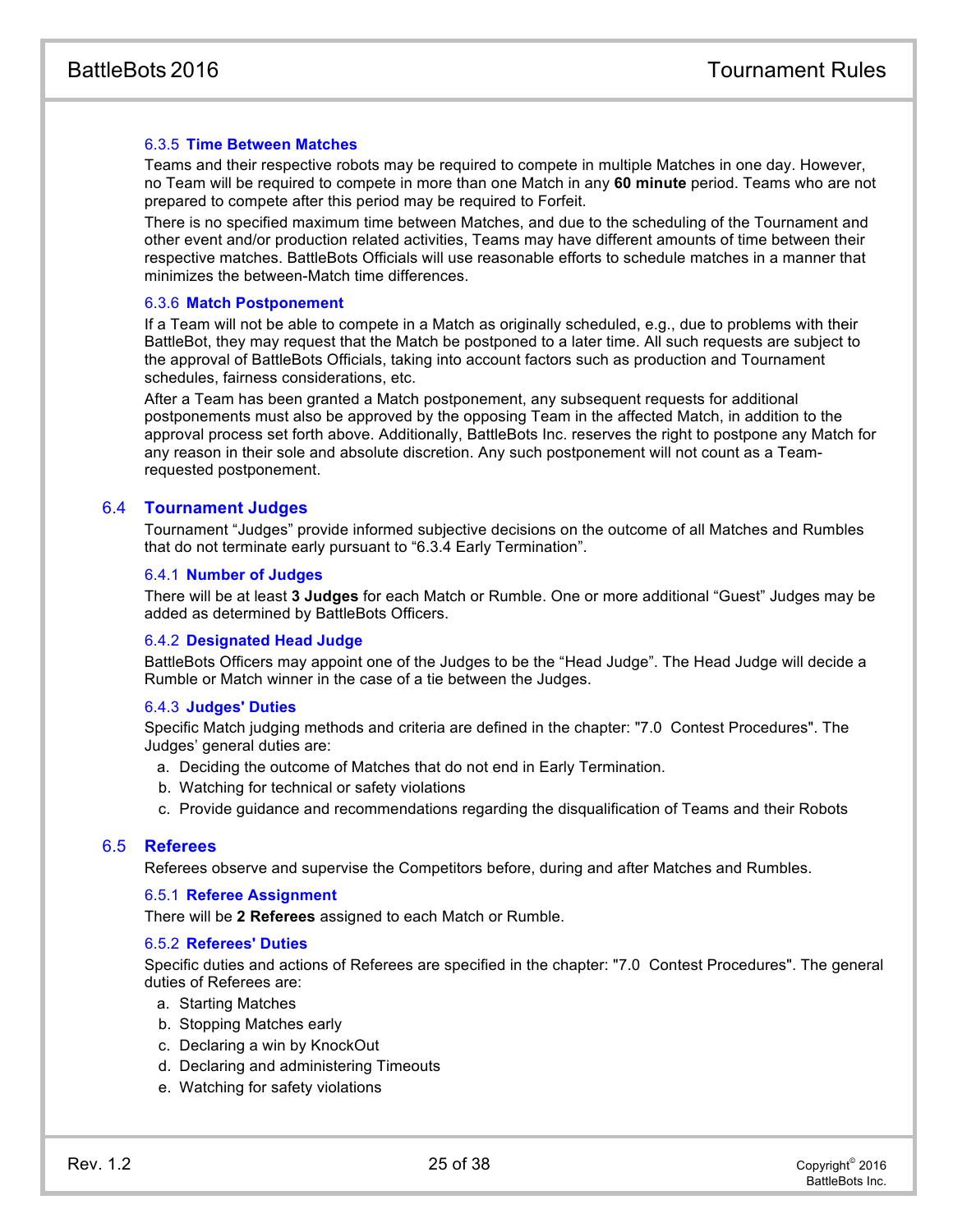# 6.5.3 **Referee Authority**

If at any time before or during a Match, a Referee observes disruptive or other inappropriate behavior by any Operator or Team support person in or around the Arena, the Referee has the authority to require that person to leave the Arena area immediately.

## 6.6 **CrewBots**

CrewBots coordinate the movement and safety of Robots near and inside the BattleBox.

## 6.6.1 **Robot Entry and Activation**

Prior to a Match or Rumble, CrewBots may escort the Robots and appropriate Team members into place within the BattleBox. They then supervise and coordinate the Activation of the Robots and the exit of the Team members form the BattleBox

When the CrewBots are satisfied that everything is ready for the start of the Match, the CrewBot(s) will secure the BattleBox doors.

#### 6.6.2 **BattleBox Entry During a Timeout**

If a Timeout is declared, CrewBots may enter the BattleBox to escort a Team member to their BattleBot to assist in separating the Robot from a Hazard, from the Arena itself, or from the opponent Robot. CrewBots may also enter the BattleBox for other reasons related to the safety or functioning of a Match or Rumble.

#### <span id="page-26-0"></span>6.6.3 **Post-Competition Actions**

At the end of the Match or Rumble, the CrewBots open the BattleBox doors when they deem it safe to do so. No Team member is allowed to open the BattleBox doors.

CrewBots then supervise the Deactivation and damage-checking of the Robots. In certain circumstances a CrewBot, rather than a Team member, will Deactivate the Robot.

After Deactivation, the CrewBots coordinate the exit of the Robots and Team members out of the BattleBox.

#### 6.6.4 **CrewBot Authority**

<span id="page-26-1"></span>If at any time during a Tournament, a CrewBot observes disruptive or other inappropriate behavior by any Team member in the Arena area, the CrewBot has the authority to require that Team member to leave the Arena area and/or recommend that the Team be Disqualified from the Tournament.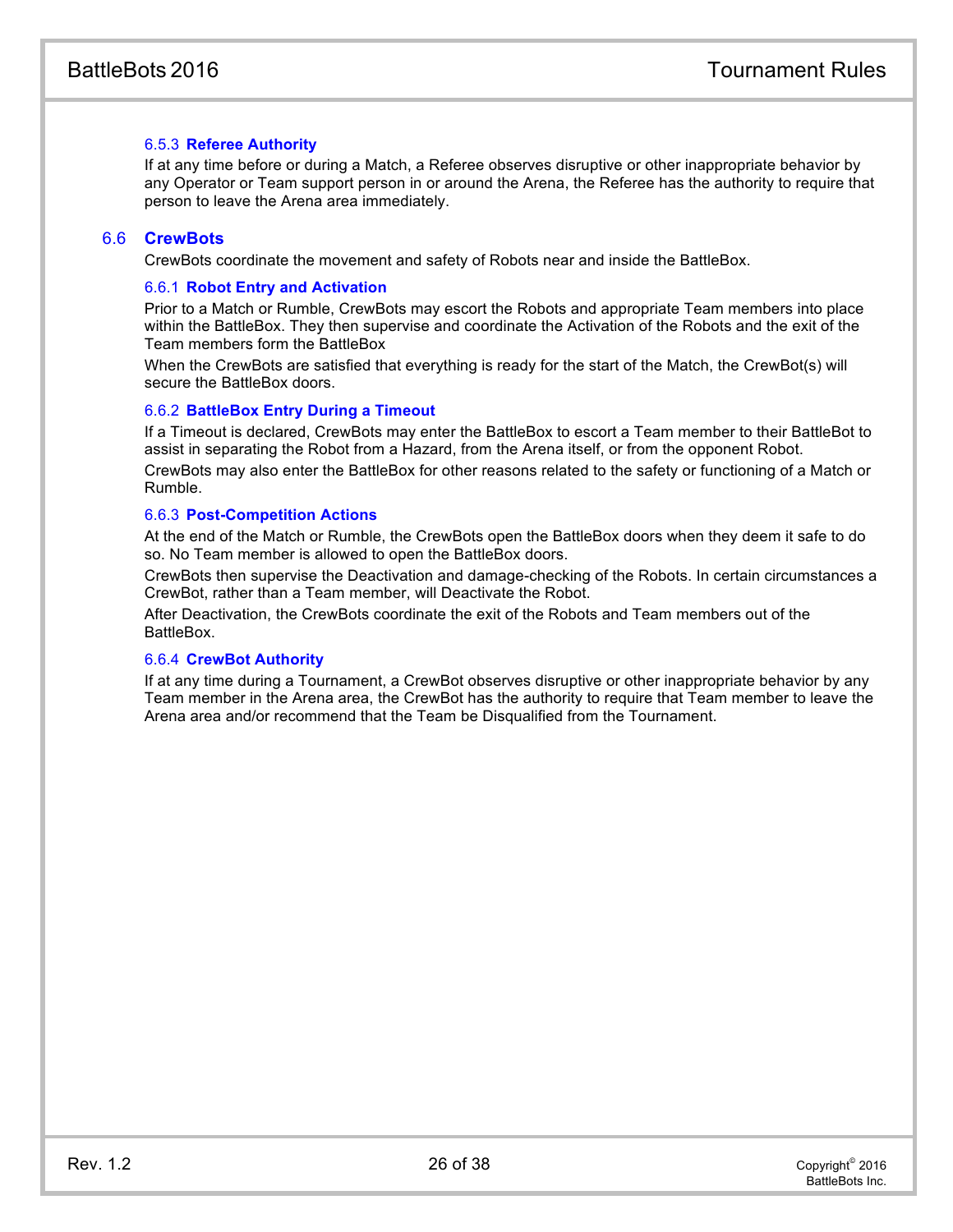# **7.0 Contest Procedures**

# 7.1 **Application of Procedures**

Contest procedures apply to both Matches and Rumbles. However, there are some differences during the Rumbles due to the larger number of robots and Operators. Distinctions may also be made between individual BattleBots and MultiBots.

# 7.2 **Prior to Match Start**

## 7.2.1 **BattleBox Pit Crew**

Subject to the terms of the Minor Rules, all of a Team's Pit Crew members can be used to move the BattleBot into and out of the BattleBox.

During the Activation and Deactivation of a BattleBot, at most **one** Pit Crew member per BattleBot can be present in the BattleBox.

## 7.2.2 **MultiBot Segment Weights**

If a BattleBot is a MultiBot, and if no segment of the MultiBot obviously weighs more than the combined weight of all of the other segments, then the Judges must be informed prior to the Match of the weights and descriptions of each of the segments.

## 7.2.3 **Failure to Start Engine**

If a Team is unable to start their Robot's Fuel-Powered Engine within **60 seconds**, the Team can request a Postponement. The Postponement must be approved by BattleBots Inc. or the Producers.

## 7.2.4 **Initial Robot States**

Prior to the start of a Match, all BattleBots must be in position and not moving. Specifically:

- a. For a Match, each BattleBot must start completely inside its starting square.
- b. Each BattleBot must be motionless on the floor.
- c. All external components of weapons must be motionless.
- d. Any Fuel-Powered Engine must be running at idle speed.
- e. Any flame system must not be ignited.
- f. Spring-powered devices may have been armed via remote control.
- g. Autonomous functions may have been remotely enabled.

# 7.3 **Beginning of the Match**

#### 7.3.1 **Starting Lights**

"Starting Lights" are a grouping of lights visible to the Operators. Unless otherwise authorized by the Referees, Robot combat will only take place in the Arena when the Starting Lights are Green.

#### 7.3.2 **Countdown to Start**

The Referees will determine when each BattleBot and Team is ready to start, at which time an Operator from each Team will press a button to indicate their Team's readiness to begin the Match. After both Teams have indicated their readiness, the Match will start when the Starting Lights turn from Red to Green. In some circumstances, the Referees may verbally start the Match.

#### 7.3.3 **Match Start**

The Match officially starts at the moment the Starting Lights first turn to Green, or if the Referees verbally declare the start.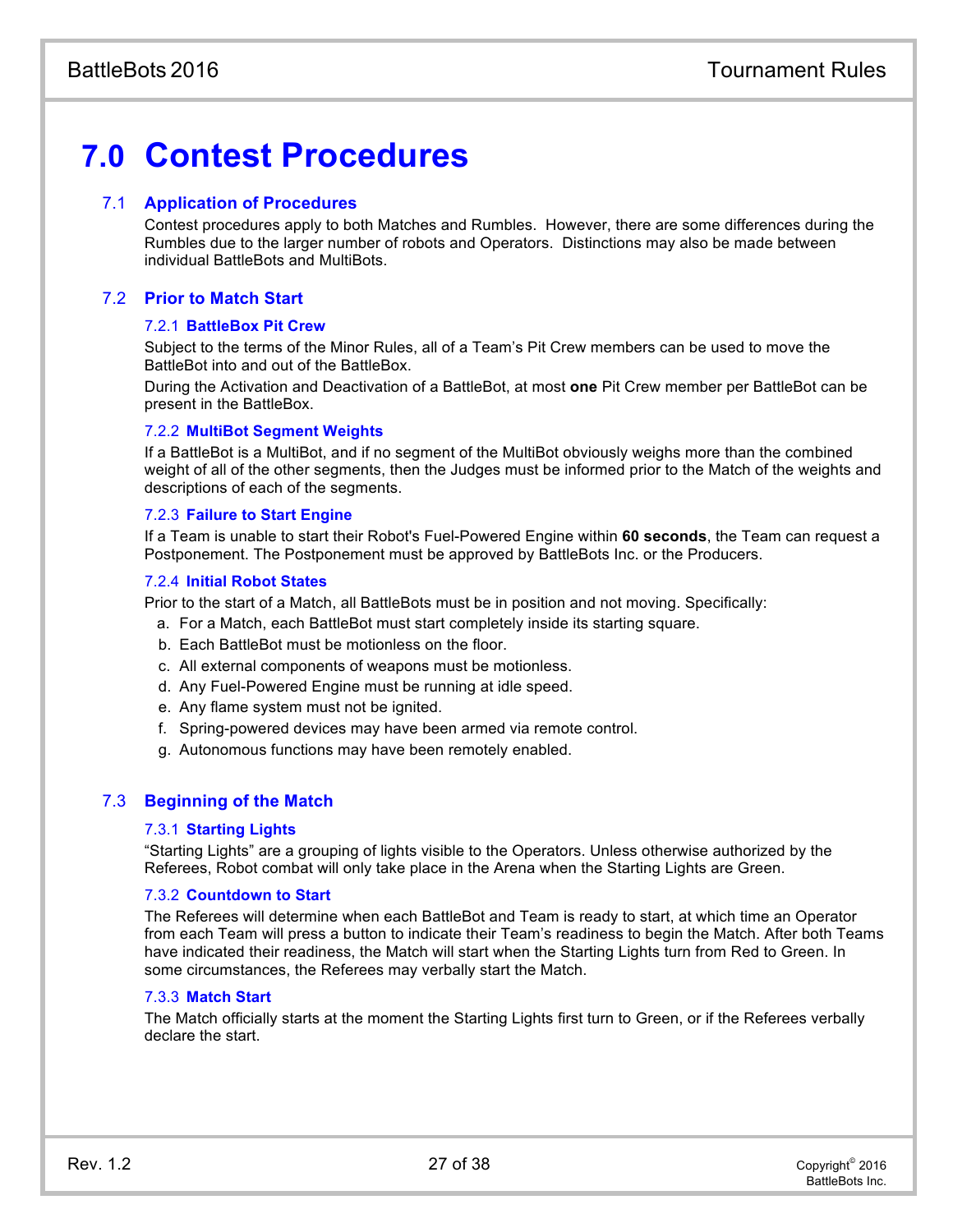# 7.3.4 **Fault**

If a Referee or Judge notices premature Robot movement or any other violation of starting procedure, he or she may declare a Fault, and require a Restart. Operators must cease all Robot movement and follow the instructions of the Referees for a Restart.

<span id="page-28-0"></span>If a BattleBot Faults more than **two times** in a single Match, the Team may Forfeit the Match.

#### 7.3.5 **Restart After a Fault**

<span id="page-28-1"></span>A Restart must begin with both BattleBots back in their starting positions and complying with all the requirements of "7.2.4 Initial Robot States". The Referees may choose to verbally restart the Match.

# 7.4 **During the Match**

## 7.4.1 **Referee Decisions**

Each Referee must observe his or her Operators and their BattleBot to check and respond to one or more of the following:

- a. Pinning, Lifting or Grappling
- b. One or both Robots Stuck
- c. Incapacitation
- d. Deliberate avoidance
- e. Disallowed flame operation
- f. Radio Interference

Each is described in more detail below.

## 7.4.2 **Timeouts**

Any Referee can call for a Timeout to stop the Match. All Operators must immediately stop the movement of their Robots and their weapons. Flying Robots must land. The subsequent actions of the Referees, Operators and BattleBots Officials will depend upon the circumstances that resulted in the Timeout.

# 7.4.3 **Pinning**

Robots may not win by pinning their opponents. Referees will allow pinning for a maximum of **10 seconds** per pin then the Referee will instruct the attacker to release. If, after being instructed to do so, the attacker is able to release but does not, the Team may be Disqualified.

A weapon that is designed to partly or completely cover (smother) an opponent Robot is allowed. However, covering a Robot may be considered Pinning, depending upon which Robot is in control.

#### 7.4.4 **Lifting**

Robots may not win by lifting their opponent's Robot off the floor. Referees will allow lifting in one location for a maximum of **10 seconds** per lift unless the lifting Robot is actively moving around the Arena. If the Robot is actively moving during the lift, the time limit is **30 seconds** after the start of the lift. After the applicable time, the Referee will instruct the lifting Robot to stop the lifting. If, after being instructed to do so, the attacker is able to stop the lifting but does not, their BattleBot may be Disqualified and Forfeit the Match.

#### 7.4.5 **Grappling**

Robots may not win by using a weapon or other means to grab and hold the opponent Robot. Referees will allow the Grappling to continue for maximum of **30 seconds**. After that time, the Referee will instruct the Grappling Robot to release. If, after being instructed to do so, the attacker is able to release but does not, their BattleBot may be Disqualified and Forfeit the Match.

#### 7.4.6 **Single Robot Stuck**

If a single BattleBot or MultiBot segment becomes Stuck during a Match, the action taken will depend upon timing and other factors:

a. During a Match, if the BattleBot or MultiBot segment becomes Stuck to any part of the BattleBox, the Operators must be able to use the remote control to free their stuck Robot in **20 seconds** or less. Otherwise, the BattleBot or MultiBot segment may be declared Incapacitated.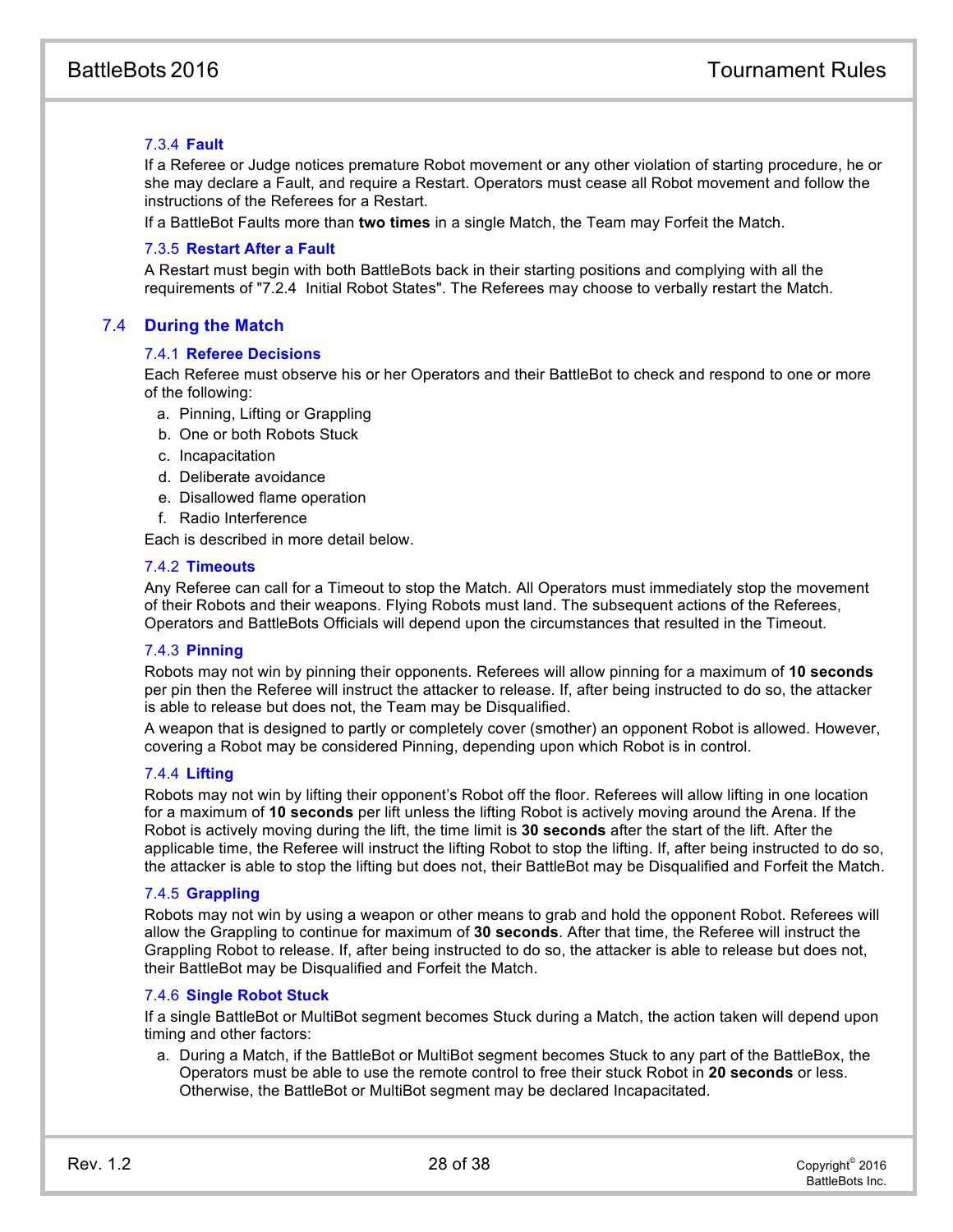b. If a BattleBot or MultiBot segment becomes Stuck within the first **60 seconds** of the Match, and remains Stuck for the specified 20 seconds, the Match may be stopped. If both competitors agree, the stuck Robot will be freed and the Match will be immediately re-started for the full time limit.

There is no prohibition against a Robot attempting to free a Stuck opponent Robot.

# 7.4.7 **Both Robots Stuck**

If two BattleBots become simultaneously Stuck during a Match, the action taken will depend upon the situation, as follows:

- a. If two single BattleBots, or a single BattleBot and a MultiBot segment are Stuck together, or are both Stuck on the BattleBox, the Referees will declare a Timeout.
- b. If two or more segments of the same MultiBot become Stuck together, or become simultaneously Stuck on the BattleBox, no Timeout will be declared.
- c. During the Timeout, and if safe to do so, the CrewBots will attempt to separate and, if necessary, right the Robots. The Match will then Restart if both of the Stuck Robots are able to continue.
- d. If it is unsafe to unstick the Robots and more than **60 seconds** have elapsed in the Match, the Judges will decide the Match winner.
- e. If it is unsafe to unstick the Robots and less than **60 seconds** have elapsed in the Match, a Rematch will be scheduled. If a Rematch is not possible, the Judges will decide the Match winner.

#### 7.4.8 **Restart After Robots Stuck**

When two robots are separated after being stuck together, the CrewBots will turn upright any inverted robots. The CrewBots will also attempt to locate and orient the two robots such that they cannot immediately make contact on restart without first maneuvering.

The Referees will verbally restart the Match.

#### 7.4.9 **Responsiveness**

A Robot is considered Responsive if it can display some kind of controlled translational movement along the Arena floor. A Robot that is randomly moving around the Arena, and does not correctly respond to signals from the remote controls is considered to be non-Responsive. A Robot that can only rotate in place due to partial failure of the drive mechanism is considered to be non-Responsive.

#### 7.4.10 **Radio Interference**

If Radio Interference occurs during a Match, a Team must immediately tell the Referee. A Timeout will be called and a reasonable attempt will be made to eliminate the interference. In the case of an unresolved Radio Interference issue, BattleBots Officials reserve the right to declare that one Robot is the Match winner.

#### 7.4.11 **Flame Effects**

Flame effects are intended for "showmanship" rather than as a weapon. However, if a Robot using flame effects damages an opponent, that damage will be considered valid.

# 7.4.12 **"Flame Off"**

If a Referee notes that a Robot operates its flame system within the No-Flame Zone (ref. 6.2.2), the Referee will declare "Flame Off", and the Operator must turn off the flame immediately. Failure to comply may result in the Team forfeiting their Match.

#### 7.4.13 **Flame System Failure**

If an Operator is unable to turn off their flame system, the match will be stopped and the offending Robot is to be driven to the center of the BattleBox (and away from the opponent Robot) until the flame system runs out of gas.

Depending upon the circumstances, BattleBots Officials may chose to re-start the Match, or to declare the other Robot the Match winner by default.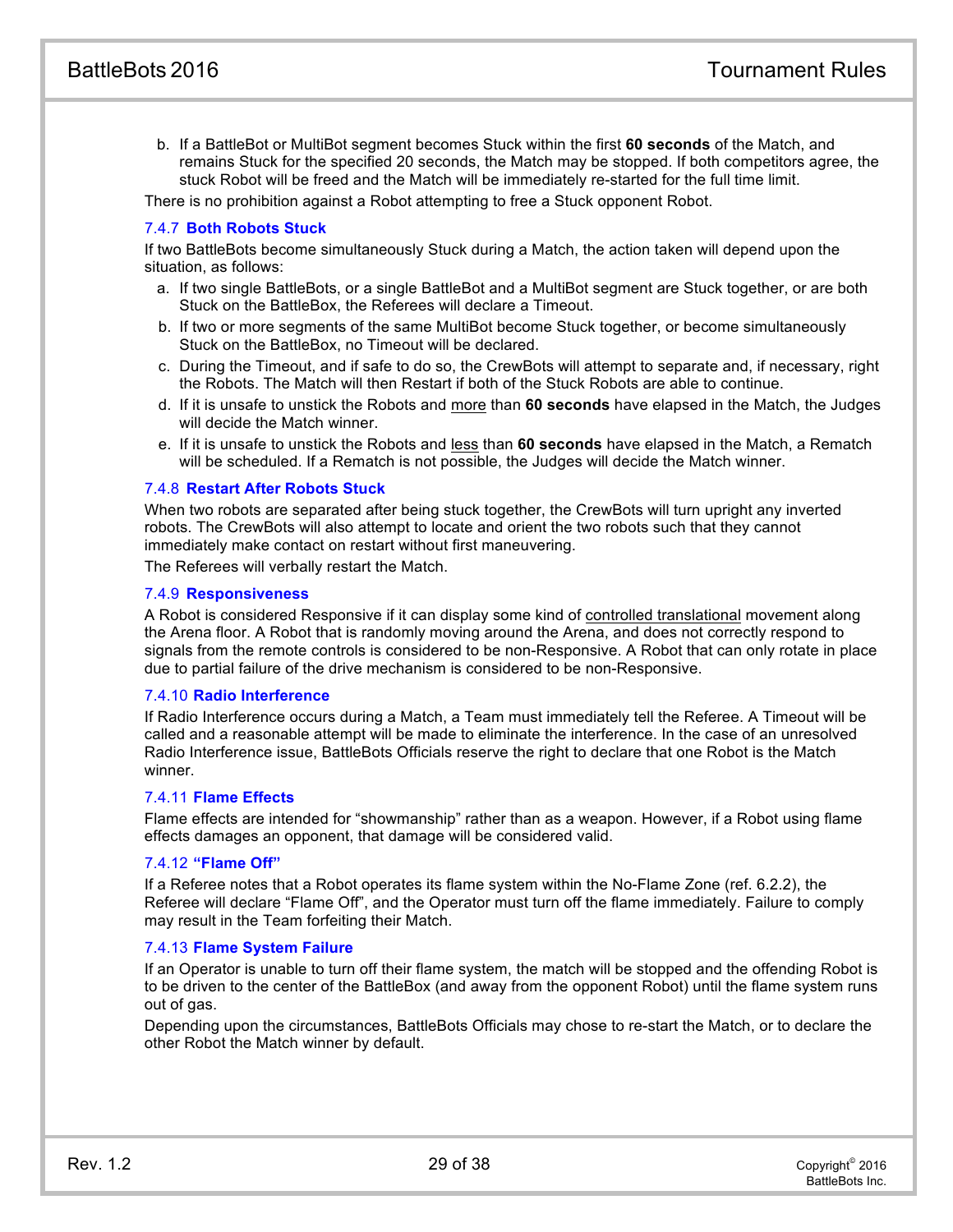# 7.4.14 **Robot Fire**

If a Robot begins to smoke or catches fire, the Match may be stopped, and the opponent Robot(s) will be moved as far from the burning Robot as practical.

If safe, CrewBots may attempt to extinguish the fire. However, BattleBots Officials have no obligation to attempt to extinguish the fire, or to permit anyone to enter the Arena while the Robot is burning.

# 7.5 **Match Winner**

At the conclusion of each Match, the winner will be decided by the following criteria:

#### 7.5.1 **Forfeit Due To Rules Violation**

If the Judges unanimously agree that one Team's BattleBot was violating any Tournament Rule, then the opposing Team will be declared the winner by Forfeit.

#### 7.5.2 **Forfeit Due To Engagement Avoidance**

If a Referee believes that an Operator is deliberately avoiding the engagement of their BattleBot with the opponent Robot, the Referee will notify that Operator that their BattleBot must make physical contact with, or otherwise engage, the opponent Robot. If the Operator does not attempt to comply, the Referee may declare that the Operator's Team Forfeits the Match.

#### 7.5.3 **Single Incapacitation KnockOut**

During a Match, a Robot or MultiBot segment must at any time be able to demonstrate that it is Responsive. This is confirmed as follows:

- a. At any time and for any reason, a Referee can request that a Team's Operators show that their Robot or MultiBot segment is Responsive.
- b. After the request, the Referee will allow approximately **20 seconds** (the final 10 seconds of which will be verbally counted down) for the Operators to demonstrate that the Robot or MultiBot segment can exhibit controlled translational movement.
- c. If the Robot or MultiBot segment cannot demonstrate that it is Responsive before the end of the countdown, it will be declared Incapacitated.
- d. If the Referees both agree that a Robot or MultiBot segment is obviously non-Responsive, they may declare it to be Incapacitated without a count-down.

If one Team's BattleBot becomes Incapacitated, then the opponent Team will be declared the winner. The win will be considered a KnockOut.

The Referees' decision in regards to when an Incapacitated Robot is deemed KnockedOut shall be final and not subject to challenge or appeal.

#### 7.5.4 **MultiBot Incapacitation**

A BattleBot with a MultiBot configuration will be considered Incapacitated when more than **60% by weight** of the combined MultiBot segments has been declared Incapacitated.

#### 7.5.5 **Flying Robot Incapacitation**

A flying Robot will be considered Incapacitated when it can no longer fly or move along the Arena floor in a controlled fashion.

#### 7.5.6 **Multiple Incapacitation**

If both Robots become Incapacitated, but not simultaneously, the Robot that became Incapacitated last will be declared the winner. The determination of which Robot was last-Incapacitated will be decided by the Judges in their sole and absolute discretion. The Judges may review Match video footage to determine the order of Incapacitation.

A win due to Multiple Incapacitation will be considered a Technical KnockOut.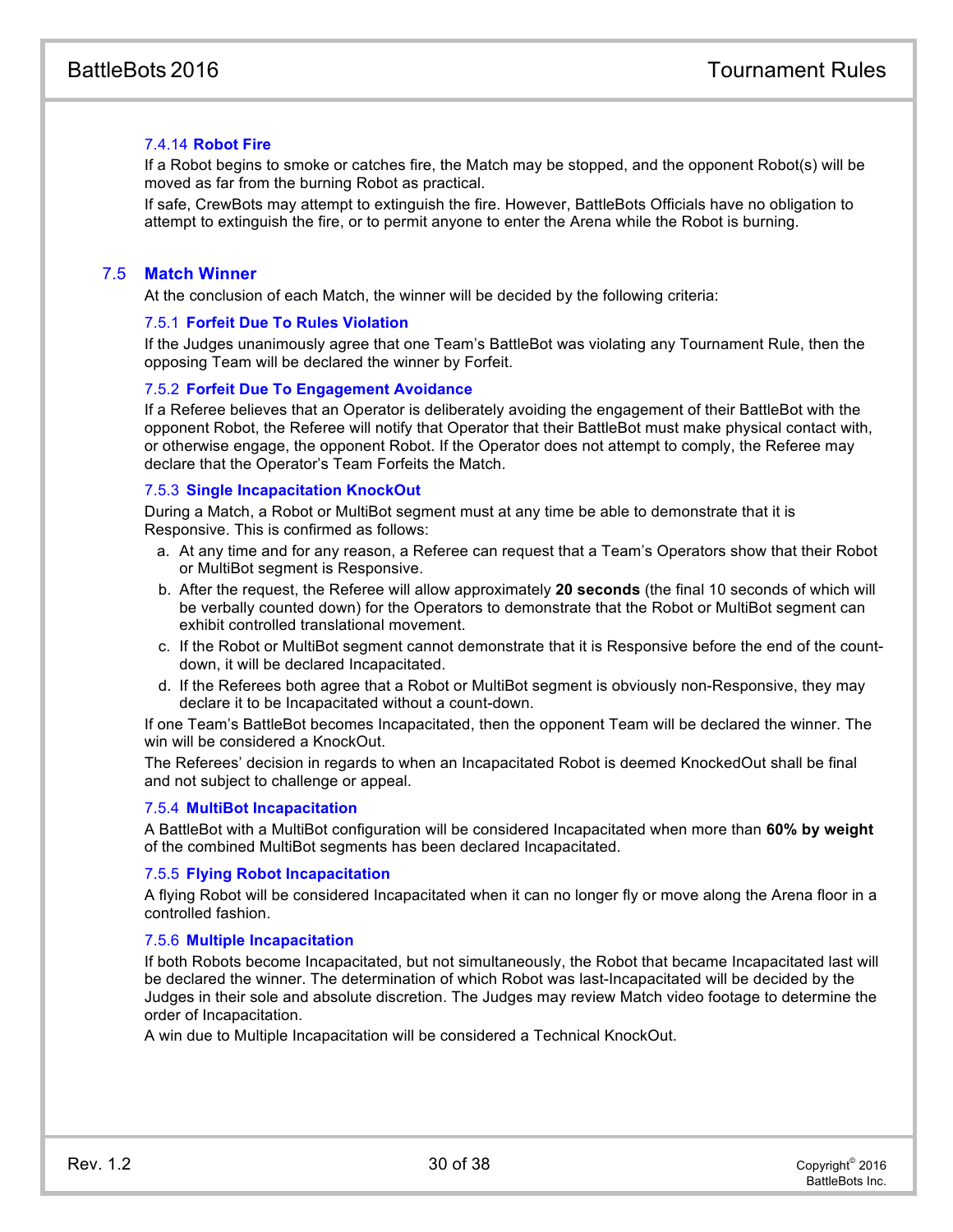## 7.5.7 **Simultaneous-Action Incapacitation**

If some action by one or both of the Robots ("Action") causes both Robots to become Incapacitated within **5 seconds** of the Action, a "Simultaneous-Action" Incapacitation will be declared, and the following procedure will be used to determine a winner:

- a. If the Action occurred more than **60 seconds** after the start of the Match, the Judges will decide the winner.
- b. If the Action occurred less than **60 seconds** have elapsed during the Match, a rematch may be scheduled. If a rematch is not possible, the Judges will decide the winner.

A win due to Simultaneous-Action Incapacitation will be considered a Technical KnockOut.

#### 7.6 **Judges' Determination of Match Winner**

Certain criteria and methods are used by the Judges to decide a Match winner in the event a winner is not determined during the course of a Match (i.e., neither Robot is Incapacitated, Knocked Out, Disqualified, etc. during the duration of the Match).

#### 7.6.1 **Judging Criteria**

The judging criteria uses four factors, each which is assigned a point value, as follows:

#### **Aggression –** 2 Points

Aggression is judged by the frequency, severity, boldness and effectiveness of attacks deliberately initiated by a Robot against its opponent using its powered weapon(s). If a Robot appears to have accidentally attacked an opponent, that act will not be considered Aggression. Consideration is also given if the attacking Robot is risking serious damage on each attack.

Attacking with a wedge or other passive armor is considered to be a defensive action and does not count toward Aggression. Continuous attacks without using a powered weapon can reduce a Robot's Aggression score.

#### **Control –** 1 Point

Control means a Robot is able to attack an opponent at its weakest point, use its weapons in the most effective way, avoid Arena Hazards, and minimize the damage caused by the opponent or its weapons.

#### **Damage –** 1 Point

Through deliberate action, a Robot either directly, or indirectly using the Arena Hazards, reduces the functionality, effectiveness or defensibility of an opponent. Damage is not considered relevant if a Robot inadvertently harms itself. Also, if a pressure vessel or a rapidly spinning device on a Robot fragments, any damage to the opponent will not be considered "deliberate".

#### **Strategy –** 1 Point

The Robot exhibits a combat plan that exploits the Robot's strengths against the weaknesses of its opponent. Strategy is also defined as a Robot exhibiting a deliberate defense plan that guards its weaknesses against the strengths of the opponent. Strategy can also involve using the Arena Hazards to gain an advantage.

More detailed descriptions of these terms are provided in the BattleBots Judges' Guide.

#### 7.6.2 **Points Calculation**

For each of the above criteria, the Judge assigns points to one Robot or the other. The two Aggression points can be split between the two Robots if the Judge determines that both Robots exhibited similar Aggression.

Each Judge then adds up their points, and the Robot with the most points is that Judge's choice for the winner. The Match winner is then selected as the choice of the majority of the Judges.

For example, a Judge might give both Aggression points and a single Control point to the Red-square Robot, but give the Damage and Strategy points to the Blue-square Robot. In this case, the Judge would declare the Red-square Robot to be his or her winner even though the Red-square Robot had a simple strategy and took considerable damage.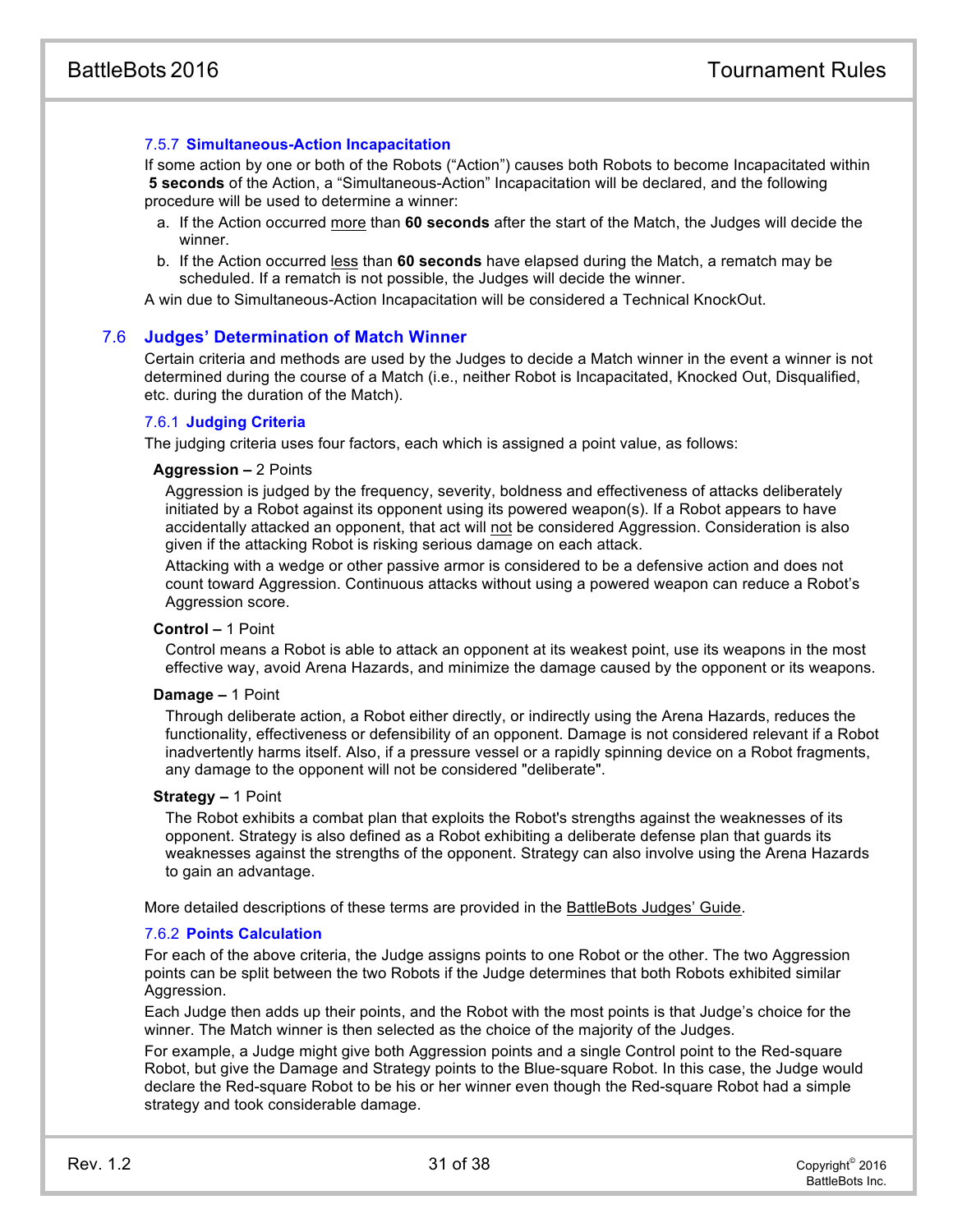If no Robot has a majority vote of the Judges, the outcome of the Match will be decided by the Head Judge (ref. 6.4.2 Designated Head Judge).

## 7.6.3 **Decisions are Final**

All Judges' decisions in regards to the outcome of a Match are final and binding upon all Competitors. Judges' decisions are not subject to challenge or appeal.

# 7.7 **Grudge Matches**

Grudge Matches can take place between two Teams whose BattleBots are no longer eligible to compete in the Tournament Eliminations. Both Teams have to agree to the Grudge Match.

<span id="page-32-0"></span>Grudge Matches use all of the rules and procedures described above for Matches. However, there are no awards or prizes given to the winner of a Grudge Match.

# 7.8 **Rumbles**

Rumbles are similar to Matches, except that three or more BattleBots fight each other in the Arena. Some of the rules and procedures are different to account for the larger number of BattleBots and Operators.

## 7.8.1 **Starting Positions**

Robots start a Rumble in assigned positions located around the edges of the Arena. All segments of any MultiBot must be touching each other.

## 7.8.2 **Rumble Start**

When all of the Teams in the Rumble indicate to the Referees that they are ready, the Referees will verbally start the Rumble.

#### 7.8.3 **Faulting Robot**

If the Referees or Judges determine that a Robot Faulted at the start of the Rumble, then that Robot cannot be declared the Rumble winner. There will be no Restart as the result of a Fault.

#### 7.8.4 **Stuck Robots**

If one or more Robots or MultiBot segments become Stuck, no Timeout will be declared to free the Stuck Robot(s).

#### 7.8.5 **Single Robot Responsive**

If only one robot is Responsive at the conclusion of the Rumble, it will be declared the winner.

#### 7.8.6 **Multiple Responsive Robots**

If at the end of the Rumble, more than one robot is Responsive, or it cannot be determined which robot was last-Responsive, the winner will be selected from the Responsive or the last-Responsive robots as follows:

- a. Each Judge, based on their subjective evaluations of Aggression, Control, Damage and Strategy, will vote for the robot they think won the Rumble.
- b. If one robot receives more votes than any of the others, it will be declared the Rumble Winner.
- c. If there is a Judge's tie between two or more robots, a BattleBots Executive Officer will break the tie by adding his vote.

#### 7.8.7 **No Robots Responsive**

If no robot is Responsive at the conclusion of the Rumble, the last robot to become non-Responsive will be declared the winner. The Judges will decide by majority which of the robots was the last to become non-Responsive.

If it cannot be determined which robot became non-Responsive last, the Judges will declare a winner selected from the last-Responsive robots, using the method described in "7.8.6 Multiple Responsive Robots".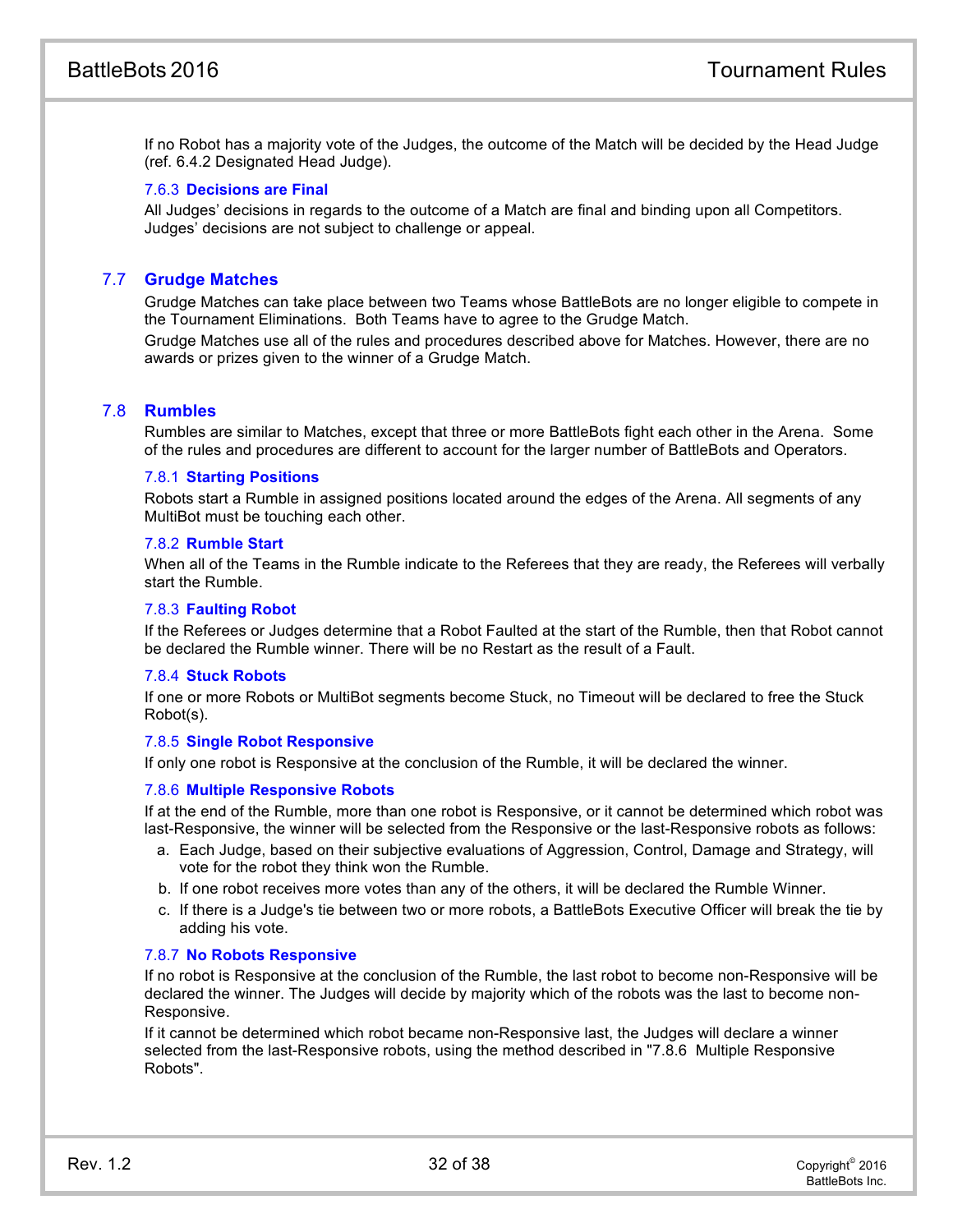## 7.8.8 **MultiBot Responsiveness**

If more than **60% by weight** of the segments of a MultiBot are declared Incapacitated, all of the segments (the complete MultiBot) will be declared Incapacitated. In this case, any remaining Responsive segments cannot offensively engage any opponent robot. However, if any remaining segment can make one or more non-responsive segments Responsive (e.g., by up-righting an inverted segment), such that less than 60% of the segments by weight are Incapacitated, then the MultiBot will be declared as once again Responsive.

# 7.9 **Disqualification and Forfeit**

#### <span id="page-33-0"></span>7.9.1 **Complying with Officials**

During a Match or Rumble, any Team member who deliberately fails to comply with any Referee's or CrewBot's instruction may be Disqualified.

#### 7.9.2 **Safety/Tech Violation**

<span id="page-33-1"></span>If a Judge, Referee or other BattleBots Official observes a safety or technical violation, he or she may declare a Timeout to discuss the matter with other BattleBots Officials and the Judges. If the Officials and Judges reach a unanimous decision, they may Disqualify the applicable Team.

#### 7.9.3 **Operator/Team Behavior**

If a Referee observes disruptive or other inappropriate behavior by a Competitor on the Arena platform, the Referee can call a Timeout to instruct the Team member to leave the platform. If the affected Competitor is an Operator, and the Robot cannot compete without that Operator, the Team may be declared to have lost by Forfeit.

#### 7.9.4 **Attacking Arena Hazards**

The deliberate attacking of any Arena Hazard by a Robot is strictly prohibited. If any Judge, Referee or other BattleBots Official believes that a Robot is deliberately attacking a Hazard, a Timeout may be called to discuss the situation with the Judges. If it is determined that the Robot was deliberately attacking a Hazard, the Team may be declared to have lost by Forfeit.

#### 7.9.5 **Attacking After a Match**

After a Match has concluded, if a robot deliberately attacks an opponent robot, the Team of the attacking robot may be Disqualified or Expelled, at the judgment of BattleBots Officials.

#### 7.10 **BattleBots Authority**

BattleBots Officials may at any time, including during a Match, Disqualify any Team that they believe has committed a safety or technical violation.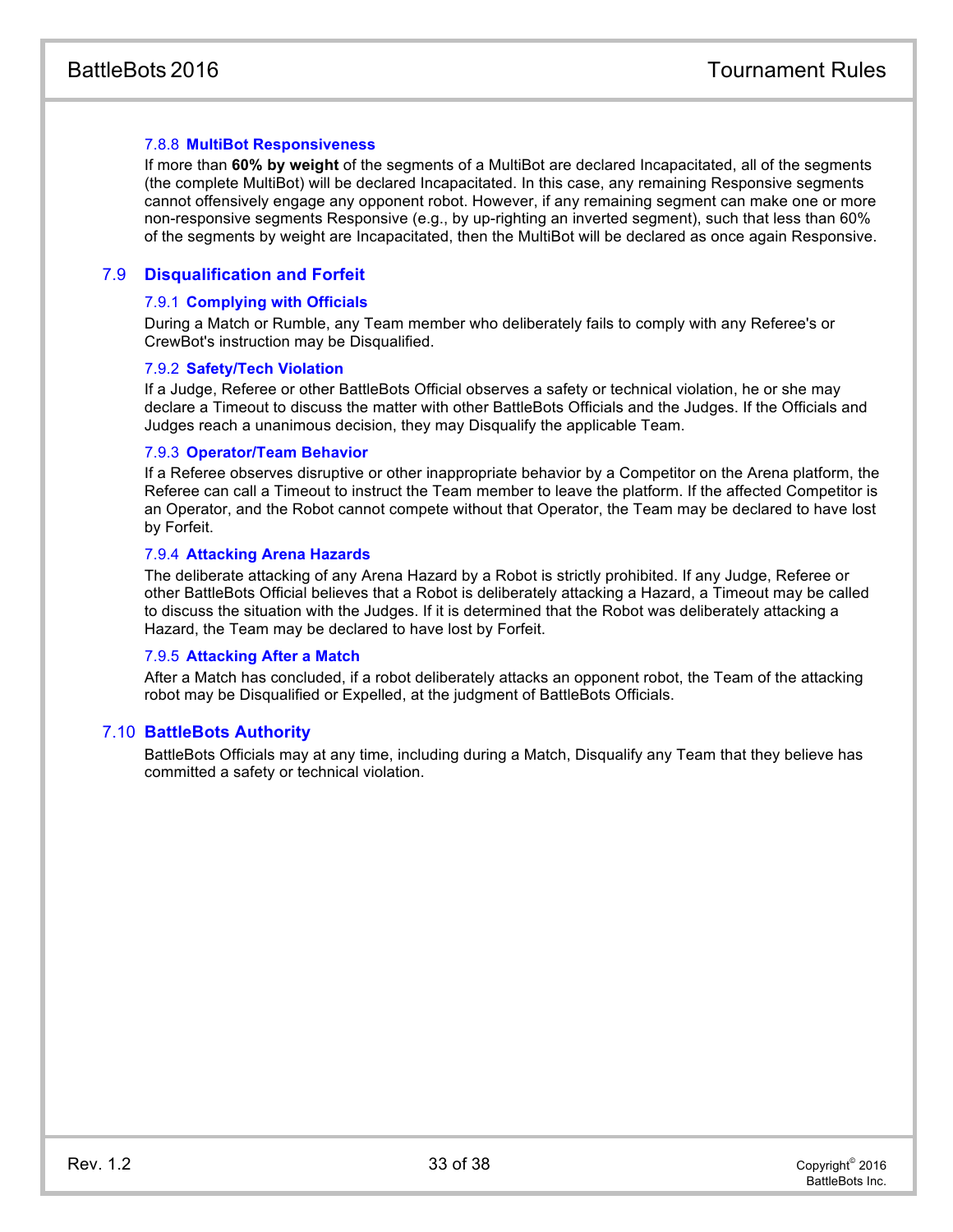# **8.0 Tournament Format**

# 8.1 **Tournament Contestants**

The contestants in the Tournament are initially composed of:

- a) **56** Entrant Teams
- <span id="page-34-0"></span>b) **4** Alternate Teams

# 8.2 **Activity Sequence**

The Tournament consists of four types of activities in the following sequence:

- 1. Rehearsal Matches
- 2. Rumbles
- 3. Qualifying Round
- 4. Championship Tournament

Each is described below.

# 8.3 **Rehearsal Matches**

Rehearsal Matches may be held to allow Producer's production personnel time to practice their coverage of the Tournament. A Rehearsal Match is a practice fight in the BattleBox. For the Rehearsal Matches:

- a) Only Alternate Teams that volunteer can participate.
- b) A Rehearsal Match may last for less or more than 3 minutes.
- c) There will be no "winner" or "loser".
- d) The number of Rehearsal Matches will be determined by BattleBots prior to the start of the Tournament. There may be no Rehearsal Matches.
- e) Rehearsal Match participants earn prize money.

# 8.4 **Rumbles**

The Rumbles are used to select four Teams for the Qualifying Round. For the Rumbles:

- <span id="page-34-1"></span>a) **12** of the **56** Entrant Teams will be selected by BattleBots to enter the Rumbles. The selection criteria are described below in (8.8.1).
- b) There will be **four** Rumbles.
- c) Each Rumble will consist of **three** robots fighting in the BattleBox.
- d) There will be **one** winner declared for each Rumble.
- e) The **four** winners of the Rumbles will be eligible to enter the Qualifying Round.
- f) The **eight** losers will join the Alternate Teams to take the place of any winning robot that cannot make it into the Qualifying Round (due to damage, drop out, safety fail, etc.).

# 8.5 **Qualifying Round**

The Qualifying Round is used to select thirty-two Teams for the Championship Tournament, as follows:

- a) **44** of the **56** Entrants, along with the **four** Rumble winners, will be selected to compete in the Qualifying Round. The selection criteria for the Qualifying Round Teams are described below in (8.8.1).
- b) The Qualifying Round will consist of **24**, one-on-one fights (standard 3-minute Match format)
- c) The **24** winners of the Qualifying Round will be seeded into the Championship Tournament
- d) BattleBots will award "Wildcards" to **8** of the Qualifying Round losers, allowing them to fill the last eight slots in the Championship Tournament. Wildcard selection criteria is described in (8.8.1) below.
- e) The remaining **16** Qualifying Round losers will join the Alternates to take the place of any winning robot that cannot make it into the Championship Tournament.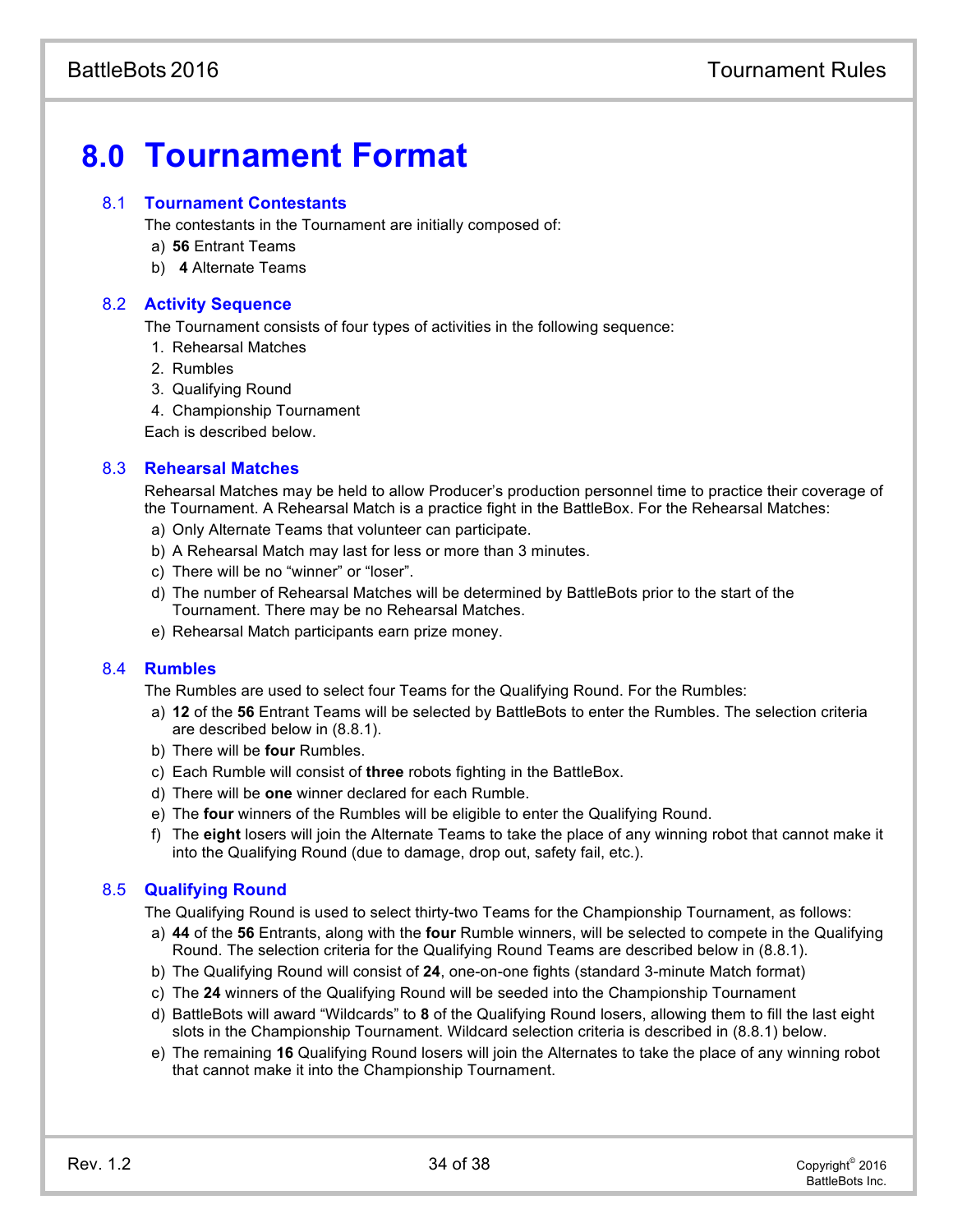# 8.6 **Championship Tournament**

The Championship Tournament uses a standard single-elimination, 5-round format. Tournament seeding is determined as described below.

#### <span id="page-35-0"></span>8.6.1 **Championship Tournament Participants**

The **8 Wildcard Teams** will join the **24 Teams** that won the Qualifying Round.

# 8.6.2 **Round 1**

This first round will consist of **16 Matches** between the **32 Teams**.

#### <span id="page-35-1"></span>8.6.3 **Round 2 ("Sweet 16")**

The **16 winners** of Round 1 will compete in **8 Matches**.

#### 8.6.4 **Round 3 Quarter Finals ("Great 8")**

The **8 winners** of Round 2 will compete in **4 Matches**.

#### 8.6.5 **Round 4 Semi-Finals ("Final Four")**

The **4 winners** of Round 3 will compete in **2 Matches**.

#### 8.6.6 **Tournament Finals "Championship Match"**

<span id="page-35-2"></span>The **2 winners** of the Semi-Finals will compete for the Tournament Championship.

## 8.7 **Championship Tournament Seeding**

After the 8 Wildcard Teams are selected following the Qualifying Rounds, BattleBots Inc. will rank all 32 Championship Tournament Teams from #1 (Highest Ranked Team) to #32 (Lowest Ranked Team). Robot ranking criteria is defined in (8.10) below.

The ranking given to the Teams will determine the Team's Championship Tournament Seeding with the highest seed playing the lowest seed (#1 seed vs.  $#32$  seed), the  $2<sup>nd</sup>$  highest team playing the  $2<sup>nd</sup>$  lowest team (#2 seed vs. #31 seed) and continue in that manner until all Matches are filled.

#### 8.8 **Rumbles, Qualifying and Wildcard Team Selection**

<span id="page-35-3"></span>BattleBots Inc. will select Rumbles, Qualifying and Wildcard Teams in its sole and absolute discretion.

#### 8.8.1 **Selection Criteria**

In making the selections, BattleBots Inc. will consider a number of factors including, but not limited to:

- a. Safety considerations
- b. Team/robot History
- c. Robot design/capabilities
- d. Robot appearance and/or originality
- e. Robot functionality
- f. Robot Rankings
- <span id="page-35-4"></span>g. Entertainment value of the robot
- h. Entertainment value of potential matches
- i. Design of the other Robots already in the Championship Tournament
- j. Performance in previous rounds

All BattleBots Inc. decisions in regards to selections will be final and not subject to challenge or appeal.

#### 8.9 **Championship Replacement Team Selection**

BattleBots Inc. reserves the right (but not the obligation) to select a Replacement Team for any Round of the Tournament in which there is not an equal number of Robots due to Forfeit or Disqualification.

# 8.9.1 **Replacement Selection Criteria**

Selection will be based upon the factors defined above in (8.8.1), but also include other factors at the Producer's discretion.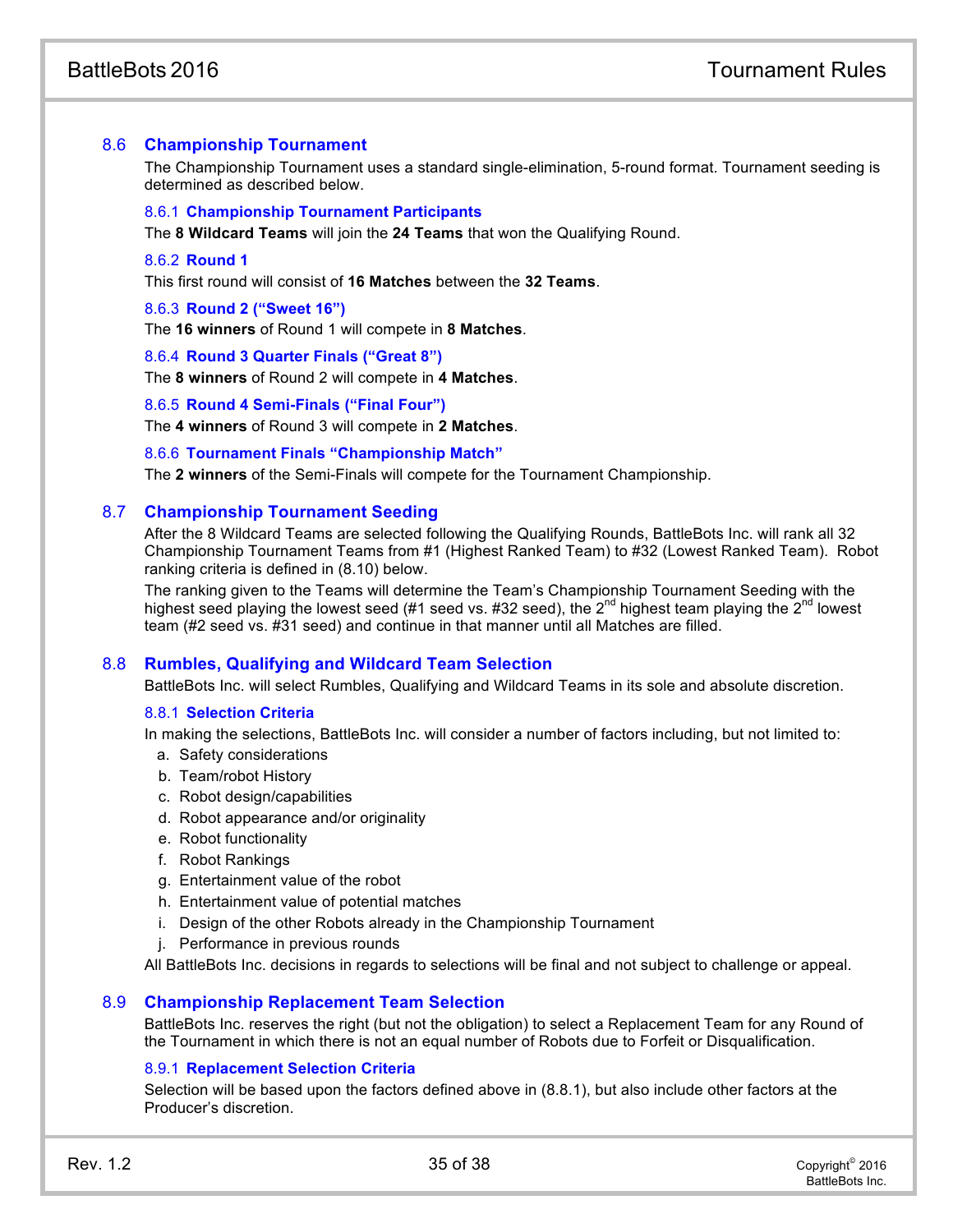<span id="page-36-0"></span>Typically, BattleBots Inc. will choose a replacement Team from one of the Teams that lost in the immediately preceding round of the Tournament, but reserves the right to select from any of the Alternate Teams.

By way of example only, if one of the semi-finalist (Final Four) Teams cannot compete, the replacement Team will be selected from a Team eliminated in the Quarter Finals.

# 8.10 **BattleBot Ranking**

The Ranking of a BattleBot may be used by BattleBots Inc. as a factor in Tournament seeding.

#### 8.10.1 **Tournament vs. Career Ranking**

A BattleBot's Career Ranking is determined primarily by points accumulated during any previous Program of a BattleBots Tournament that it has entered.

For ranking at each Tournament, ranking will be based upon the results of the Qualifying Rounds at that Tournament only.

#### 8.10.2 **Ranking Points**

The more points, the higher the Ranking. Ranking points are assigned as follows:

- a. Two (2) points for each win in any single-elimination Tournament Match.
- b. One (1) point for each loser's bracket win in any double-elimination Match.
- c. One (1) point for each win caused by opponent Forfeit.
- d. Two (2) points for each Tournament win.
- e. One (1) point for each Tournament runner-up.

*Note: No points are given for any Bye.*

#### 8.10.3 **Ranking Point Ties**

Ranking point ties are resolved by using the following factors in the order given below:

- a. Most KnockOuts.
- <span id="page-36-1"></span>b. Lowest average KnockOut time.
- c. Judges' scores.
- d. Highest "KnockOuts Against" time.

#### 8.10.4 **Maintaining Ranking**

In order to be considered the "Same BattleBot" and to maintain its Ranking points from previous events, the BattleBot has to meet the following criteria:

- a. The BattleBot must be entered by the same Team. If the previous time that the BattleBot competed it was entered by a different Team, the BattleBot will lose its Ranking points.
- b. The BattleBot must be physically recognizable by its appearance. The BattleBot must exhibit the same overall shape and take up the same approximate volume. The exterior color and decoration schemes may be changed. Cosmetic external ornamentation may be added or deleted.
- c. Specific drive train and chassis components may be replaced or changed as long as the BattleBot uses the same mobility method (e.g., wheeled, tracked, walking, ground-effect, etc.).
- d. The BattleBot must use the same type of power systems Electric, Fuel-Powered Engine and/or Compressed Gas.
- e. The primary weapon system weapon type (e.g., hammer, saw, lifter) and the weapon actuation method (e.g., electric, hydraulic, pneumatic) cannot be changed.
- <span id="page-36-2"></span>f. BattleBots with more than one powered weapon system may change, add or upgrade weapons, as long as at least one of the previously-employed powered weapon systems is still used.
- g. A MultiBot must have the same number of segments and each segment must comply with all the other requirements herein.

For special situations, such as design changes mandated by BattleBots rules changes, BattleBots Inc. has the authority to allow exceptions to maintain or change a BattleBot's Ranking.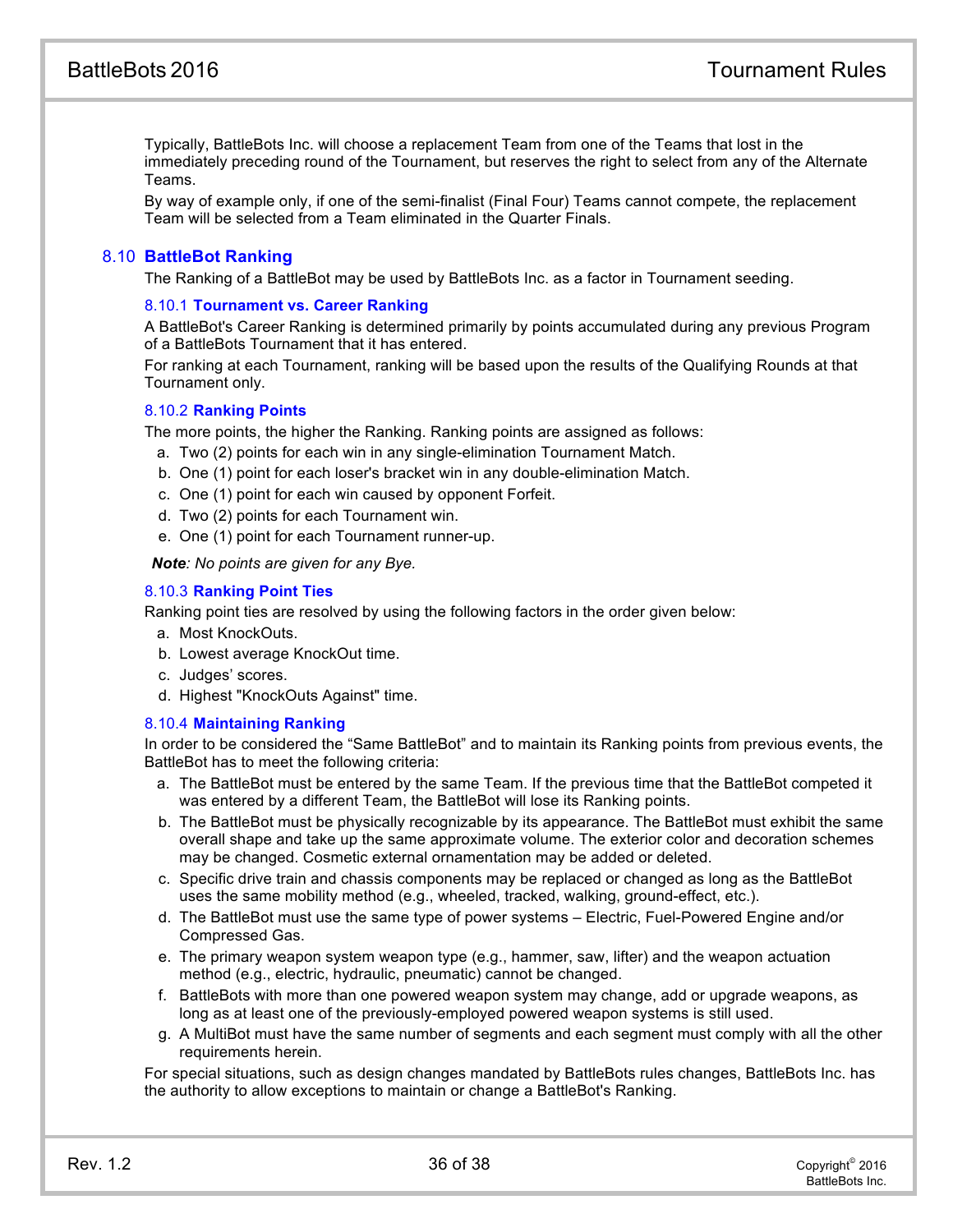## 8.10.5 **Informing BattleBots of Changes**

If a BattleBot or its Team has been changed such that its Ranking may be affected, an Entrant must notify BattleBots Inc. of those changes.

Changing of a BattleBot's name will not affect its Ranking. However, BattleBots Inc. must be notified if a ranked BattleBot's name has been changed.

## 8.11 **Prize Structure**

<span id="page-37-0"></span>There are prizes for all BattleBots that compete in combat in the Tournament. In addition, there will be awards to Teams based on their BattleBot's design and operation.

#### 8.11.1 **Tournament Prizes**

The Tournament shall award cash prizes as follows:

- a. \$**500** to any Alternate Team that fights during Rehearsal Matches
- b. \$**500** to any Teams that fight in the Rumbles (win or lose).
- c. \$**500** to each Qualifying Round Losing Team.
- d. \$**1,000** to each Qualifying Round Winning Team.
- e. \$**2,000** to each of the Championship Tournament Round 1 Winning Teams.
- f. \$**3,000** to each of the Championship Tournament Round 2 Winning Teams.
- g. \$**5,000** to each of the Championship Tournament Round 3 Winning Teams.
- h. \$**10,000** to each of the Championship Tournament Round 4 Winning Teams.
- i. \$**25,000** to the Championship Tournament Finals Winning Team (The Tournament Champion).

In addition, the Tournament Finals Winning Team will receive the **Giant Nut Trophy**.

Producer, BattleBots Inc. and Network reserve the right to make changes to the total prize pool amount and/or the prize pool allocation prior to the commencement of the Tournament.

#### 8.11.2 **Design Awards**

Additional cash amounts will be given to certain artistic, innovative or otherwise exceptional BattleBots regardless of their performance in the Tournament.

Each winner will receive a cash prize of **\$10,000** and a **Giant Bolt Trophy**.

The awards are designated and determined as follows:

#### **Most Destructive Robot**

The Judges as a group will decide this Award winner.

#### **Best Driver**

The winner for this award will be decided by a poll of all of the Entrant and Alternate Teams. The Robot with the most votes wins. In case of a tie, BattleBots will make the tie-breaking vote.

#### **Best Designer**

The winner for this award will be decided by a poll of all of the Entrant and Alternate Teams. The Robot with the most votes wins. In case of a tie, BattleBots will make the tie-breaking vote.

#### **Founder's Award**

This award will be decided by BattleBots Inc. Officials.

No Robot will be eligible for more than one Design Award.